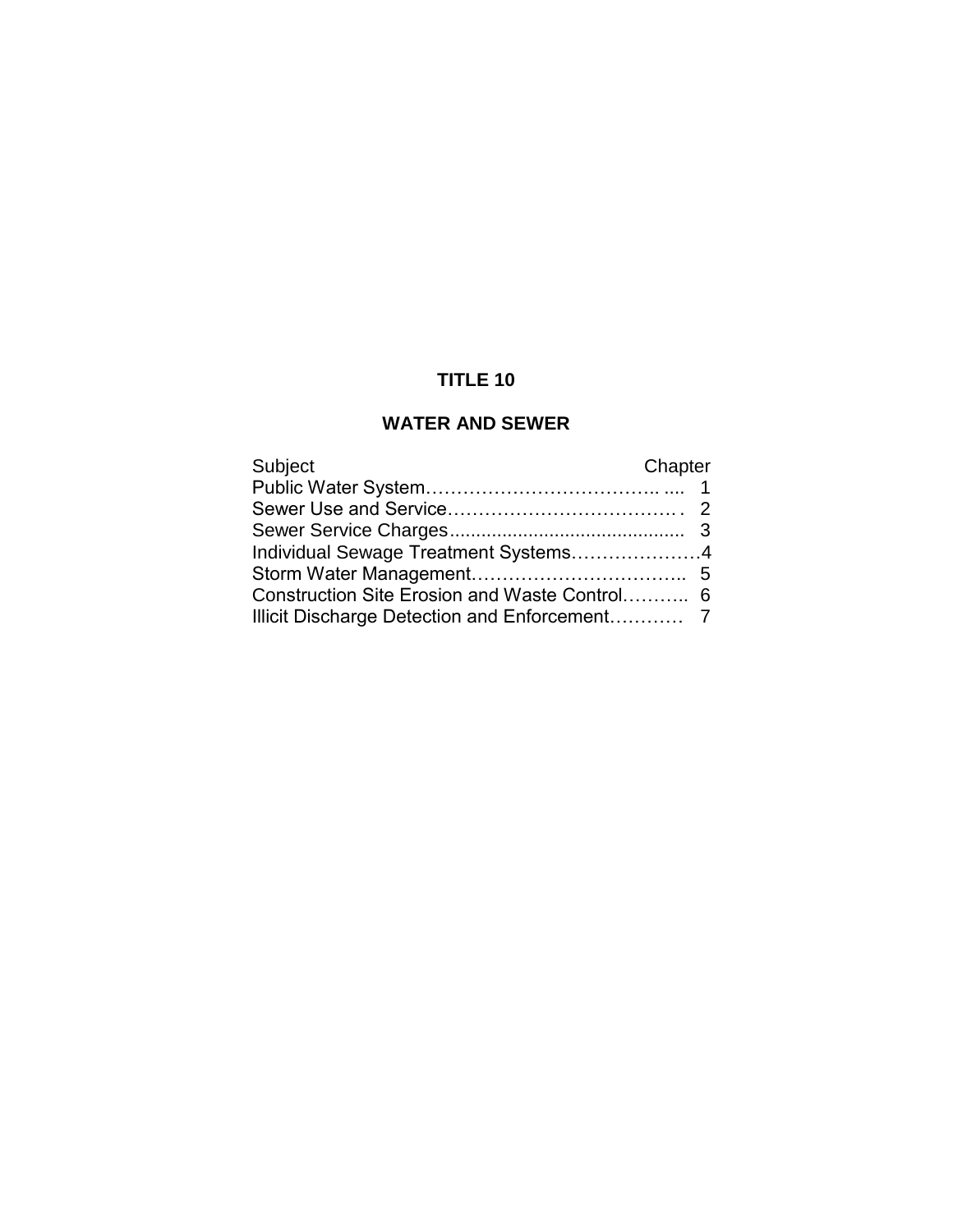## CHAPTER 1

## **PUBLIC WATER SYSTEM**

SECTION:

- 10-1-1: System Established
- 10-1-2: Water Unit Defined
- 10-1-3: Compliance With Provisions
- 10-1-4: Connection To Water System
- 10-1-5: Supply From One Connection And One Meter
- 10-1-6: Installation And Construction Requirements
- 10-1-7: Licensed Plumbers
- 10-1-8: Water Meters
- 10-1-9: Rates, Fees And Charges
- 10-1-10: Repairs
- 10-1-11: Use Of Water For Air Conditioning
- 10-1-12: Use of Hydrants
- 10-1-13: Deficiency Of Water
- 10-1-14: Disconnection of Service
- 10-1-15: Abandoned Or Unused Services
- 10-1-16: Prohibited Acts And Conditions
- 10-1-17: Connections Outside City Limits
- 10-1-18: Private Wells
- 10-1-19: Administration And Enforcement
- 10-1-20: Violation; Penalty

10-1-1: **SYSTEM ESTABLISHED:** A municipal water system (hereinafter called the water system) is hereby established to be operated as a public utility. (Amended Ord. 55, 5-5-1981; amd. 2003 Code)

10-1-2: **WATER UNIT DEFINED:** A "water unit" (hereinafter called unit) shall be one residential equivalent connection based on usage of one hundred thousand (100,000) gallons per year. (Amended Ord. 55, 5-5-1981)

10-1-3: **COMPLIANCE WITH PROVISIONS:** No person shall install any water service or use any water service which is connected to the water system except in the manner provided in this chapter. (Amended Ord. 55, 5-5-1981)

## 10-1-4: **CONNECTION TO WATER SYSTEM:**

A. Application For Service And Installation:

1. All applications for service installations and for water service shall be made to the City Clerk by the owner or agent of the property to be served and shall state the size and location of service connection required. The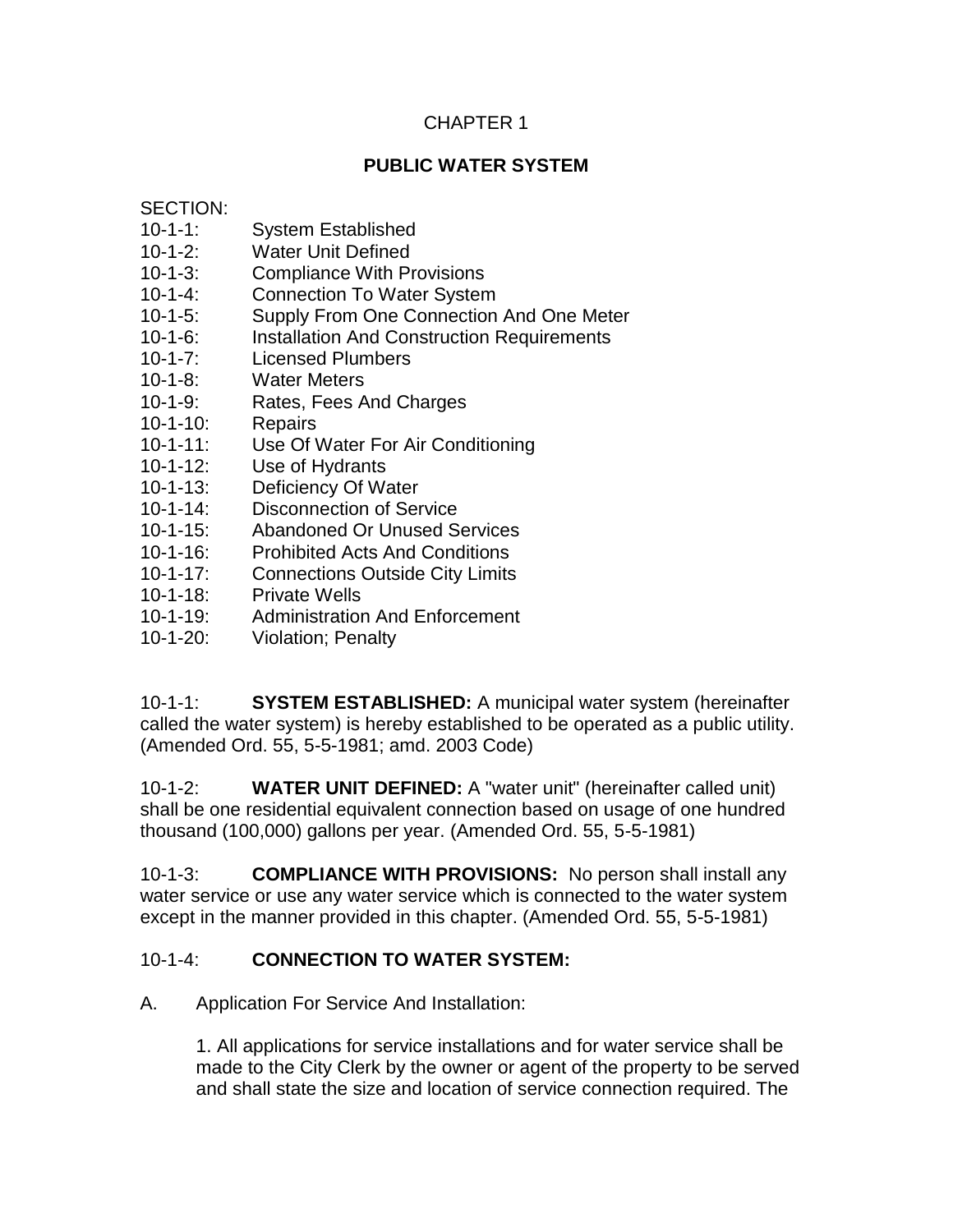applicant shall, at the time of making application, pay to the city the amount of fees or deposit required for the installation of the service connection as hereinafter provided. Applications for services larger than one inch (1") shall be accompanied by two (2) sets of plans, or sketches, indicating preferred location of service pipe and size of service based on building demand.

2. The size of water service connections and meter shall be subject to the approval of the City Engineer.

3. Water billing shall start at the time of installation of the water meter or, in the event the meter is not installed, seven (7) days after completion of outside piping, and shall be calculated upon the minimum quarterly rate, prorated on a semimonthly basis.

### B. Permit To Connect; Charges:

1. A permit must be obtained to connect to the existing water service leads at the curb stop box. The fee for the permit shall be set pursuant to subsection 10-1-9A of this chapter. The city shall install or have installed all service connections from the water main to the curb stop box including the stop box. Payment for service connections must be made before the work is started and should be based upon one and one-half (1.5) times the estimate of costs provided by the City Engineer. Any excess deposit shall be returned to the applicant.

2. Additional charges shall be paid at the time of making application for tapping and making connections with the water main to where the curb stop box and service lead is not previously installed. The charge shall include the tapping of the water main, corporation cocks, the installation of a service line, the installation of a curb stop box, cost of restoring disturbed areas and all other costs related to such installation. (Amended Ord. 55, 5-5-1981)

3. There shall be a connection charge pursuant to Subsection 10-1-9A of this chapter levied by the city to contribute to the payment of the costs of the Andover public water system facilities. The City Council shall set by ordinance the charges to be made for nonresidential installations<sup>1</sup>. (Amended Ord. 55, 5-5-1981; amd. 2003 Code)

4. When water services have been stopped because of a violation of this chapter, the city shall collect a fee before service is restored.

5. If a person desires to connect to the system and service a parcel that has not been assessed for the cost of water main and lateral construction,

 $1$  See section 1-7-3 of this code.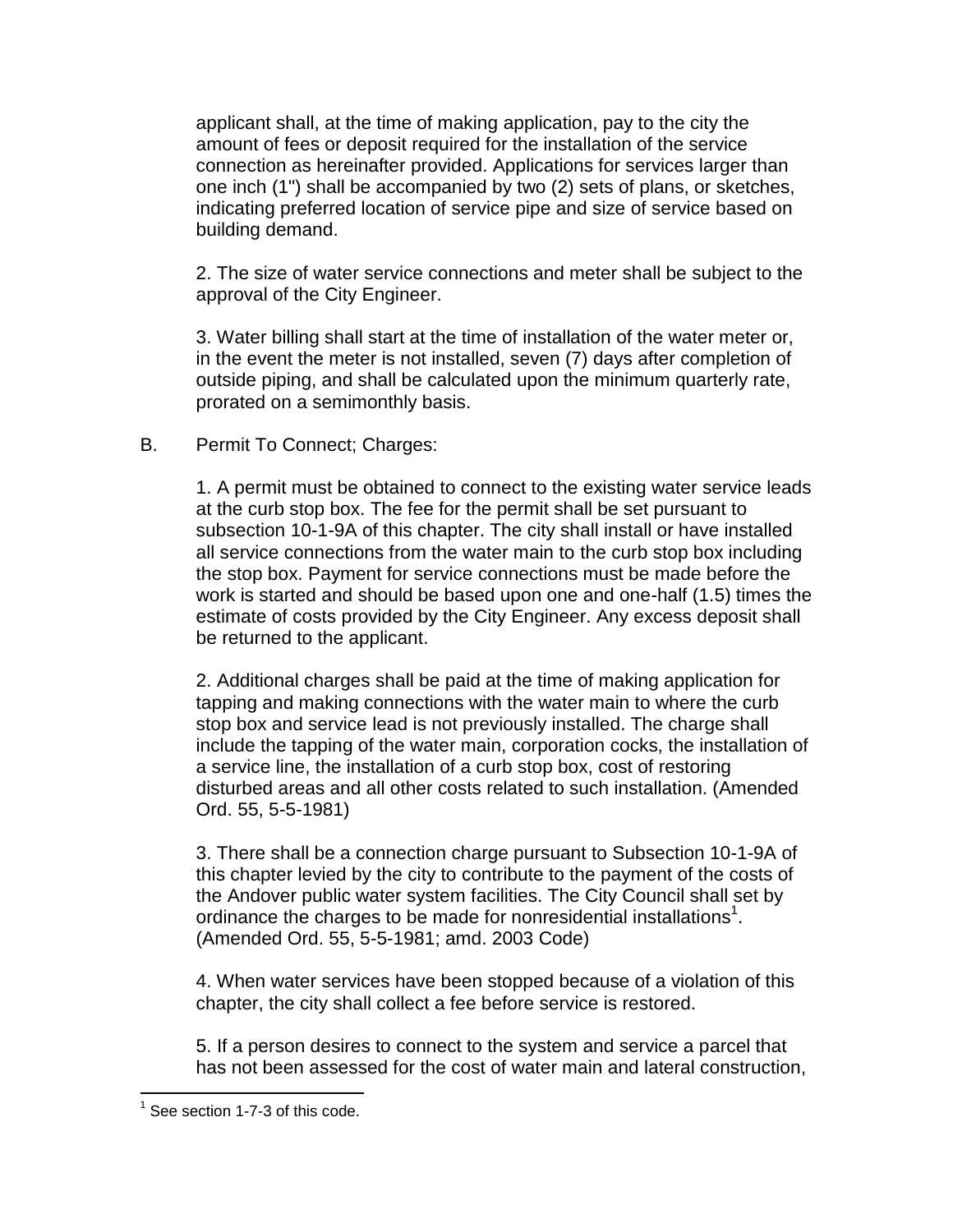then before a permit is granted, the city shall collect an amount from the applicant that is determined by the city Assessment Policy and Public Improvement Financing Policy. (Amended Ord. 55, 5-5-1981)

10-1-5: **SUPPLY FROM ONE CONNECTION AND ONE METER:** No more than one housing unit or building shall be supplied from one service connection except by permission of the City Council. Each housing unit or building served shall have a separate water meter. (Amended Ord. 55, 5-5-1981; amd. 2003 Code)

# 10-1-6: **INSTALLATION AND CONSTRUCTION REQUIREMENTS:**

- A. Excavations; Connection Permit Required: No excavation shall be made until a permit for the connection has been issued by the city.
- B. Water Service Pipes Near Building Sewers:

1. No water service pipe or water connection shall be installed in the same trench, or closer than ten feet (10') horizontally to a sewer or private property line; except that the water pipe on private property may be in a common trench with a sewer drain which is of a material that is in conformance with the current Minnesota Plumbing Code as adopted by the city <sup>1</sup> and the Minnesota Department of Health regulations.

2. Where it is desired to lay the water service pipe and the building sewer pipe in the same trench, or in separate trenches less than ten feet (10') apart, the water service pipe shall be above the sewer pipe unless approved by the City Engineer. It shall be placed at least one foot (1') above the sewer and on a solid shelf excavated at one side of the trench. The sewer pipe shall be of a material that is in conformance with the Minnesota Plumbing Code and the Minnesota Department of Health regulations with tested watertight joints. The water service pipe shall be watertight and corrosion resistant. Copper pipe and ductile iron pipe are acceptable for this construction. In all cases, precautions shall be taken to assure a firm foundation for the pipes. The intervening space between the pipes shall be backfilled with compacted earth.

C. Installations On Surfaced Streets: In case the installation is on a surfaced street, the following shall apply: all backfilled materials shall be mechanically compacted in a twelve inch (12") layer to the density of the adjacent material in the roadway area and to the existing street grades in accordance with Minnesota Department of Transportation standards. Complete surface restoration shall be made. Compaction testing shall be done to ensure proper density. Testing shall be done by a certified testing company.

 $\overline{a}$  $1$  See section 9-1-1 of this code.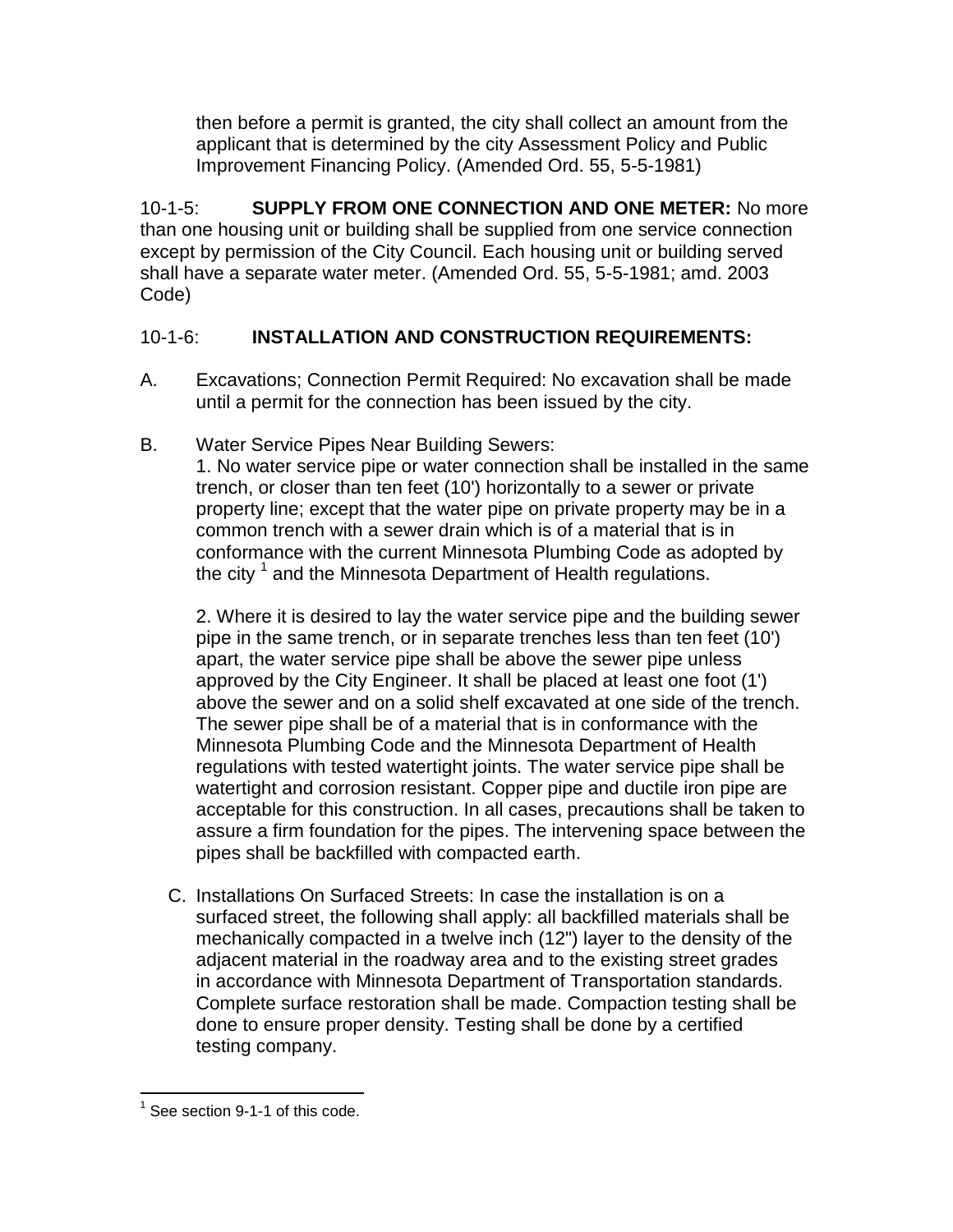- D. Service Pipe Installations And Specifications: Every service pipe shall be laid so as to allow at least one foot (1') of extra length in order to prevent rupture by settlement. The service pipe must be placed no less than seven feet (7') below the ground and in such a manner as to prevent rupture by freezing. Service pipes must extend from the curb stop box to the inside of the building or, if not taken into the building, then to the hydrant or fixtures which it is intended to supply. Type K copper tubing shall be up to and including two-inch (2") services. All underground joints are to be mechanical, except joints under floors shall be silver soldered unless otherwise approved by the City Building Official. Joints of copper tubing shall be kept to a minimum with not more than one joint used for service for each seventy feet (70') in length. Splicing may be approved with three (3) piece unions only. All joints and connections shall be left uncovered until inspected by the City Building Official and tested at normal water line pressure. Unions must be three (3) part type. All services over two inches (2") shall be ductile iron pipe. Connections with the mains for domestic supply shall be at least one inch (1") up to the curb stop box.
- E. Installation Of Curb Stop Box: Curb stop boxes will be installed on the right-of-way line at a location best suited to the property and shall be left in a vertical position when backfilling is completed. Curb stop boxes will be installed at an approximate depth of seven feet (7') below the finished ground elevation, and the top of the curb stop box shall be adjusted to be flush with the finished ground elevation. Curb stop boxes must be firmly supported by masonry block. No person shall erect any fence or plant any tree or other landscaping that would obstruct the use of the curb stop box or cause damage to same.
- F. Supervision And Inspections: All piping connections from the curb stop box to house supply piping shall be made under the supervision of a licensed plumber subject to inspection by the City Building Official. The piping connection made to the curb stop box on the house side shall be inspected by the City Building Official. The water meter installation shall be inspected, tested and the meter sealed by the Public Utilities Department. (Amended Ord. 55, 5-5-1981; amd. 2003 Code)

10-1-7: **LICENSED PLUMBERS<sup>1</sup> :** No individual, partnership, corporation or other business association shall perform plumbing contracting work for another within the city without first having obtained a license as provided by this code; except that such license need not be obtained if said individual, partnership, corporation, or other business association holds a license from the State Board of Health. Every individual, partnership, corporation or other business association holding a license from the State Board of Health as provided above and doing plumbing contracting work for another within the city shall have on file with the

 $1$  See also title 3, chapter 3 of this code and section 10-2-5 of this title.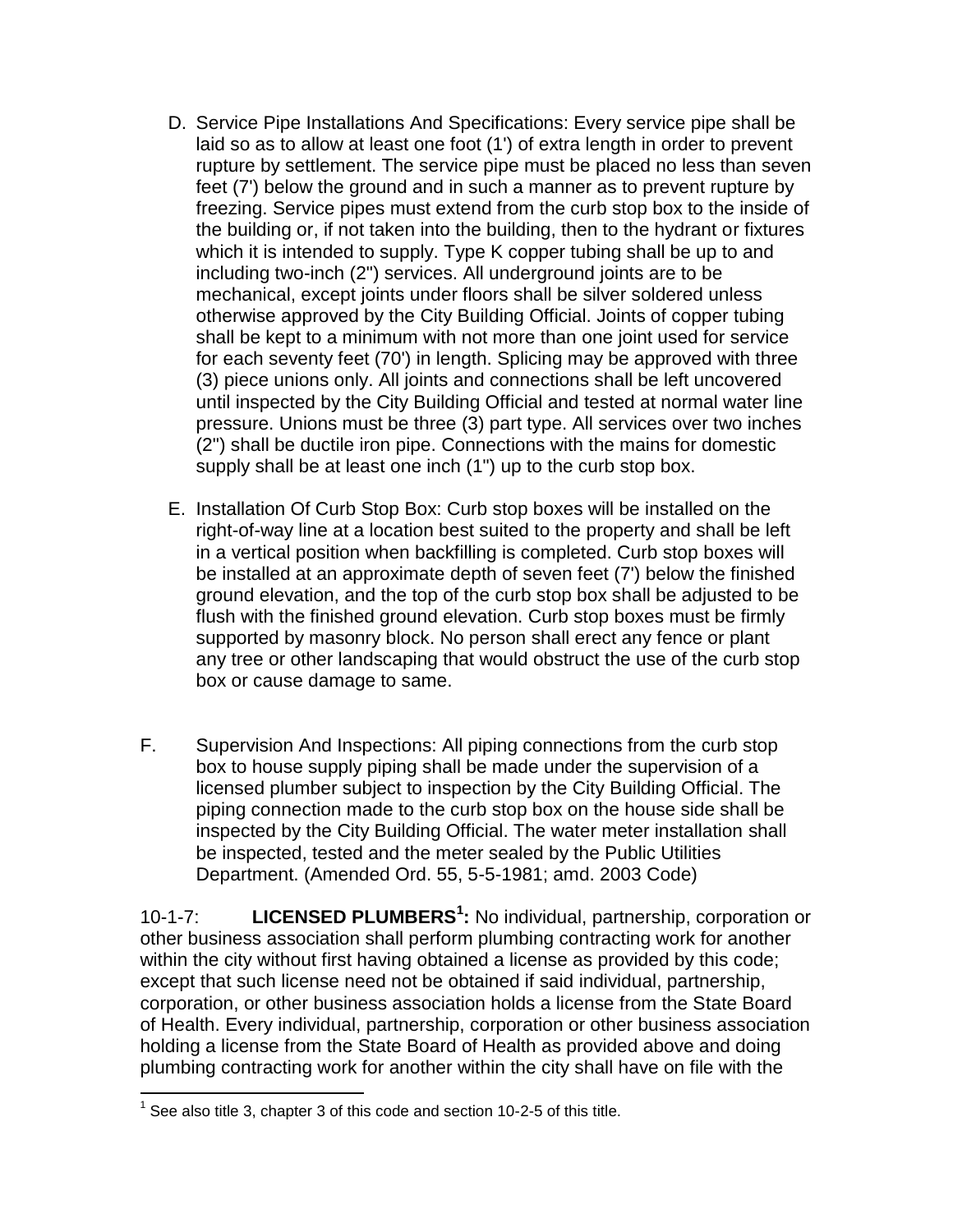City Clerk a copy of the current license issued by the respective agency or such other evidence of such license as may be provided by the respective agency. All insurance and bond requirements shall be governed by state law. (Amended Ord. 22, 6-11-1974; amd. 2003 Code)

### 10-1-8: **WATER METERS:**

- A. Metered Water Required: Except for extinguishment of fires, no person, unless otherwise authorized by the Public Utilities Department, shall use water from the water system or permit water to be drawn therefrom, unless the same be metered by passing through a meter supplied or approved by the city.
- B. Installation Requirements: All water meters hereafter installed shall be in accordance with the following rules:

1. The service pipe from the water main to the meter, when the same enters the building, shall be brought through the floor or bottom course of concrete block or foundation where depth permits.

2. The meter shall be located so that the bottom is from twelve inches (12") to twenty-four inches (24") above the finished floor line.

3. The meter shall be set out not less than twelve inches (12") measured horizontally from the inside line of the basement wall. The meter shall be readily accessible to the meter reader and shall not be located in crawl spaces, closets or under stairways.

4. All meter installations shall have a gate valve on the street side of the meter. A gate valve shall also be installed on the house side of the meter. All fittings and pipe shall be red brass or bronze. Gate valves shall be brass one hundred twenty five (125) pounds standard. Ball valves may be used in lieu of gate valves on the house side of the meter. A meter yoke shall be required on all residential water meters.

- C. Charges: A charge established pursuant to Subsection 10-1-9A of this chapter shall be paid by customers to the city for water meters, including installations and check valves, and payment for same shall be made at the time of water service application. This payment shall be made only once, subject to the following provisions of this section.
- D. Large Water Lines; Additional Meters: Where a customer has need for a larger line in addition to his domestic line, as in the case of a commercial consumer who needs a one inch (1") line for normal use and a six inch (6") or eight inch (8") line for a fire sprinkler system, he/she will be permitted to run one line into the premises and Y off into two (2) lines at the building. When this is done, the meter will be attached to the small or domestic line, and a check valve as well as a one inch (1") detection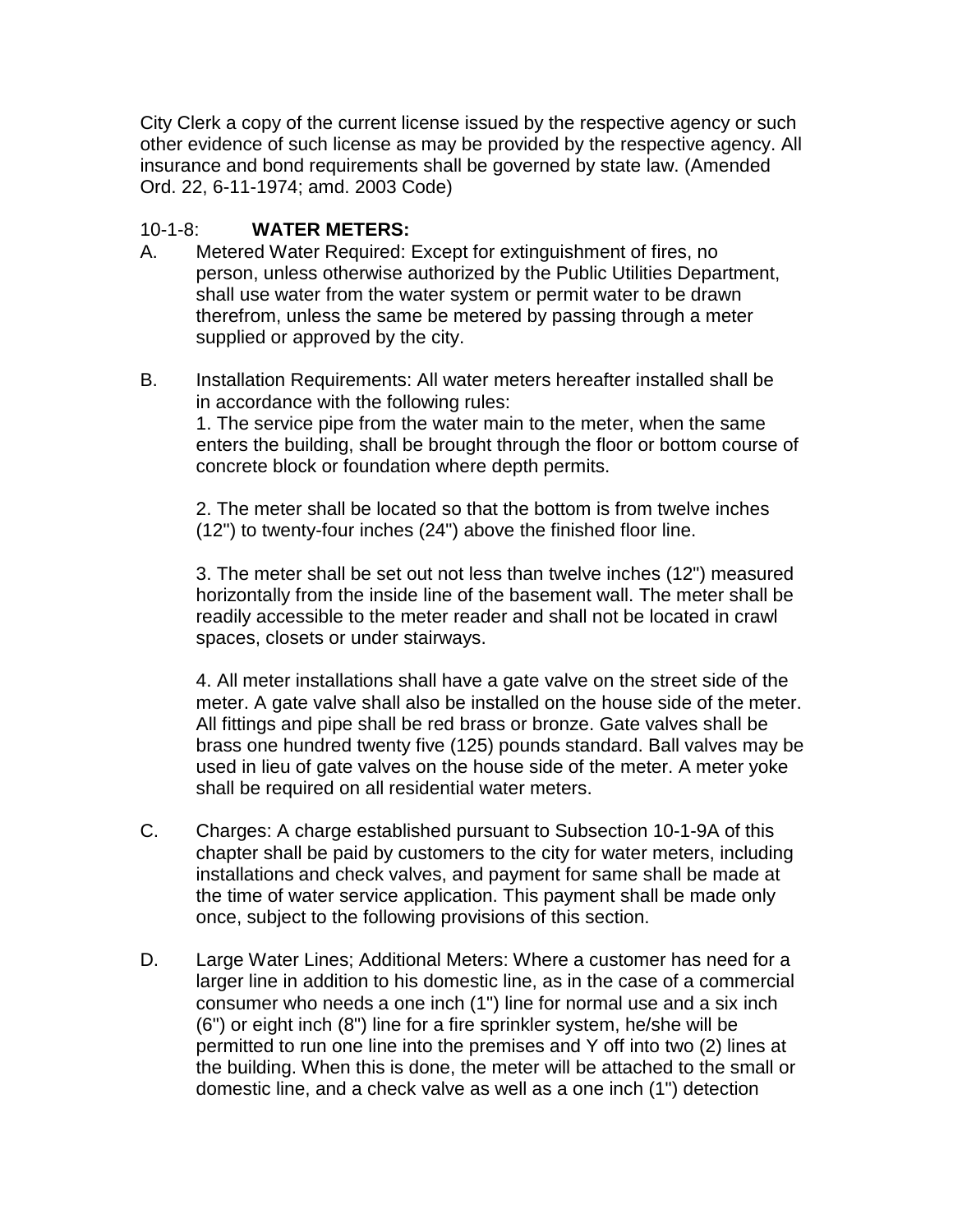meter shall be put on the large line.

- E. Repair And Replacement Of Meters: The city shall maintain and repair all meters when rendered unserviceable through ordinary wear and tear and shall replace them if necessary. When replacement, repair, or adjustment of any meter is rendered necessary by any act of neglect (including damage from freezing or hot water backup) or carelessness of the owner or occupant of the premises, any expense caused the city thereby shall be charged against and collected from the water consumer. (Amended Ord. 55, 5-5-1981; amd. 2003 Code)
- F. Testing Meters: A consumer may, by written request, have his meter tested by depositing the amount established pursuant to Subsection 10-1- 9A of this chapter. In case a test should show an error of over five percent (5%) of the water consumed, a correctly registering meter will be installed, and the bill will be adjusted accordingly, and the testing deposit refunded. Such adjustment shall not extend back more than one billing period from the date of the written request.
- G. Meters Are City Property: All meters and remote readers shall be and remain the property of the city.
- H. Access To Premises: Authorized city employees shall have free access at reasonable hours of the day to all parts of every building and premises connected with the water system for reading of meters and inspections.
- I. Discontinuance Of Service; Notice Of Final Reading: It shall be the responsibility of the consumer to notify the city to request a final reading at the time of customer's building change. (Amended Ord. 55, 5-5-1981)
- J. Tampering With, Damage To Meter: No person not authorized by the Public Utilities Department shall connect, disconnect, take apart, or in any manner change, or cause to be changed, or interfere with any meter, remote reader and wire, or break any meter or valve seal. (Amended Ord. 55, 5-5-1981; amd. 2003 Code)

# 10-1-9: **RATES, FEES AND CHARGES:**

A. Set By Ordinance: The City Council shall adopt by ordinance, a schedule of all water rates, fees, and charges for permits, penalties or service referenced in this chapter<sup>1</sup>. Such ordinance will be published once in the official newspaper of the city. This ordinance may be amended from time to time if operating costs indicate a need. The connection charge, the debt retirement, and capital depreciation part of the water usage rate,

 $\overline{a}$  $1$  See section 1-7-3 of this code.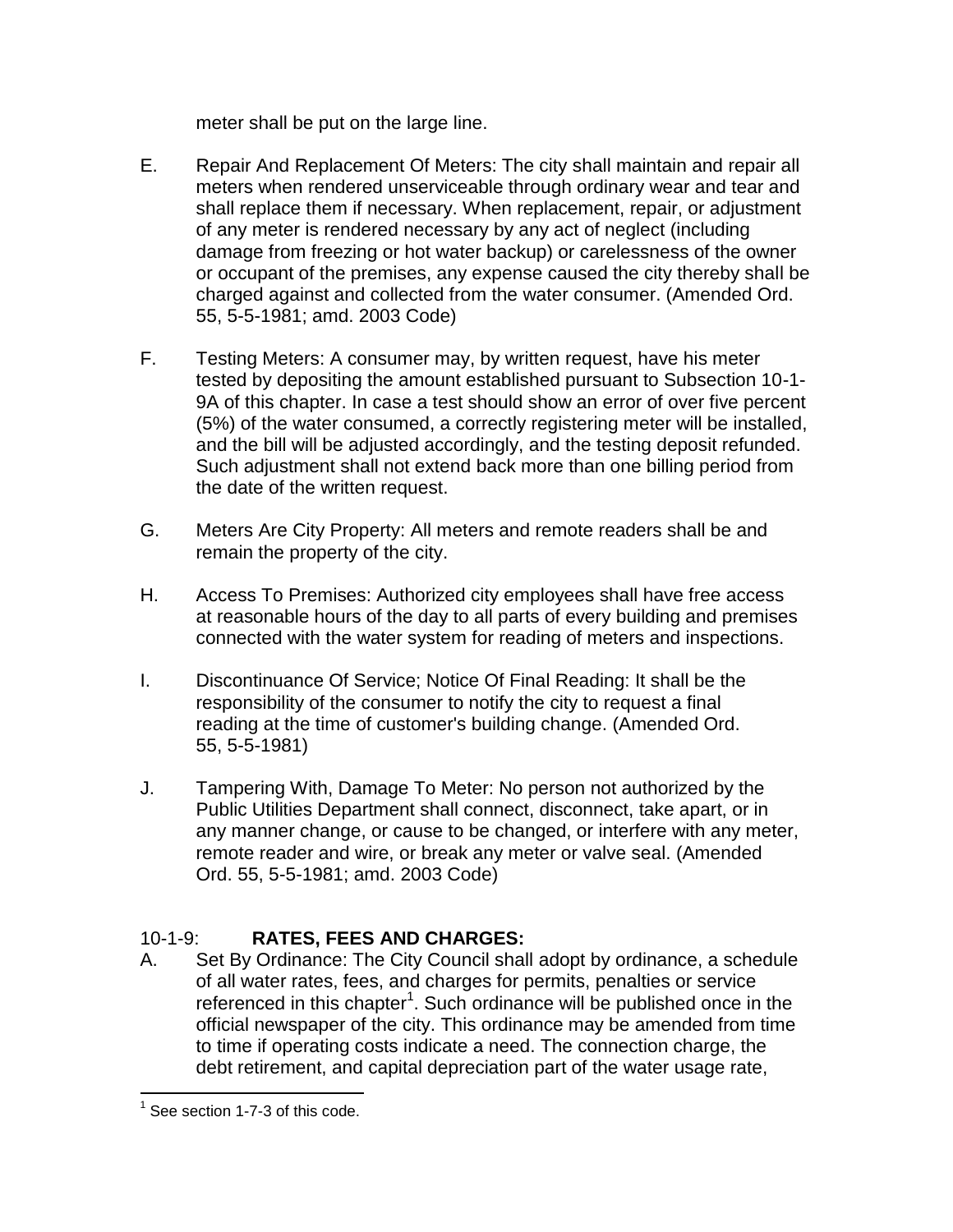and area special assessment for water trunks shall be adjusted by the ENR index annually on January 1 of each year.

B. Water Rates:

1. The rate due and payable by a user within the city for water taken from the water system commencing March 31, 1981, shall be established pursuant to Subsection A of this section. (Amended Ord. 55, 5-5-1981; amd. 2003 Code)

2. In case the meter is found to have stopped or to be operating in a faulty manner, the amount of water used will be estimated in accordance with the amount used previously in comparable periods of the year.

3. Rates due and payable by each water user located beyond the territorial boundaries of the city shall be determined by special contract.

4. The minimum rates established pursuant to Subsection A of this section shall begin to accrue after connection of the service pipe with the curb stop box.

5. A meter shall be installed on the street valve in the house and remote register outside regardless of whether inside piping is connected.

6. In the event a water customer elects to discontinue the use of the municipal water, the regular or minimum charge shall continue until such date as service is disconnected at the curb stop box.

- C. Bills For Service: All bills and notices shall be mailed or delivered to the address where service is provided. If nonresident owners or agents desire personal notice sent to a different address, they shall so note on the water service applications. Any changes or error in address shall be promptly reported to the city clerk.
- D. Payment Of Charges: Any prepayment or overpayment of charges may be retained by the city and applied on subsequent quarterly charges.
- E. Penalty For Late Payment: If a quarterly service charge is not paid when due, a penalty of ten percent (10%) shall be added thereto. (Amended Ord. 55, 5-5-1981)
- F. Action To Collect Charges: In the event a user fails to pay his/her water fee within a reasonable time, said fee shall be certified by the City Clerk and assessed against the property on which the charges were incurred, and forwarded to the County Auditor for collection. (Amended Ord. 55, 5-5-1981; amd. 2003 Code)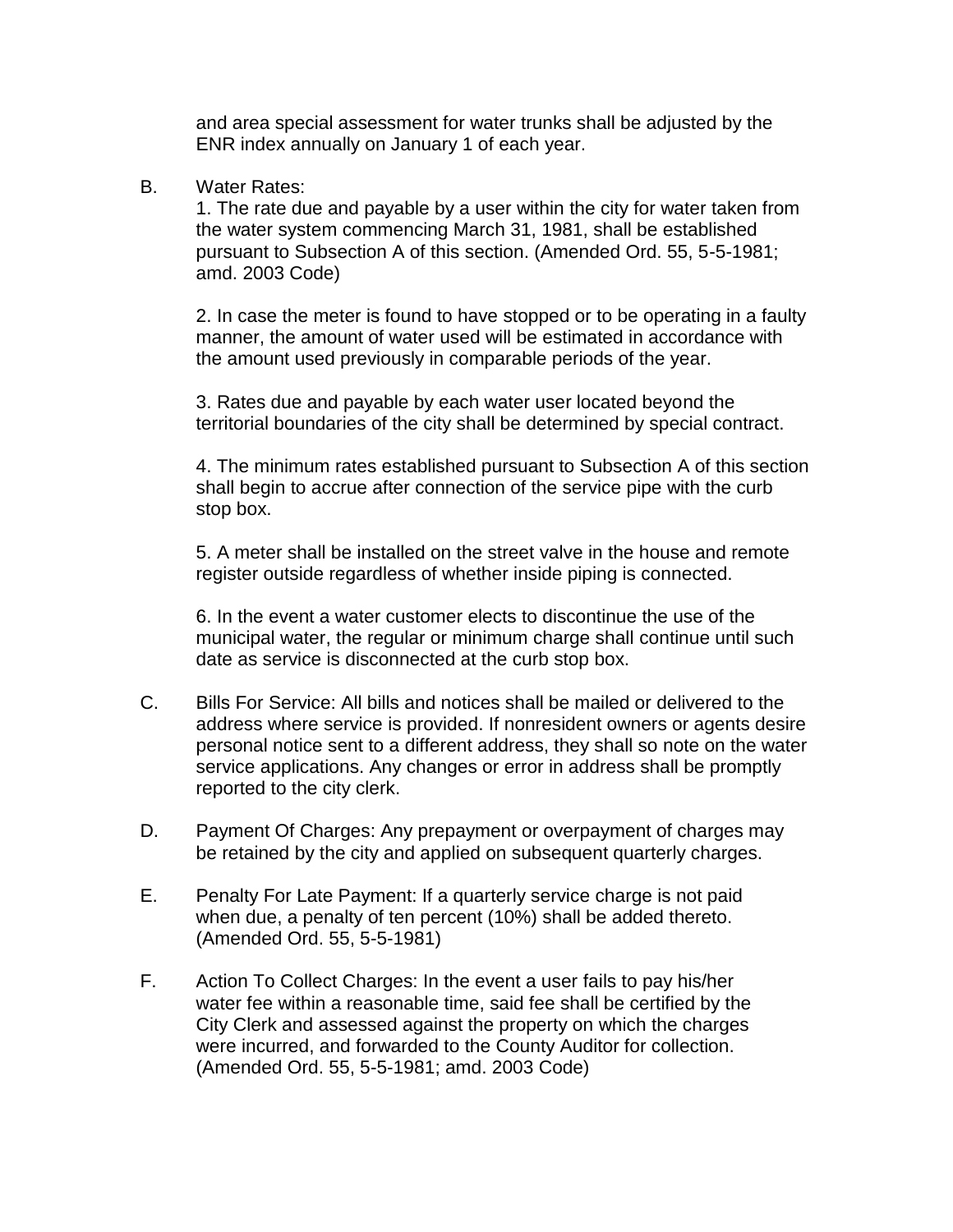### 10-1-10: **REPAIRS:**

- A. Determination Of Need For Repairs: Based on the information supplied by the property owner or available to the city, the city will make a determination whether a problem exists in that portion of the service which is the city's responsibility. If the problem appears to exist in the areas for which the city has no responsibility, the private owners will be responsible for correction of the problem.
- B. Thawing Of Water Services: The city will attempt to thaw water service on request of the resident. If the problem is found within that portion of the service for which the private owner is responsible, the private owner thereafter will be responsible for thawing the service and correction of the problem.
- C. Excavation And/Or Repair Of Water Service: The city will arrange for the investigative digging up and repair of any water service where the problem apparently exists within that area for which the city has responsibility. Unless it is clearly evident, however, that the problem is the responsibility of the city, the excavation and repair will not be made until the property owner requests the city, in writing, to excavate and/or repair the service and agrees to pay the cost. The owner further agrees to waive public hearing and be special assessed the cost of such excavation and repair if the problem is found to be other than the city's responsibility. The city will make the determination for responsibility for cost of investigation and/or repair. The matter of whether the dig up is done by city forces or contracted would depend on the urgency or need of repair and the availability of city forces to do the work. Recovery by the city for faulty construction will depend upon the circumstances and the decision of the city attorney on the likelihood of recovery. (Amended Ord. 55, 5-5-1981)
- D. Failure To Repair; Disconnection Of Service: In case of failure upon the part of any consumer or owner to repair any leak occurring in his service pipe within twenty four (24) hours after verbal or written notice thereof, the water may be turned off by the Public Utilities Department and shall not be turned on until the leak has been repaired and a fee pursuant to Subsection 10-1-9A of this chapter has been paid to the city. (Amended Ord. 55, 5-5-1981; amd. 2003 Code)

10-1-11: **USE OF WATER FOR AIR CONDITIONING**<sup>1</sup> **:** All air conditioning systems which are connected directly or indirectly with the public water system must be equipped with water conserving and water regulating devices as approved by the City Engineer or City Building Official. Permits shall be required for the installation of all air conditioning systems to the public water system<sup>2</sup>. (Amended Ord. 55, 5-5-1981)

<sup>1</sup> See also title 9, chapter 2 of this code.

 $2$  See also subsection 3-3-5A2 and section 9-2-4 of this code.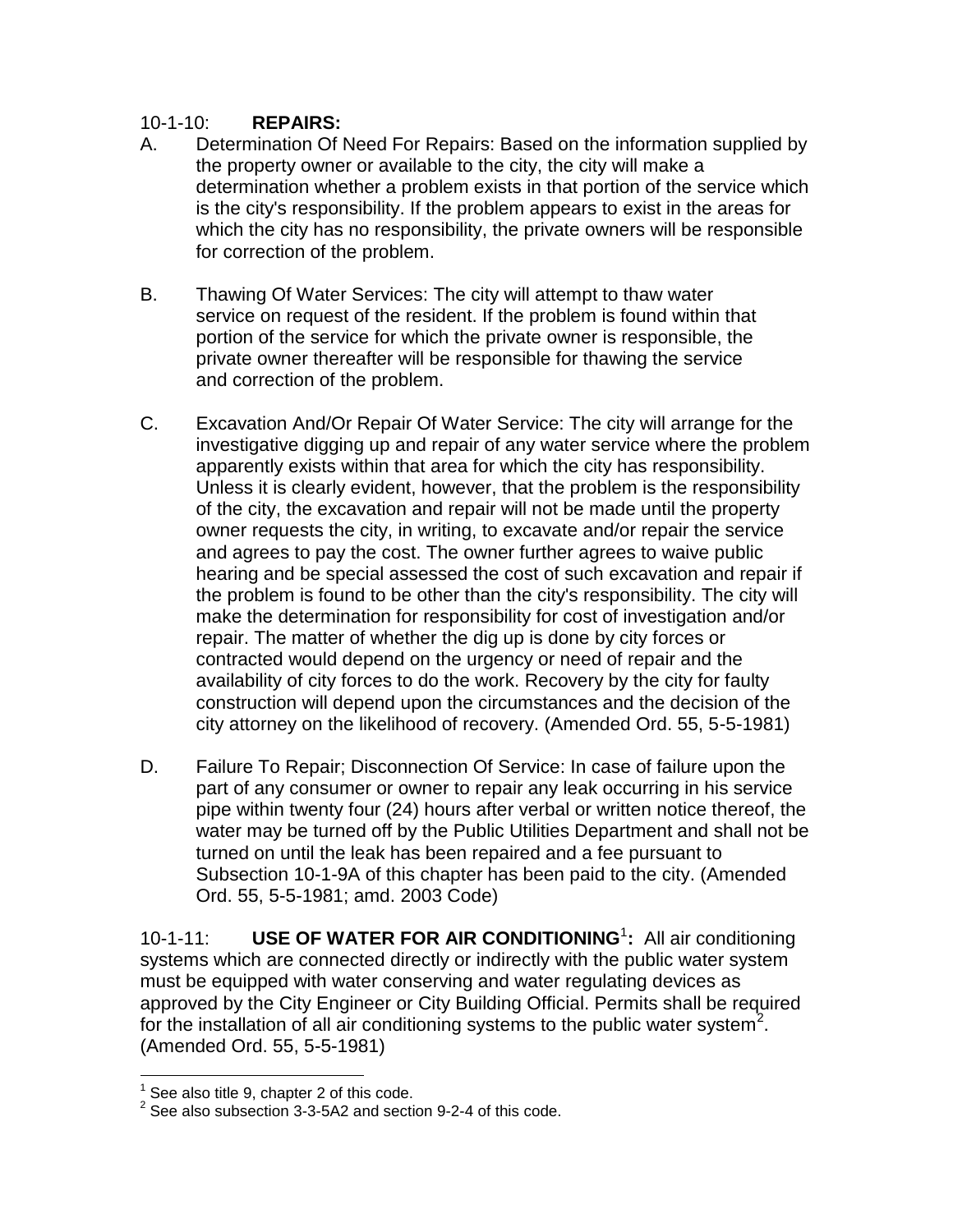## 10-1-12: **USE OF HYDRANTS:**

A. Permit Requirements: Except for extinguishment of fires, no person, unless authorized by the Public Utilities Department, shall operate fire hydrants or interfere in any way with the water systems without first obtaining a permit to do so from the city as follows:

1. Term Of Permit; Contents: A permit to use a fire hydrant shall be issued for each individual job or contract and for a minimum of thirty (30) days and for such additional thirty (30) day periods as the city shall determine. The permit shall state the location of the hydrant and shall be for the use of that hydrant and none other.

2. Deposit Required: The user shall make an advance cash deposit to guarantee payment for water used and to cover breakage and damage to the hydrant and meter, which shall be refunded upon expiration of the permit, less applicable charges for use.

3. Relinquish Use During Emergencies: The user shall relinquish the use of the hydrant to authorized city employees in emergency situations.

4. Rental Charge: The user shall pay a rental charge for each day, including Saturdays, Sundays and legal holidays, and a fee, both such charge and fee in such amounts as set forth by ordinance<sup>3</sup>.

B. Temporary Connection To Fire Hydrants: A temporary connection will be made by the Public Utilities Department to a fire hydrant for the owner of a private water system, subject to the time periods, conditions, and payment specified in Subsection A of this section. In addition, the method of connection to the private system shall conform to all requirements of this chapter, and the type of meter used shall meet the approval of the Public Utilities Department. (Amended Ord. 55, 5-5-1981; amd. 2003 Code)

 3 See section 1-7-3 of this code.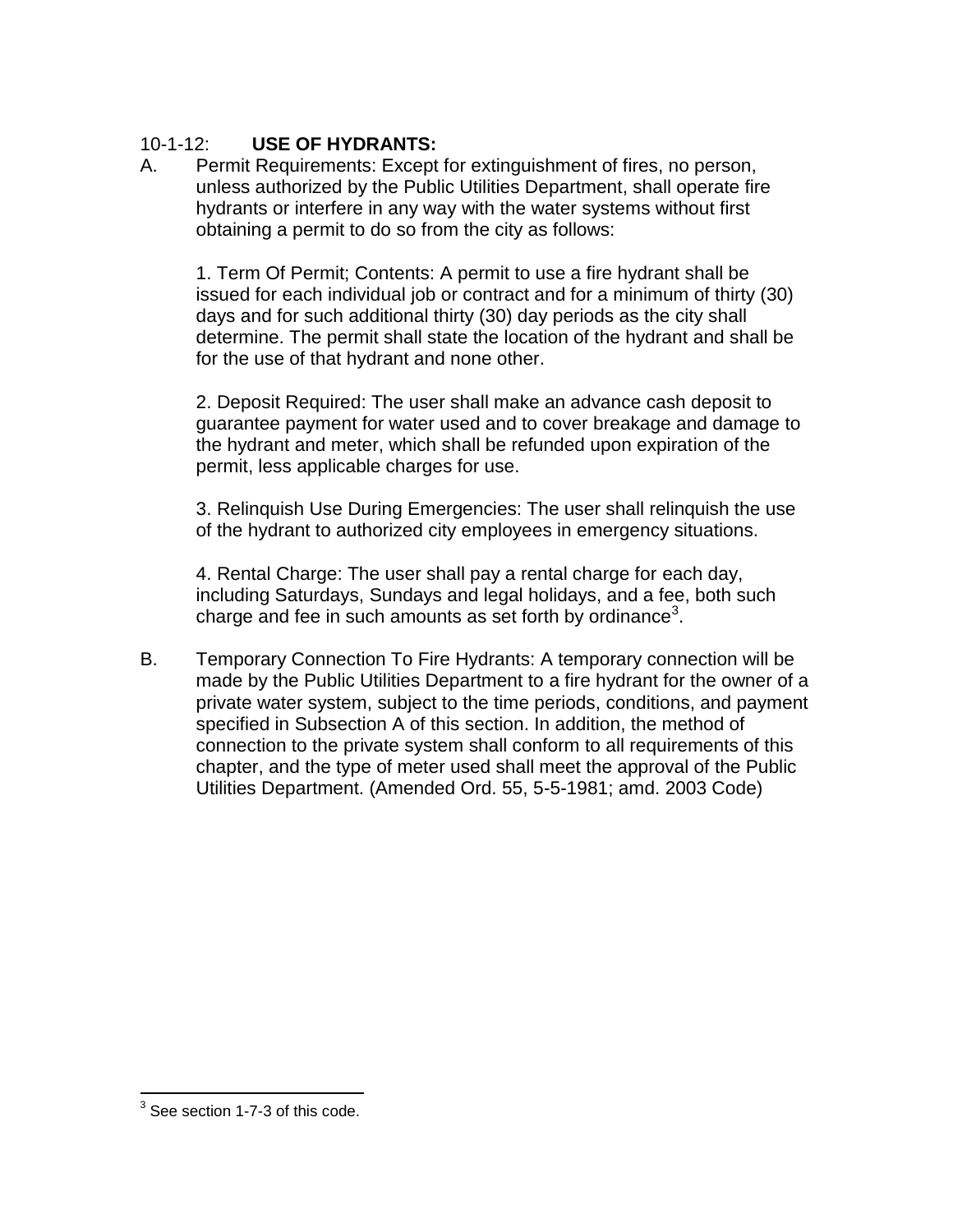## 10-1-13: **DEFICIENCY OF WATER:**

- A. General Requirements: The city shall not be liable for any deficiency or failure in the supply of water to consumers, whether occasioned by shutting the water off for the purpose of making repairs or connections or from any other cause whatsoever. In case of fire, or alarm of fire, or in making repairs or construction of new works, water may be shut off at such time and kept off as long as necessary. In addition, the City Council or City Administrator shall have the right to impose reasonable restrictions on the use of the city water system in emergency situations. (Amended Ord. 55, 5-5-1981; amd. 2003 Code)
- B. Irrigation And Sprinkling Restrictions: The following irrigation and sprinkling restrictions shall apply to those persons on the municipal water system:

1. Cross Connections Prohibited: No person shall construct, cause to be constructed or operate any device which provides a cross connection between the municipal water supply and a private well or the sewer system.

2. Waste Of Water Prohibited:

a. Customers shall maintain taps, faucets, valves and other water facilities so that water waste is eliminated from seeps, dripping faucets, etc.

b. No person shall waste water deliberately by allowing irrigation or sprinkling water to run off onto the street or into the drains.

3. Permission To Use Hydrant: No person shall open, close or tamper with any fire hydrant except under the authorization of the Public Utilities Department personnel.

4. Odd-Even Day Sprinkling: Sprinkling will be curtailed from May 1 through August 31. Even numbered houses can sprinkle on even numbered calendar days. Odd numbered houses can sprinkle on odd numbered calendar days.

5. Prohibited Hours: There will be no watering in the city (on the city water system), odd or even, between the hours of twelve o'clock (12:00) noon and six o'clock (6:00) P.M.

6. Warning; Penalty: There will be only one written warning for violators of the sprinkling restrictions. Any subsequent violations carry a penalty as set forth by city ordinance.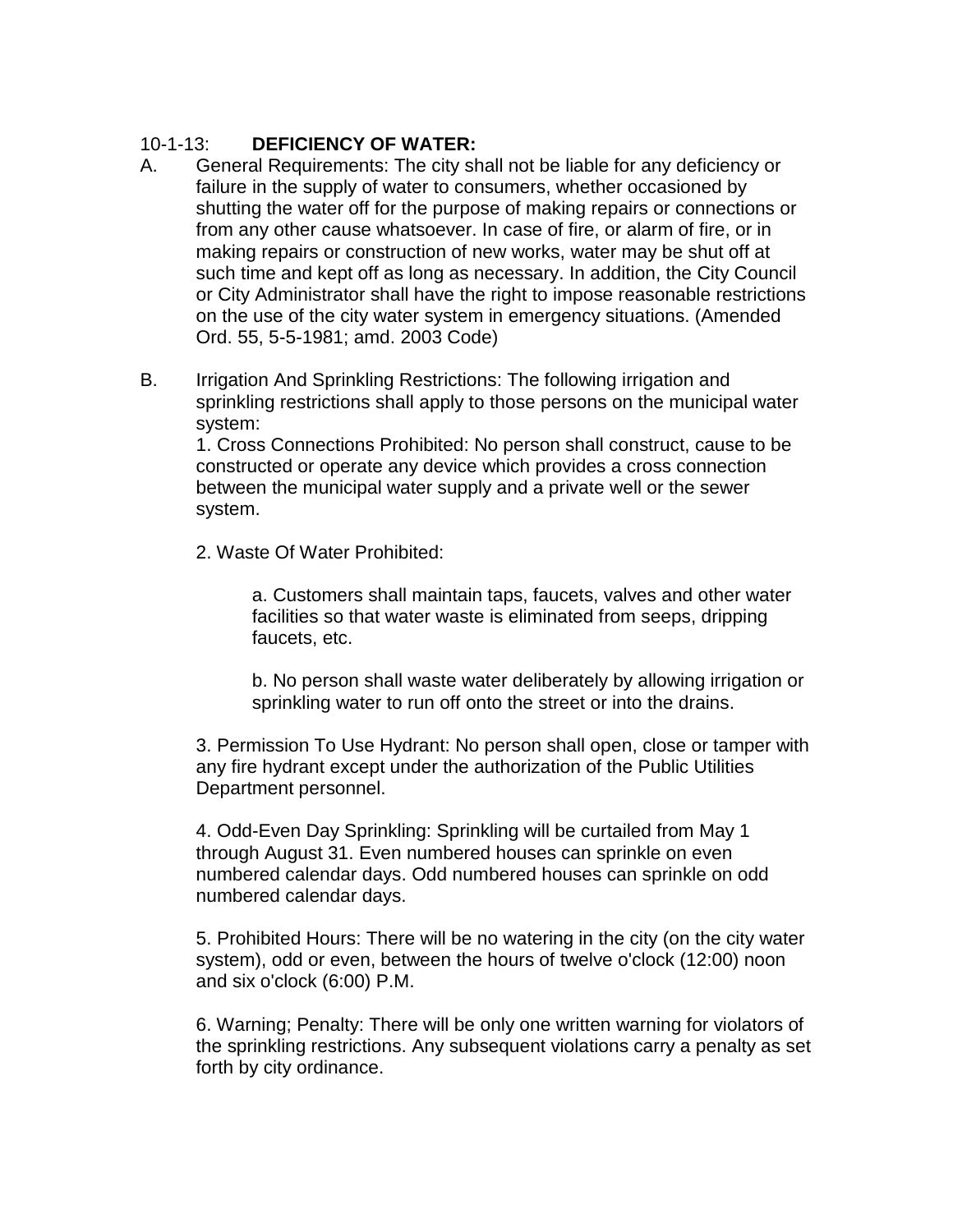### 7. Exemptions:

a. Newly sodded or seeded yards will be exempt from the odd-even restriction for a period of two (2) weeks only. Overseeding or spot patching of existing established yards can be watered every day with a hand controlled hose. No watering will be allowed between twelve o'clock (12:00) noon and six o'clock (6:00) P.M.

b. Other exemptions are: car washing, filling of children's swimming pools, children playing in a hose operated sprinkler or water toy.

8. Additional Restrictions:

a. Additional curtailment of water usage in dry weather will be by order of the City Administrator. When restricted, no person shall discharge water for the purposes of watering lawns, shrubs, trees, washing cars or structures. All unnecessary uses of water are prohibited for the duration of the imposed restriction. If such restriction endangers the life of a new lawn, shrubs or trees, the Water Department shall be notified. If justified, limited permission may be granted to deviate from restrictions.

b. If more drastic restrictions are necessary, orders may issued by the City Administrator to take necessary action to protect the water system so that ample water may be available for health, sanitation and fire protection. (Amended Ord. 55, 5-5-1981; amd. 2003 Code)

## 10-1-14: **DISCONNECTION OF SERVICE:**

A. Disconnection By City: Water service may be shut off at any connection whenever:

1. The owner or occupant of the premises served, or any person working on any pipes or equipment thereon which are connected with the water system, has violated, or threatens to violate, any of the provisions of this chapter.

2. Any charge for water, service, meter, or any other financial obligations imposed on the present or former owner or occupant served is unpaid.

3. Fraud or misrepresentation by the owner or occupant of the premises serviced in connection with an application for service.

B. Permit To Disconnect; Fee: A permit must be obtained to disconnect from the existing water service leads at the curb stop box. The fee for the permit shall be set pursuant to Subsection 10-1-9A of this chapter. (Amended Ord. 55, 5-5-1981)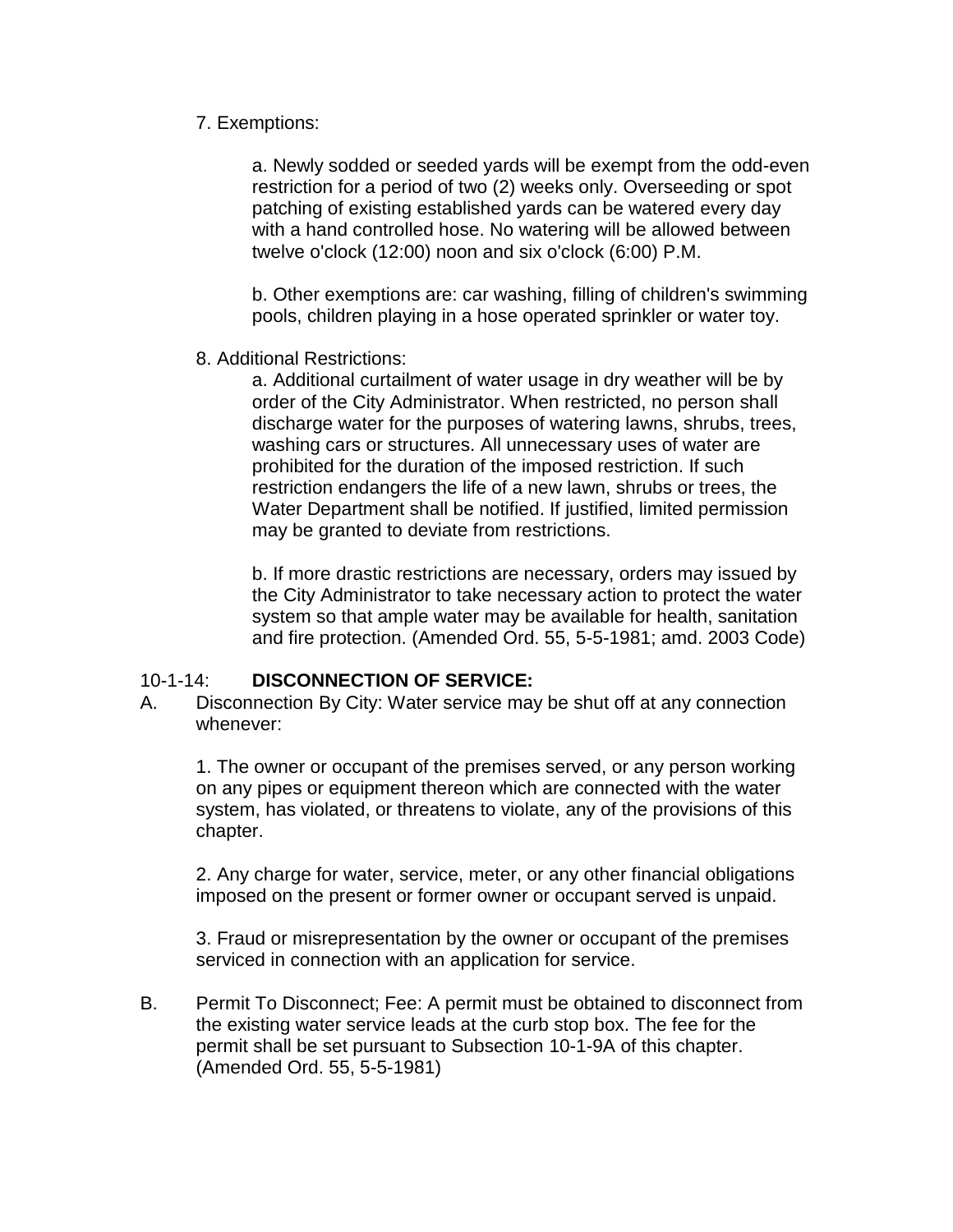## 10-1-15: **ABANDONED OR UNUSED SERVICES:**

- A. If the premises served by water has been abandoned, or if the service has not been used for one year, then the service shall be shut off at the curb stop box by the Public Utilities Department and the water meter will be removed.
- B. When new buildings are erected on the site of old ones, and it is desired to increase or change the old water service, no connections with the mains shall be made until all the old service has been removed and the main taps plugged, or yoked connections are installed by the city at the owner's expense. (Amended Ord. 55, 5-5-1981)

## 10-1-16: **PROHIBITED ACTS AND CONDITIONS:**

- A. Unauthorized Tapping Of Mains: No person, except persons authorized by the City Engineer or Public Utilities Department, shall tap any distributing main or pipe of the water supply system or insert stopcocks or ferrules therein.
- B. Unauthorized Turning On Of Water: No person, except an authorized Public Utilities Department employee, shall turn on or off any water supply at the curb stop box.
- C. Supplying Water To Other Premises: No person shall permit water from the water system to be used for any purpose to circumvent this chapter, unless authorized by the City Engineer or Public Utilities Department. (Amended Ord. 55, 5-5-1981; amd. 2003 Code)
- D. Use Of Other Water Supply: No water pipe of the water system shall be connected with any pump, well, tank, or piping that is connected with any other source of water supply, except to service the municipal systems.
- E. Damage To System:

1. No unauthorized person shall remove or damage any structure, appurtenance, or part of the water system or fill or partially fill any excavation or move any gate valve used in the water system.

2. No person shall make any connection of an electric welder to the city water main, appurtenance or service or use an electric welder for the purpose of thawing frozen water mains, appurtenances or services. (Amended Ord. 55, 5-5-1981)

10-1-17: **CONNECTIONS OUTSIDE CITY LIMITS:** Where water mains of the city are in any street or alley adjacent to or outside the corporate limits of the city, the City Council may issue permits to the owners or occupants of properties adjacent or accessible to such water mains to make proper water service pipe connections with such water mains of the city and to be supplied with water in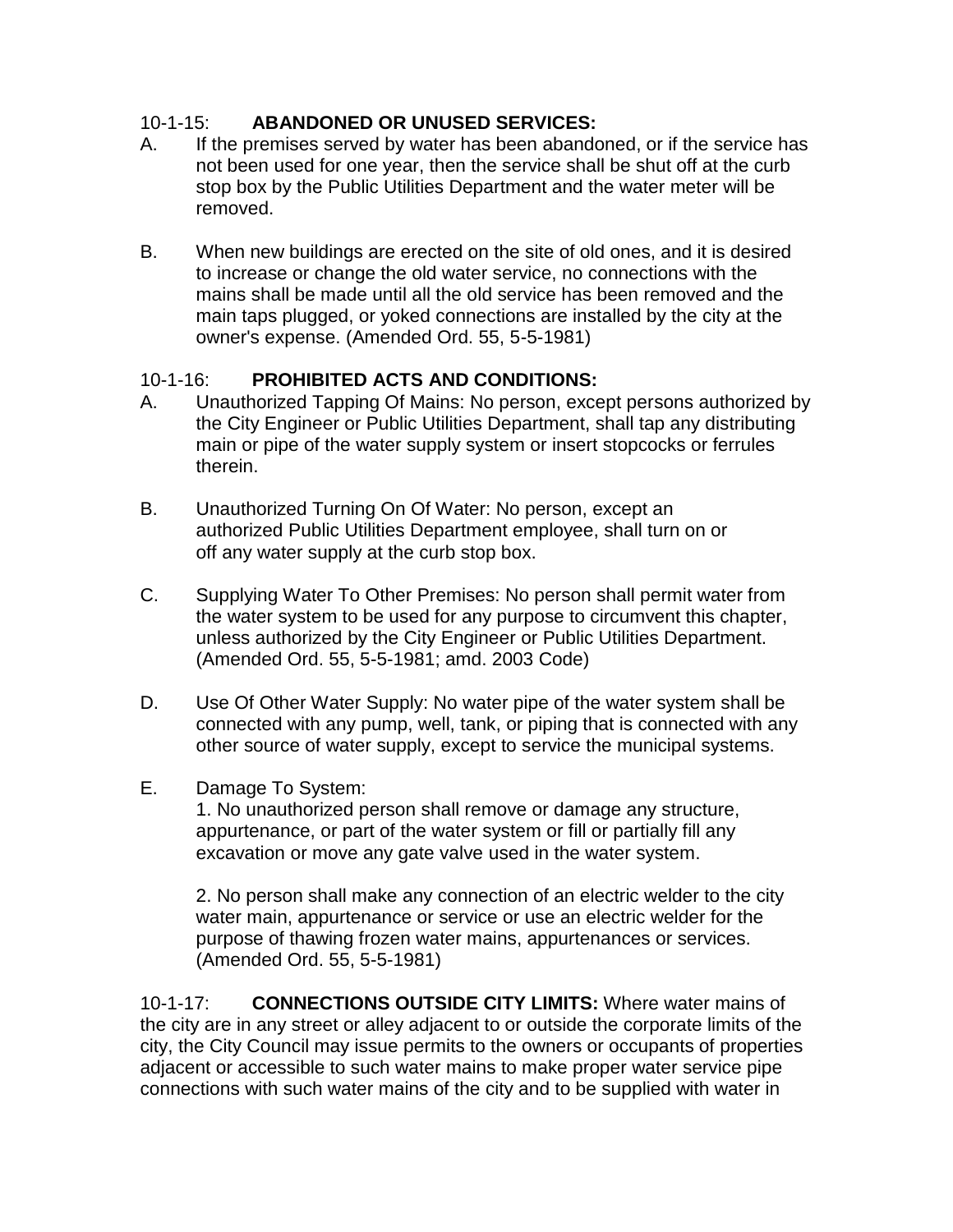conformity with the applicable provisions of this chapter and subject to any contract for the supply of water between the city and any other municipality. (Amended Ord. 55, 5-5-1981)

# 10-1-18: **PRIVATE WELLS<sup>1</sup> :**

- A. Use Of Private Wells: Except where municipal water is not available, it shall be unlawful to construct, reconstruct, or repair any private water system which is designed or intended to provide water for human consumption. Private wells, to provide water for other than human consumption, may be constructed/maintained and continued in use after connection is made to the water system, provided there is no means of cross connection between the private well and municipal water supply at any time. Hose bibbs that will enable the cross connection of the two (2) systems are prohibited on internal piping of the well system supply. Where both private and city systems are in use, outside hose bibbs shall not be installed on both systems.
- B. New Homes And Buildings: All new homes or buildings shall connect to the municipal water system if water is available to the property. Where new homes or buildings do not have water available to the property, the City Council shall determine whether and under what conditions the municipal water systems will be extended to serve the property. (Amended Ord. 55, 5-5-1981)
- C. Existing Homes And Buildings: At such time as municipal water becomes available to existing homes or buildings, a direct connection shall be made to such public system within a period of time as determined by the City Council. If such connection is not made pursuant to this chapter, a penalty shall be levied in an amount as set forth by ordinance<sup>2</sup>.
- D. Unused Wells: If the well is not used after the time a municipal water connection is made: 1. Within thirty (30) days after the municipal water connection is made, the owner or occupant must advise the City Building Official that the well has been sealed.

2. Wells must be abandoned in accordance with the Minnesota Department of Health Water Well Abandonment Code. (Amended Ord. 55, 5-5-1981; amd. 2003 Code)

 1 See section 3-3-5 of this code for permit and fee requirements.

 $2$  See section 1-7-3 of this code.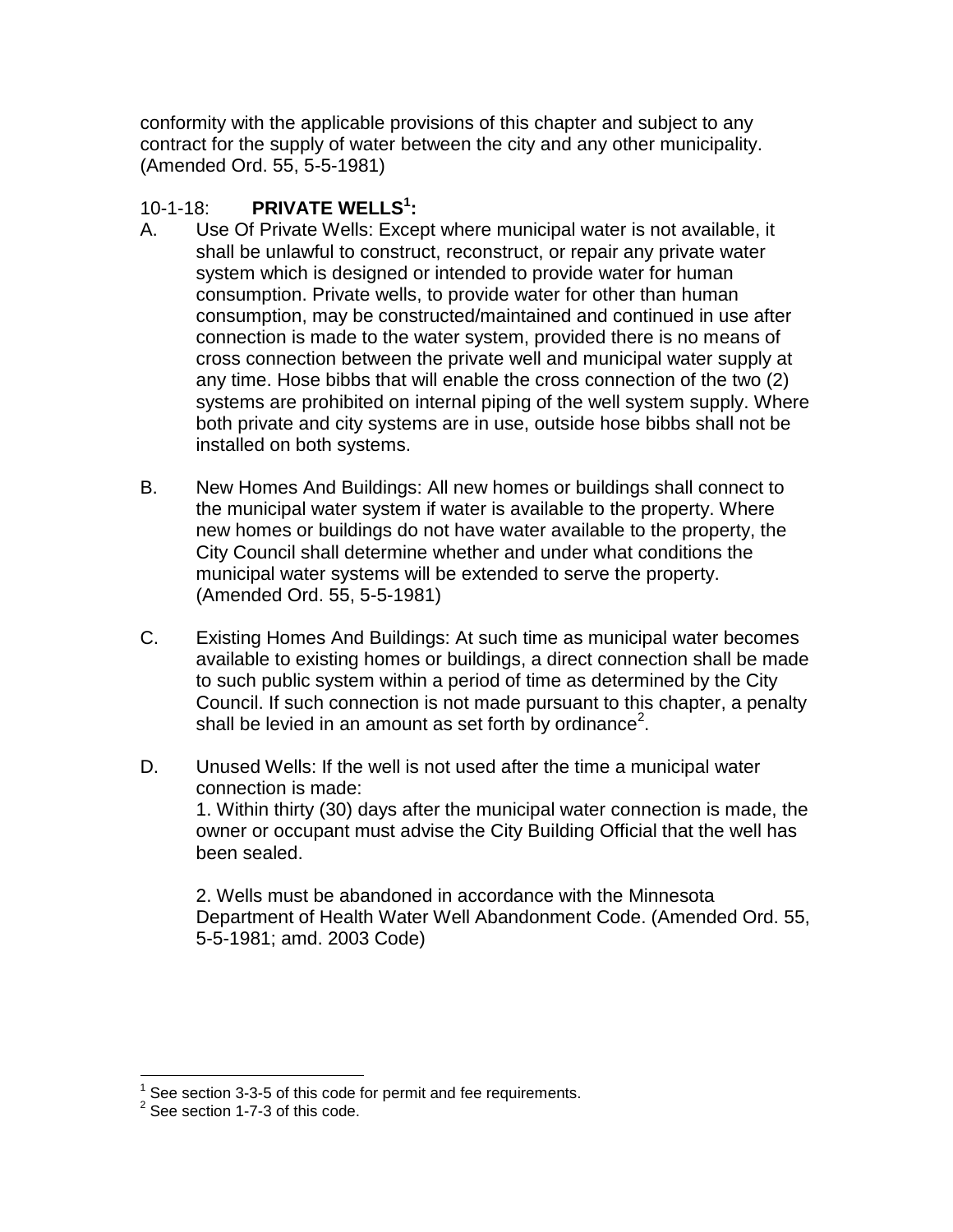## 10-1-19: **ADMINISTRATION AND ENFORCEMENT:**

- A. Administration And Enforcement Official: The City Engineer shall assume and discharge the responsibilities imposed by this chapter, along with such other duties as may be required or assigned to him. (Amended Ord. 55, 5-5-1981; amd. 2003 Code)
- B. Powers And Authority Of Inspectors: The Building Official, Public Utilities Department employees and other duly authorized employees of the city, upon proper identification, shall be permitted to enter upon all properties for the purpose of inspections, observation and testing in accordance with the provisions of this chapter. (Amended Ord. 55, 5-5-1981)

10-1-20: **VIOLATION; PENALTY:** Any person, firm or corporation who shall violate any provision of this chapter shall be guilty of a misdemeanor and, upon conviction thereof, shall be punished as defined by state law. (Amended Ord. 55, 5-5-1981)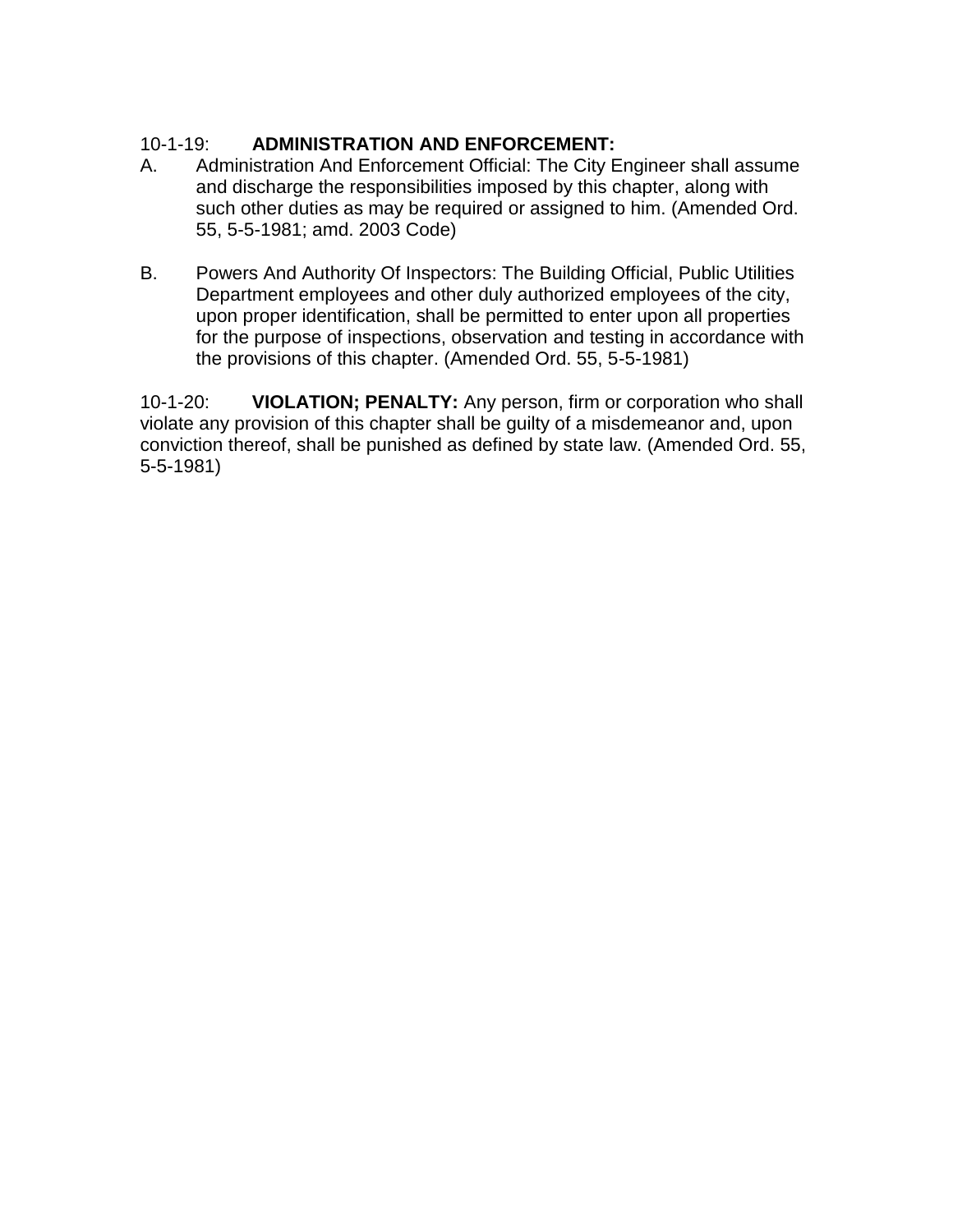## CHAPTER 2

## **SEWER USE AND SERVICE**

### SECTION:

- 10-2-1: Definitions
- 10-2-2: Use Of Public Sewers Required
- 10-2-3: Private Wastewater Disposal Systems
- 10-2-4: Building Sewers And Connections
- 10-2-5: Contractor Licensing Requirements
- 10-2-6: Discharges Into Public System
- 10-2-7: Interceptors
- 10-2-8: Pretreatment Or Flow Equalizing Facilities
- 10-2-9: Industrial Users
- 10-2-10: Information Required
- 10-2-11: Measurements, Tests And Analyses
- 10-2-12: Special Agreements
- 10-2-13: Power And Authority Of Inspectors
- 10-2-14: Violation; Penalties

10-2-1: **DEFINITIONS:** Unless the context specifically indicates otherwise, the meanings of terms used in this chapter shall be as follows:

## **BIOCHEMICAL**

| <b>OXYGEN DEMAND</b><br>(BOD): | The quantity of oxygen utilized in the biochemical<br>oxidation of organic matter under standard laboratory<br>procedure in five (5) days at twenty degrees<br>centigrade (20°C), expressed in milligrams per liter.                                                                              |
|--------------------------------|---------------------------------------------------------------------------------------------------------------------------------------------------------------------------------------------------------------------------------------------------------------------------------------------------|
| <b>BUILDING DRAIN:</b>         | That part of the lowest horizontal piping of a<br>drainage system which receives the discharge from<br>soil, waste and other drainage pipes inside the<br>walls of the building and conveys it to the building<br>sewer, beginning five feet (5') outside the inner face<br>of the building wall. |
| <b>BUILDING OFFICIAL:</b>      | Officer or other designated authority charged with<br>the administration and enforcement of this<br>chapter.                                                                                                                                                                                      |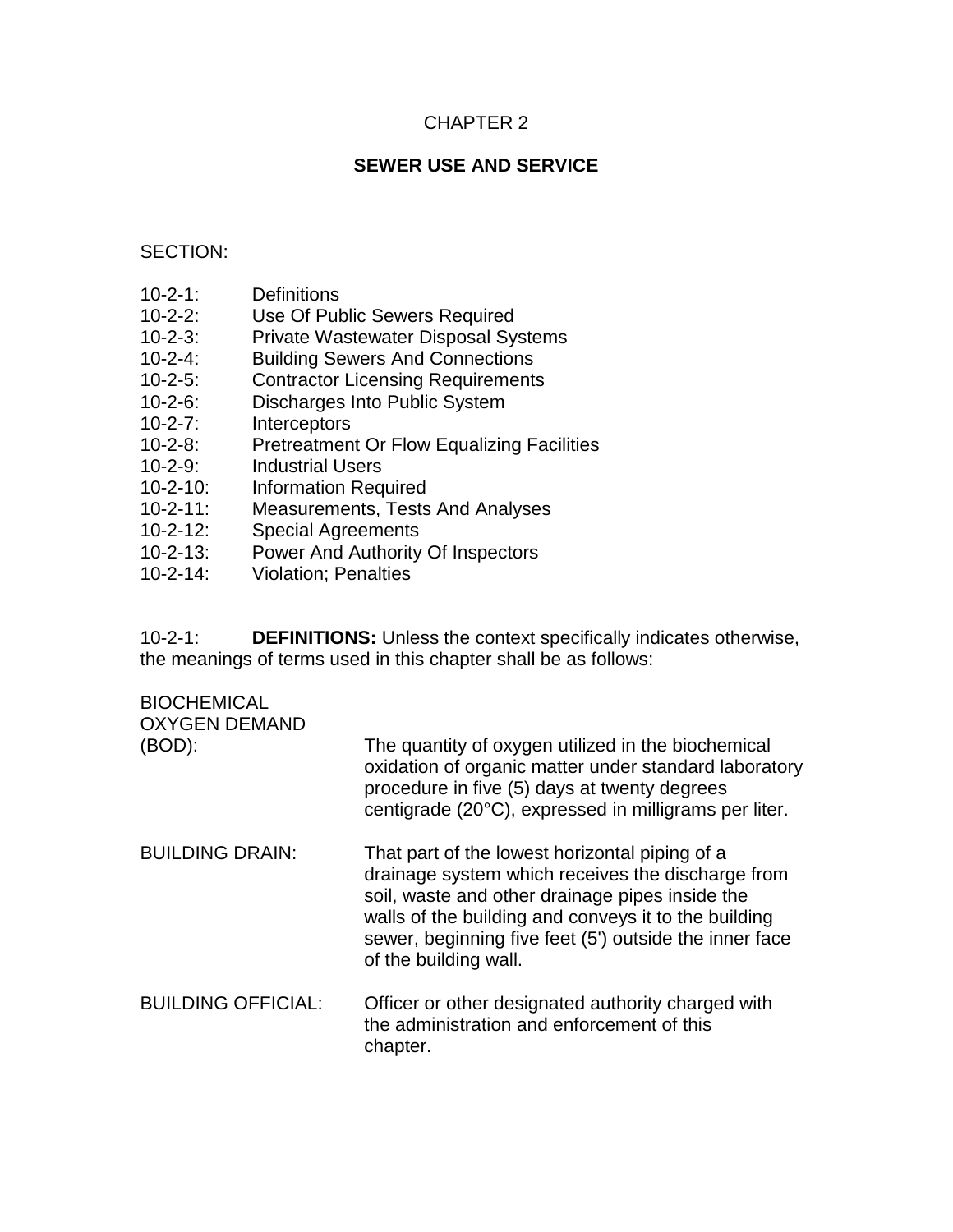| <b>BUILDING SEWER:</b>                      | The extension from the building drain to the public<br>sewer or other place of disposal, also called house<br>connection.                                                                                                                                                                                             |
|---------------------------------------------|-----------------------------------------------------------------------------------------------------------------------------------------------------------------------------------------------------------------------------------------------------------------------------------------------------------------------|
| CITY:                                       | City of Andover.                                                                                                                                                                                                                                                                                                      |
| <b>EASEMENT:</b>                            | An acquired legal right for the specific use of land<br>owned by others.                                                                                                                                                                                                                                              |
| <b>FLOATABLE OIL:</b>                       | Oil, fat, or grease, in a physical state such that it may<br>separate by gravity from wastewater by treatment in<br>an approved pretreatment facility. A wastewater shall<br>be considered free of floatable oil if it is properly<br>pretreated and the wastewater does not interfere with<br>the collection system. |
| <b>GARBAGE:</b>                             | The animal and vegetable waste resulting from the<br>handling, preparation, cooking and serving of foods.                                                                                                                                                                                                             |
| <b>INDUSTRIAL WASTES:</b>                   | The wastewater from industrial processes, trade, or<br>business as distinct from domestic sanitary wastes.                                                                                                                                                                                                            |
| <b>NATURAL OUTLET:</b>                      | Any outlet, including storm sewers, into a<br>watercourse, pond, ditch, lake, or other body of<br>surface or ground water.                                                                                                                                                                                            |
| pH:                                         | The logarithm of the reciprocal of the hydrogen ion<br>concentration. The concentration is the weight of<br>hydrogen ion, in grams per liter of solution. Neutral<br>water, for example, has a pH value of 7 and a<br>hydrogen ion concentration of 10.                                                               |
| PERSON:                                     | Any individual, firm, company, association, society,<br>corporation, or group.                                                                                                                                                                                                                                        |
| <b>PROPERLY SHREDDED</b><br><b>GARBAGE:</b> | The wastes from the preparation, cooking, and<br>dispensing of foods that have been shredded to such<br>a degree that all particles will be carried freely under<br>the flow conditions normally prevailing in public<br>sewers, with no particle greater than one-half inch<br>(1/2") in any dimension.              |
| <b>PUBLIC SEWER:</b>                        | A common sewer controlled by a governmental<br>agency or public authority.                                                                                                                                                                                                                                            |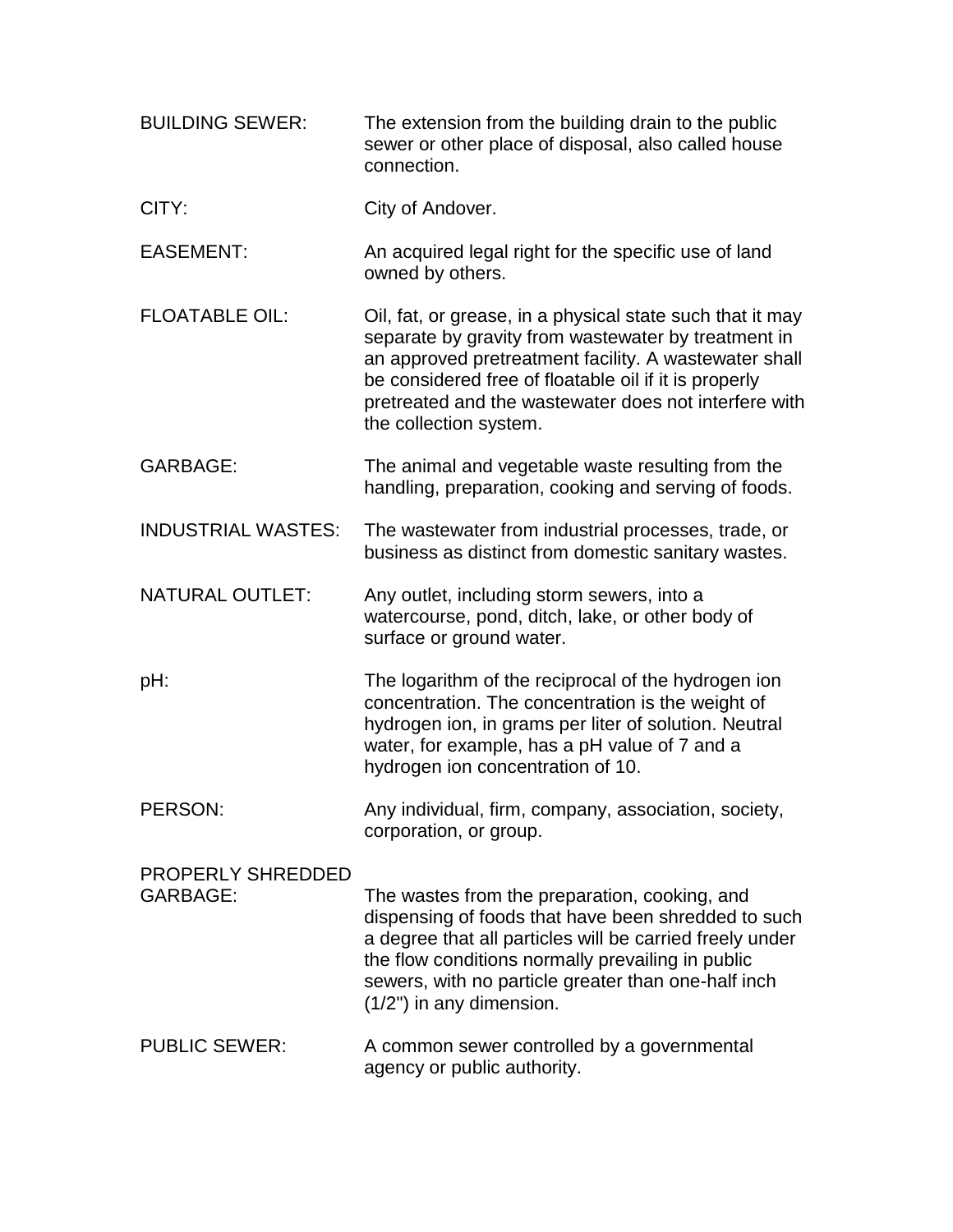| <b>SANITARY SEWER:</b>                                   | A sewer that carries liquid and water carried<br>wastes from residences, commercial buildings,<br>industrial plants, and institutions together with<br>minor quantities of ground, storm, and surface<br>waters that are not admitted intentionally.                                                                                                            |
|----------------------------------------------------------|-----------------------------------------------------------------------------------------------------------------------------------------------------------------------------------------------------------------------------------------------------------------------------------------------------------------------------------------------------------------|
| SEWER:                                                   | A pipe or conduit that carries wastewater.                                                                                                                                                                                                                                                                                                                      |
| SHALL; MAY:                                              | "Shall" is mandatory; "may" is permissive.                                                                                                                                                                                                                                                                                                                      |
| SLUG:                                                    | Any discharge of water or wastewater which, in<br>concentration of any given constituent or in quantity<br>of flow, exceeds for any period of duration longer<br>than fifteen (15) minutes more than five (5) times the<br>average twenty four (24) hour concentration of flows<br>during normal operation and shall adversely affect<br>the collection system. |
| <b>STORM DRAIN</b><br>(Sometimes Termed<br>STORM SEWER): | A drain or sewer for conveying water, ground water,<br>subsurface water, or unpolluted water from any<br>source.                                                                                                                                                                                                                                                |
| <b>SUSPENDED SOLIDS:</b>                                 | Total suspended matter that either floats on the<br>surface of, or is in suspension in, water, wastewater,<br>or other liquids, and that is removable by laboratory<br>filtering as prescribed in "Standard Methods For The<br>Examination Of Water And Wastewater" and referred<br>to as non-filterable residue.                                               |
| <b>UNPOLLUTED WATER:</b>                                 | Water of quality equal to or better than the effluent<br>criteria in effect or water that would not cause<br>violation of receiving water quality standards and<br>would not be benefited by discharge to the sanitary<br>sewers.                                                                                                                               |
| <b>WASTEWATER:</b>                                       | The spent water of a community. From the<br>standpoint of source, it may be a combination of the<br>liquid and water carried wastes from residences,<br>commercial buildings, industrial plants, and<br>institutions, together with any ground water, surface<br>water, and storm water that may be present.                                                    |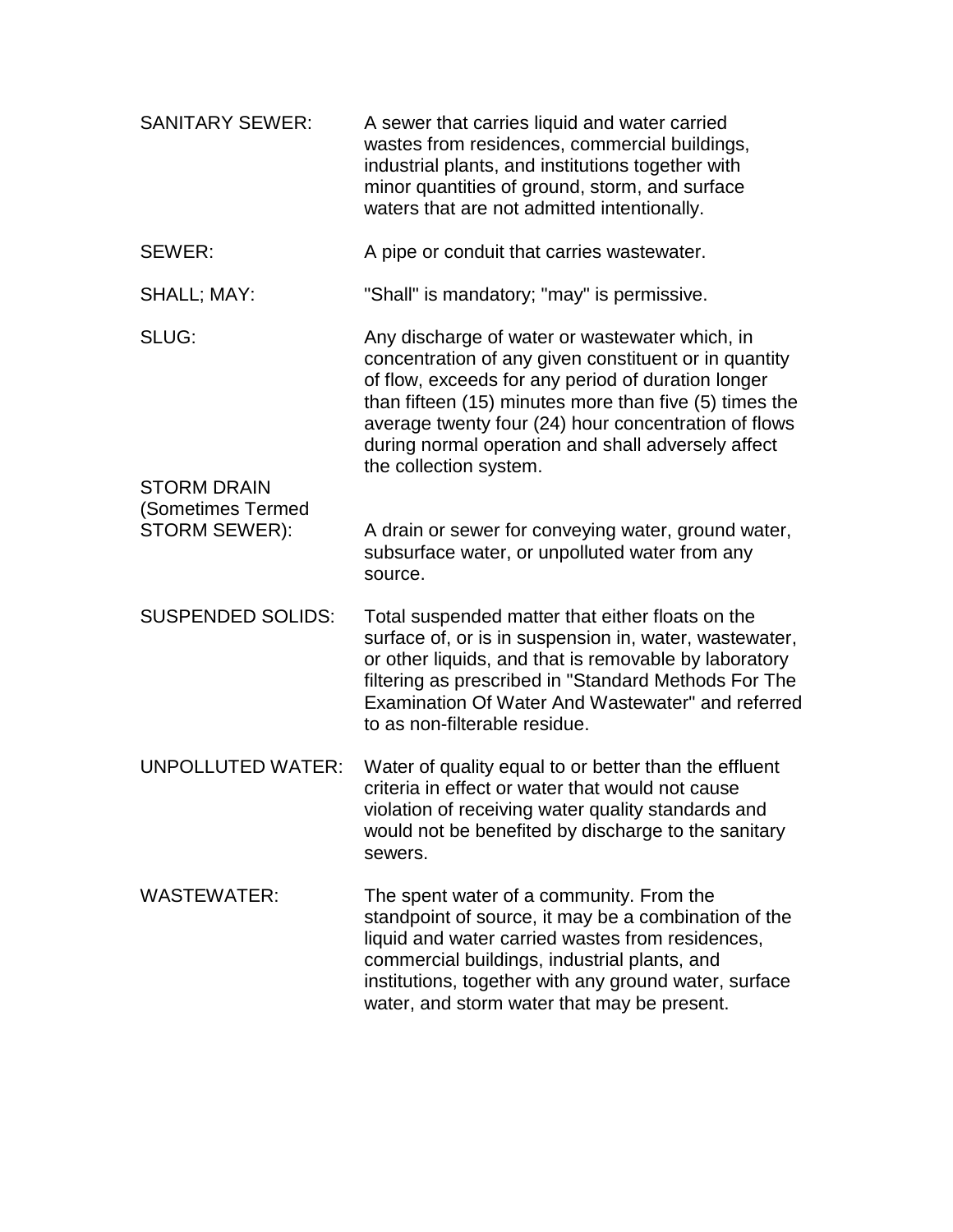| <b>WASTEWATER</b><br><b>FACILITIES:</b> | The structures, equipment, and processes<br>required to collect and carry away domestic and<br>industrial wastes and dispose of the effluent.       |
|-----------------------------------------|-----------------------------------------------------------------------------------------------------------------------------------------------------|
| <b>WATERCOURSE:</b>                     | A natural or artificial channel for the passage of water<br>either continuously or intermittently. (Amended Ord.<br>32, 11-25-1975; amd. 2003 Code) |

### 10-2-2: **USE OF PUBLIC SEWERS REQUIRED:**

- A. Discharge Of Human And Animal Wastes: It shall be unlawful for any person to place, deposit, or permit to be deposited in any unsanitary manner on public or private property within the city, or in any area under the jurisdiction of the city, any human or animal excrement, garbage, or objectionable waste.
- B. Discharges Into Natural Outlets: It shall be unlawful to discharge to any natural outlet within the city, or in any area under the jurisdiction of the city, any wastewater or other polluted waters. (Amended Ord. 32, 11-25- 1975)
- C. Connection To Sewer System Required: The owner of all houses, buildings, or properties used for human occupancy, employment, recreation, or other purposes, situated within the city and abutting any street, alley, or right-of-way in which there is now located or may in the future be located a public sanitary sewer of the city, is hereby required at the owner's expense to install suitable toilet facilities therein, and to connect such facilities directly with the proper public sewer in accordance with the provisions of this chapter within one year after date of due notice to do so. (Amended Ord. 32, 11-25-1975; amd. 2003 Code)
- D. Discharges Into System: Discharge of wastewater into building sewers and sanitary sewer system shall be in conformance with the Metropolitan Waste Control Commission rules and regulations. (Amended Ord. 32, 11-25-1975)

# 10-2-3: **PRIVATE WASTEWATER DISPOSAL SYSTEMS<sup>1</sup> :**

A. Private Systems Permitted: Where a public sanitary sewer is not available under the provisions of Subsection 10-2-2C of this chapter, the building sewer shall be connected to a private wastewater disposal system complying with the Minnesota State Plumbing Code and the provisions of the city private waste disposal ordinance<sup>2</sup>.

 $<sup>1</sup>$  See also chapter 4 of this title and sections 3-3-5, 12-12-4 and 13-4-6H2 of this code.</sup>

 $2$  See chapter 4 of this title.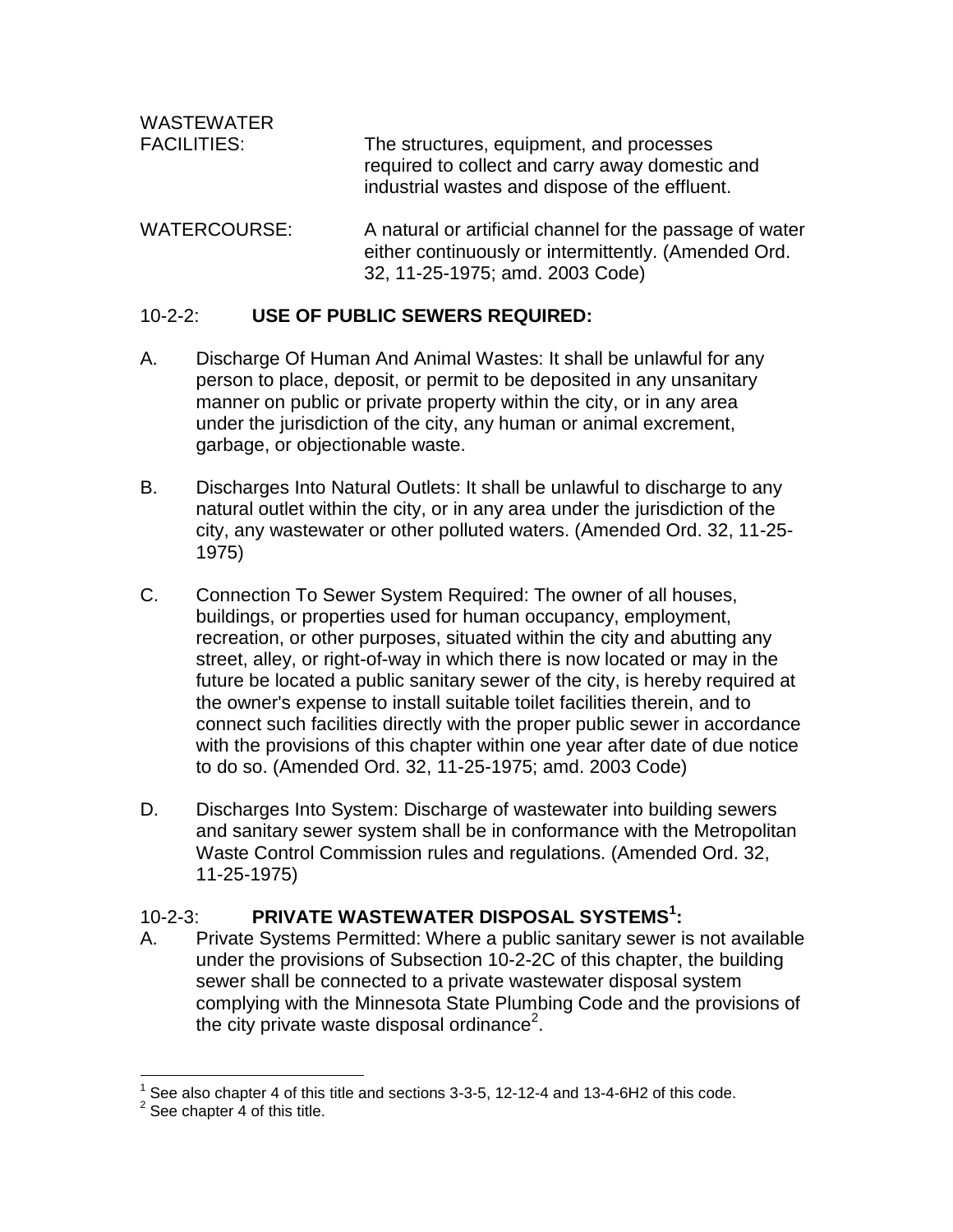- B. Responsibility For Private System: The owner shall operate and maintain the existing private wastewater disposal facilities in accordance with the recommendations of the State Department of Public Health at no expense to the city.
- C. Availability Of Public Sewer:

1. Nonconforming Private System: At such time as a public sewer becomes available to a property served by a nonconforming private wastewater disposal system, a direct connection shall be made to the public sewer within thirty (30) days.

2. Conforming Private System: At such time as a public sewer becomes available to a property served by a conforming private wastewater disposal system, a direct connection shall be made to the public sewer within a period of time as determined by Council resolution.

3. Cleaning And Filling Of Private System: Immediately upon hookup to the public system, any septic tanks, cesspools, or similar private wastewater disposal facilities may be required, at the discretion of the Building Official, to be cleaned of sludge, collapsed and backfilled with a suitable granular material. (Amended Ord. 32, 11-25-1975)

4. Failure To Connect To Public System: If such connection is not made pursuant to this chapter, the city shall enter into a contract with a licensed contractor to have the connection made, and the cost shall be assessed to the property taxes, unless authorized by the City Council to do otherwise. (Amended Ord. 32, 11-25-1975; amd. 2003 Code)

## 10-2-4: **BUILDING SEWERS AND CONNECTIONS:**

A. Permit To Connect<sup>1</sup>:

1. Permit Required: No unauthorized person shall uncover, make any connections with or opening into, use, alter, or disturb any public sewer or appurtenance thereof without first obtaining a written permit from the Building Official.

2. Classes Of Permits: There shall be two (2) classes of building sewer permits: a) for residential and commercial services; and b) for service to establishments producing industrial wastes.

3. Application For Permit: In either case, the owner or his agent shall make application on a special form furnished by the city. The permit application shall be supplemented by plans, specifications, or other

<sup>&</sup>lt;sup>1</sup> See also section 3-3-5 of this code.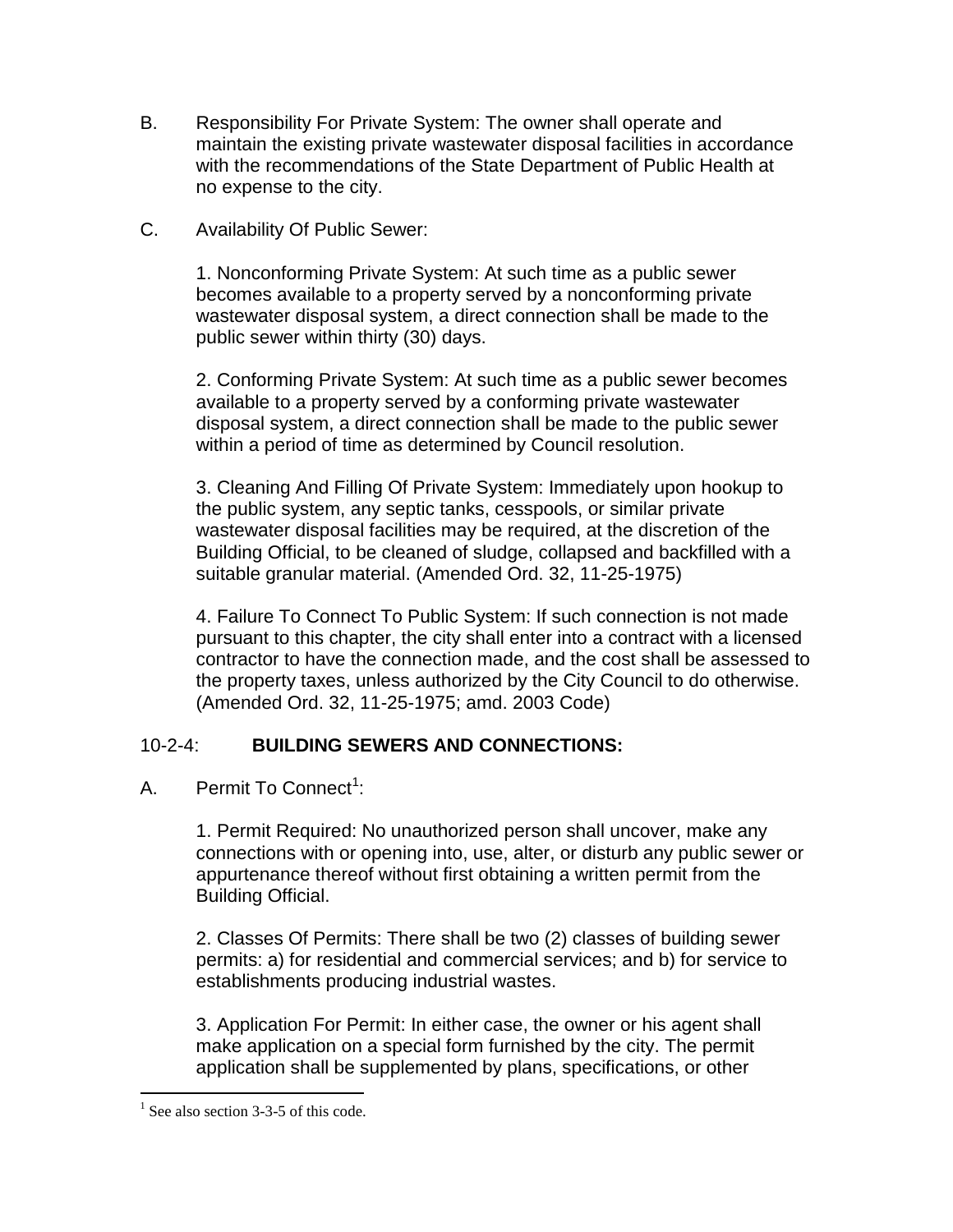information considered pertinent in the judgment of the Building Official. (Amended Ord. 32, 11-25-1975)

4. Fees<sup>1</sup>: A permit and inspection fee as set forth by ordinance for a residential or commercial building sewer permit, or fee as set forth by ordinance for an industrial building sewer permit shall be paid to the city at the time the application is filed, plus an administrative fee as set forth by ordinance to cover processing costs.

5. Approval Of Permit: Upon approval of the permit, the city will furnish the applicant sanitary sewer service stub elevations and location ties.

- B. Separate Building Sewers Required: A separate and independent building sewer shall be provided for every building except where one building stands at the rear of another, on an interior lot and no private sewer is available or can be constructed to the rear building through an adjoining alley, court, yard, or driveway.
- C. Construction Specifications:

1. Building sewer pipe and fitting materials and construction shall be in accordance with the current Minnesota Plumbing Code<sup>2</sup>. If polyvinyl chloride (PVC) pipe is used, it shall meet the current requirements of the American Society for Testing and Materials Designation D3034.73A, SDR-35 extra heavy wall thickness (minimum wall thickness: 4"-0.125"; 6"- 0.180"; 8"-0.240").

2. The size and slope of the building sewer shall be subject to the approval of the Building Official, and in no event shall the diameter be less than four inches (4") and the slope less than one-eighth inch (1/8") per foot. Any variation shall be subject to the approval of the Building Official. The service stub and the building drain shall be uncovered and the differential elevation determined before construction is begun. Where practicable, the building sewer shall be laid on a uniform grade. It shall be the responsibility of the service line contractor to investigate the location of all existing public utility lines including telephone conduits, gas, water and sewer mains, and power conduits which may be in place at the site of the operations. The contractor shall utilize the Gopher State One-Call System before work has begun at those locations. In case the aforementioned public utilities are broken or damaged in any way by the contractor's operations, the utility shall be notified immediately and the damage repaired without delay at no charge to the city. (Amended Ord. 32, 11-25- 1975; amd. 2003 Code)

<sup>1</sup> See subsection 1-7-3J of this code.

 $2$  See section 9-1-1 of this code.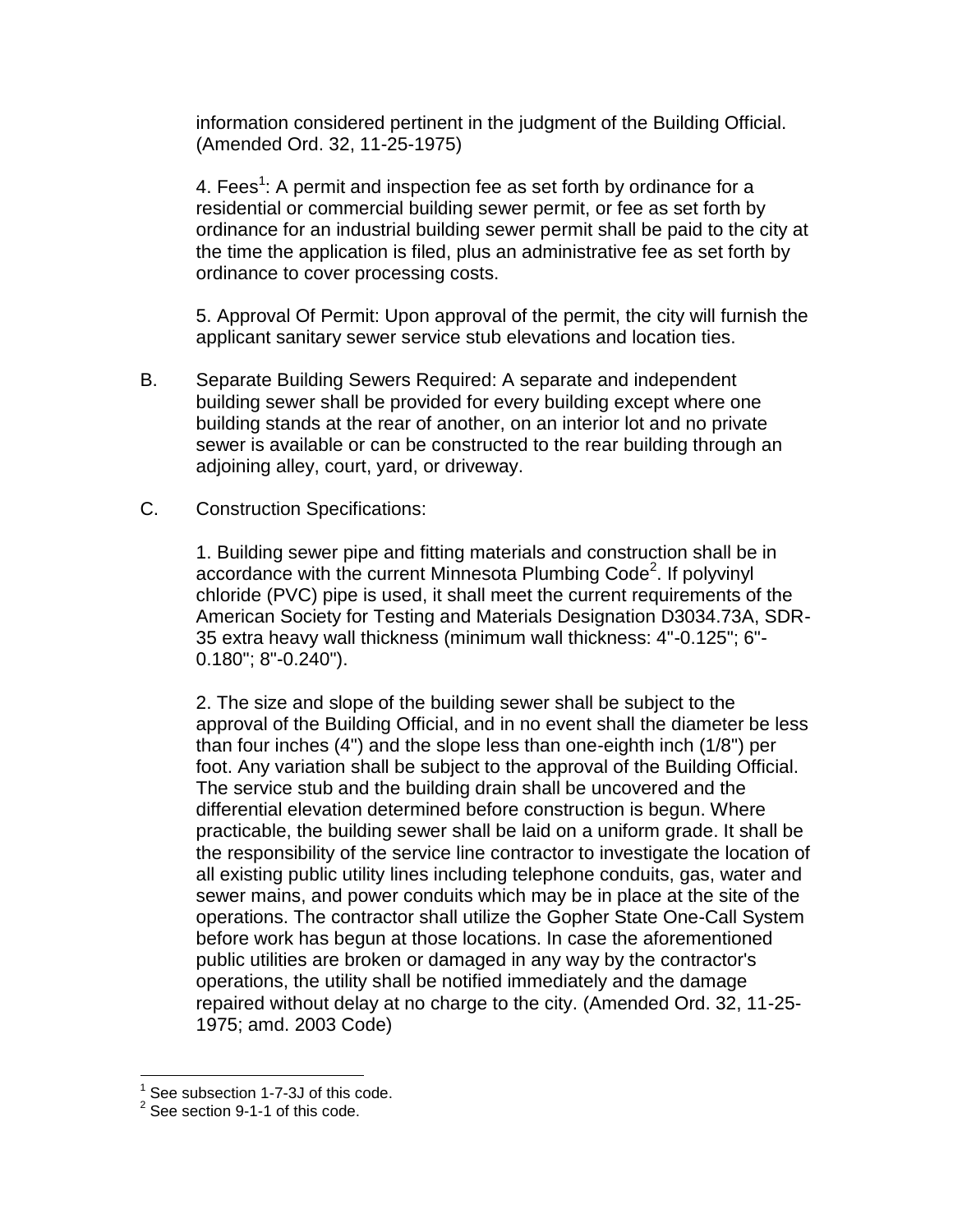3. Whenever possible, the building sewer shall be brought to the building at an elevation below the basement floor. No building sewer shall be laid parallel to and within three feet (3') of any bearing wall which might thereby be weakened. The depth shall be sufficient to afford protection from frost. The building sewer shall be laid in straight alignment insofar as possible, and changes in direction shall be made only with properly curved pipes and fittings. Cleanouts will be required at all ninety-degree (90°) bends and for every seventy-five feet (75') of service line from the service stub to the house connection. Cleanouts will not be required at forty-five degree (45°) bends or less. All ninety degree (90°) bends will be wide sweep ells.

4. Wherever any building drain is too low to permit gravity flow to the municipal sewer, sewage carried by such drain shall be lifted by approved artificial means and discharged into the building sewer.

D. Connections To System: The connection of the building sewer into the public sewer shall conform to the requirements of the Minnesota Building .<br>and Plumbing Code<sup>1</sup>, State Water Well Construction Code or other applicable rules and regulations of the city. The sanitary sewer line, if constructed of plastic pressure pipe, must be at least fifty feet (50') away from a private water supply that is greater than fifty feet (50') in depth and at least one hundred feet (100') away from a private water supply that is less than fifty feet (50') in depth. The sanitary sewer line, if constructed of extra heavy cast iron soil pipe, must be at least twenty feet (20') away from a private water supply regardless of the well depth. Any deviation from the prescribed procedures and materials must be approved by the Building Official before installation. If existing sanitary sewer services cannot be found after diligent search or are not located properly for providing the needed service, a saddle type connection shall be made, provided the Building Official or representative approves. Connections of the saddle type shall be made in a smooth, round hole and machine drilled into the main sewer pipe. The fittings used in the connection shall be made in such a manner as to ensure that no protrusion of the fitting into the main sewer pipe shall result. The connector shall fit perfectly to the contour of the inside of the sanitary sewer and shall be specifically designed to fit the particular size main sewer pipe into which the connection is made. The machine-drilled hole shall be of such size to provide one-eighth inch (1/8") clearance between the outside of the fitting and the hole. The space thus provided shall be completely filled with joint material. The space between the shoulder of the fittings and the face of the main sewer pipe shall be one-eighth inch (1/8") thick, and this space shall be completely filled with joint material. The joint material used for this type house service connection shall be completely waterproof and shall be capable of withstanding any condition of stress or strain likely to be

 $1$  See section 9-1-1 of this code.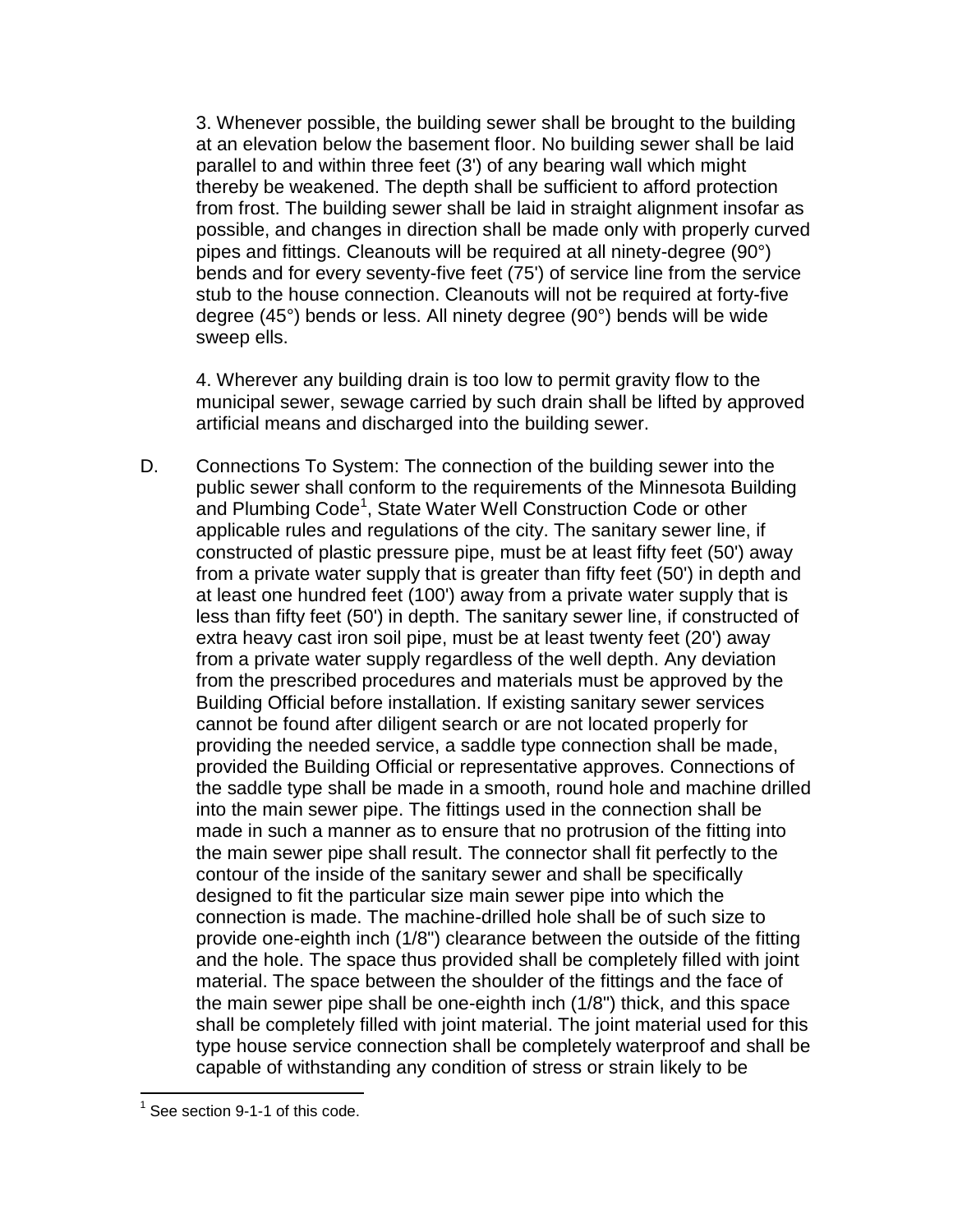encountered in normal sanitary sewer construction or maintenance.

- E. Excavations: All excavations in the city streets and rights-of-way shall be in accordance with the city street opening ordinance<sup>1</sup>. Excavations for building sewer installation shall be adequately guarded with barricades and lights so as to protect the public from hazard. Streets, sidewalks, parkways and other public property disturbed in the course of the work shall be restored in a satisfactory manner to comply with city ordinances. (Amended Ord. 32, 11-25-1975)
- F. Surface Water Runoff: No person shall make connection of roof downspouts, foundation drains, areaway drains, or other sources of surface runoff or ground water to a building sewer or building drain which in turn is connected directly or indirectly to a public sanitary sewer unless such connection is approved by the City Engineer for purposes of disposal of polluted surface drainage.
- G. Inspections: The applicant for a sewer permit shall notify the Building Official when the building sewer is ready for inspection. The inspection of the installation for the public sewer system to the house shall be made by the Building Official or representative before backfilling. (Amended Ord. 32, 11-25-1975; amd. 2003 Code)
- H. Liability For Costs And Expenses: All costs and expenses incident to the installation and connection of the building sewer shall be borne by the owner. The owner or the person installing the building sewer for said owner shall indemnify the city from any loss or damage that may directly or indirectly be occasioned by said installation.
- I. Responsibility For System:

1. The sewer service from the main in the street to the home shall be the property of the owner and protected and maintained by him/her. The city is, however, responsible for:

a. Defects in materials within the portion of the service installed under city contract that may become apparent within a one-year period following acceptance and final payment for the construction by the city.

b. The city is responsible for any faulty construction within that section of the service installed under city contract.

2. Based upon the information supplied by the property owner or available to the city, the city will make a determination as to whether a problem

 $<sup>1</sup>$  See title 8, chapter 2 of this code.</sup>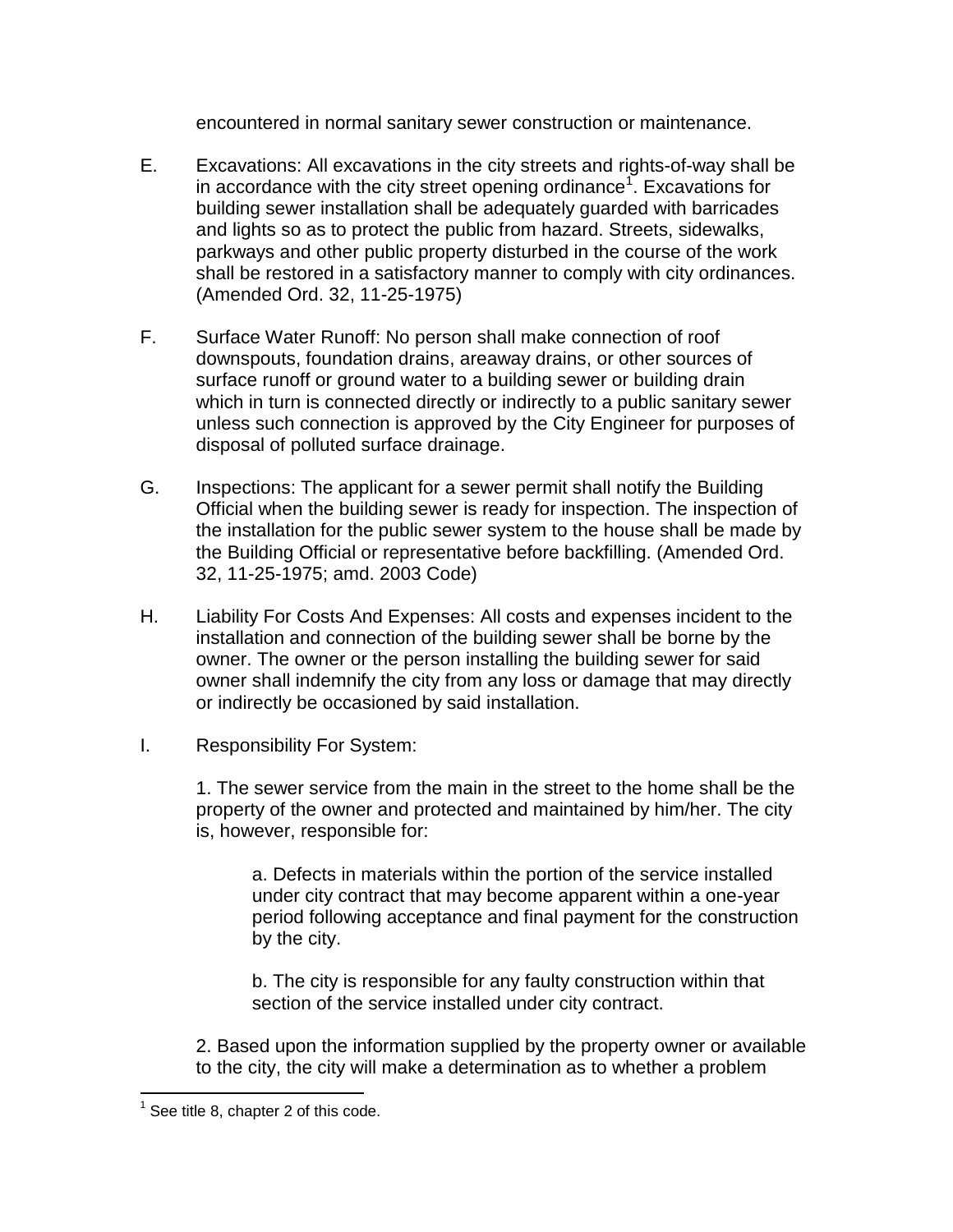exists in that portion of the service which is the city's responsibility. If the problem appears to exist in the areas for which the city has no responsibility, the private owners will be completely responsible for correction of the problem. (Amended Ord. 32, 11-25-1975)

## 10-2-5: **CONTRACTOR LICENSING REQUIREMENTS<sup>1</sup> :**

A. Installing, Constructing Sewer Systems:

1. License Required: No person, firm or corporation shall engage in the business of altering, repairing, installing or constructing sanitary sewer connections within the city without first obtaining a license to carry on such occupation from the city.

#### 2. Security:

 $\overline{a}$ 

a. Insurance: The applicant shall file with the City Clerk policies of public liability and property damage insurance which shall remain in force and effect during the entire term of said license and which shall contain a provision that they shall not be canceled without ten (10) days' written notice to the city. Public liability insurance shall not be less than one hundred thousand dollars (\$100,000.00) for injuries including accidental death to any one person and subject to the same limit for each person in an amount of not less than three hundred thousand dollars (\$300,000.00) on account of any one accident, and property damage insurance in the amount of not less than fifty thousand dollars (\$50,000.00) for each accident and not less than one hundred thousand dollars (\$100,000.00) aggregate. No work shall be done under this license until said insurance policies have been filed and approved by the city.

b. Bond: The applicant shall file with the City Clerk for surety a bond guaranteeing the conformance and compliance of work with this chapter. Said bond shall be in an amount of two thousand dollars (\$2,000.00). The city shall hold said bond for one year following the license period. Failure to comply with provisions and requirements of this chapter shall result in forfeiture of the bond.

3. Filing And Review Of Application: Application for license shall be filed with the City Clerk and shall be reviewed and subject to the approval of the city.

4. Revocation Or Refusal To Review License: Any installation, construction, or alteration of a sanitary sewer connection by a licensee in violation of any provision of this chapter, or refusal on the part of a

 $1$  See also sections 10-1-7 and 10-4-2, amendment 7080.0700 of this title.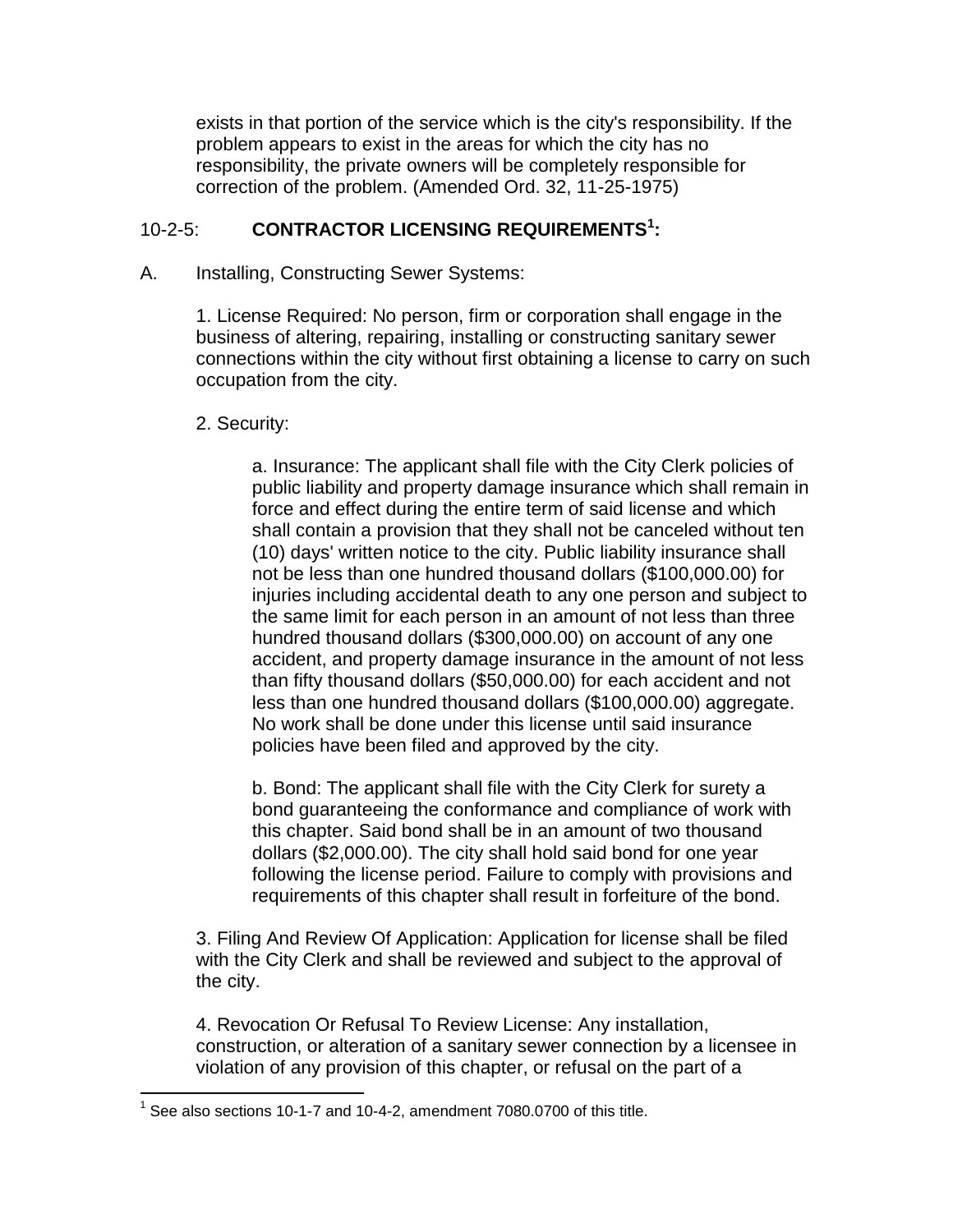licensee to correct such defective work, shall be cause for revocation of or refusal to renew a license. Said license may be revoked or refused for renewal by the city at any time for cause which shall be documented in writing. (Amended Ord. 32, 11-25-1975)

B. Sewage Pumpers:

1. License Required: No person, firm or corporation designated as sewage pumpers shall discharge sludge into the designated discharge location within the city without first obtaining a license from the city to carry on such occupation.

2. Filing And Review Of Application: Application for license shall be filed with the City Clerk and shall be reviewed and subject to the approval by the city.

C. Additional Requirements:

1. Application For License: Applications for such license shall be made annually on a form provided by the City Clerk.

2. Term Of License: Licenses shall be in effect from January 1 to December 31.

3. Renewal Of Licenses: All licenses required in this section shall be renewed annually. (Amended Ord. 32, 11-25-1975; amd. 2003 Code)

D. Hearing On Revocation Or Refusal To Review Licenses: Before any license issued under the provisions of this section may be revoked or renewal refused, the licensee shall be given a hearing by the City Council to show cause why such license should not be revoked or refused. Notice of the time, place and purpose of such hearing shall be in writing. (Amended Ord. 32, 11-25-1975)

## 10-2-6: **DISCHARGES INTO PUBLIC SYSTEM:**

A. Storm And Surface Water Runoff:

1. No person shall discharge or cause to be discharged any unpolluted waters such as storm water, ground water, roof runoff, subsurface drainage, or cooling water to any sewer. Storm water runoff from limited areas, which may be polluted at times, may be discharged to the sanitary sewer by permission of the City Engineer.

2. Storm water other than that exempted under Subsection A1 of this section and all other unpolluted drainage shall be discharged to such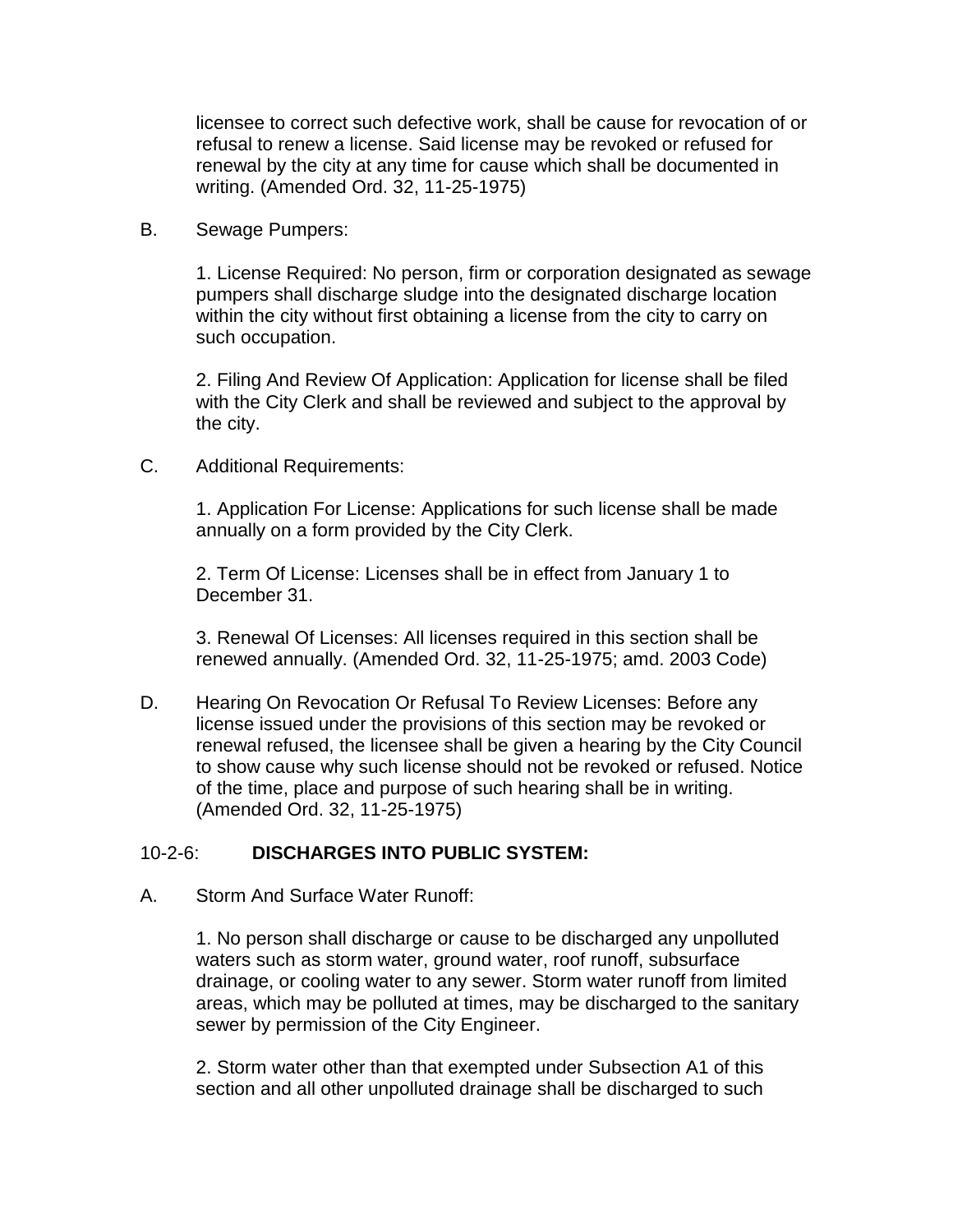sewers as are specifically designated as storm sewers or to a natural outlet approved by the City Engineer and other regulatory agencies. Unpolluted industrial cooling water or process waters may be discharged to a storm sewer or natural outlet on approval of the City Engineer and other regulatory agencies.

B. Prohibited Discharges: No person shall discharge or cause to be discharged any of the following described waters or wastes to any public sewers:

1. Any gasoline, benzene, naphtha, fuel oil, or other flammable or explosive liquid, solid, or gas.

2. Any waters containing toxic or poisonous solids, liquids, or gases in sufficient quantity, either singly or by interaction with other wastes, to injure or interfere with any waste treatment process, constitute a hazard to humans or animals, create a public nuisance, or create any hazard in the receiving waters of the wastewater treatment plant.

3. Any waters or wastes having a pH lower than 5.5 or having any other corrosive property capable of causing damage or hazard to structures, equipment, and personnel of the wastewater works.

4. Solid or viscous substances in quantities or of such size capable of causing obstruction to the flow in sewers or other interference with the proper operation of the wastewater facilities such as, but not limited to, ashes, bones, cinders, sand, mud, straw, shavings, metal, glass, rags, feathers, tar, plastics, wood, un-ground garbage, whole blood, paunch, manure, hair and fleshings, entrails and paper dishes, cups, milk containers, etc., either whole or ground by garbage grinders.

#### C. Discharges Subject To Review:

1. The following described substances, materials, waters, or waste shall be limited in discharges to municipal systems to concentrations or quantities which will not harm either the sewers, wastewater treatment process or equipment, will not have any adverse effect on the receiving stream, or will not otherwise endanger lives, limbs, public property, or constitute a nuisance. The City Engineer may set limitations lower than the limitations established in the regulations below if in his opinion such more severe limitations are necessary to meet the above objectives. In forming his opinion as to the acceptability, the City Engineer shall give consideration to such factors as the quantity of subject waste in relation to flows and velocities in the sewers, materials of construction of the sewers, the degree of treatability of the waste in the wastewater treatment plant, and other pertinent factors. The limitations or restrictions on materials or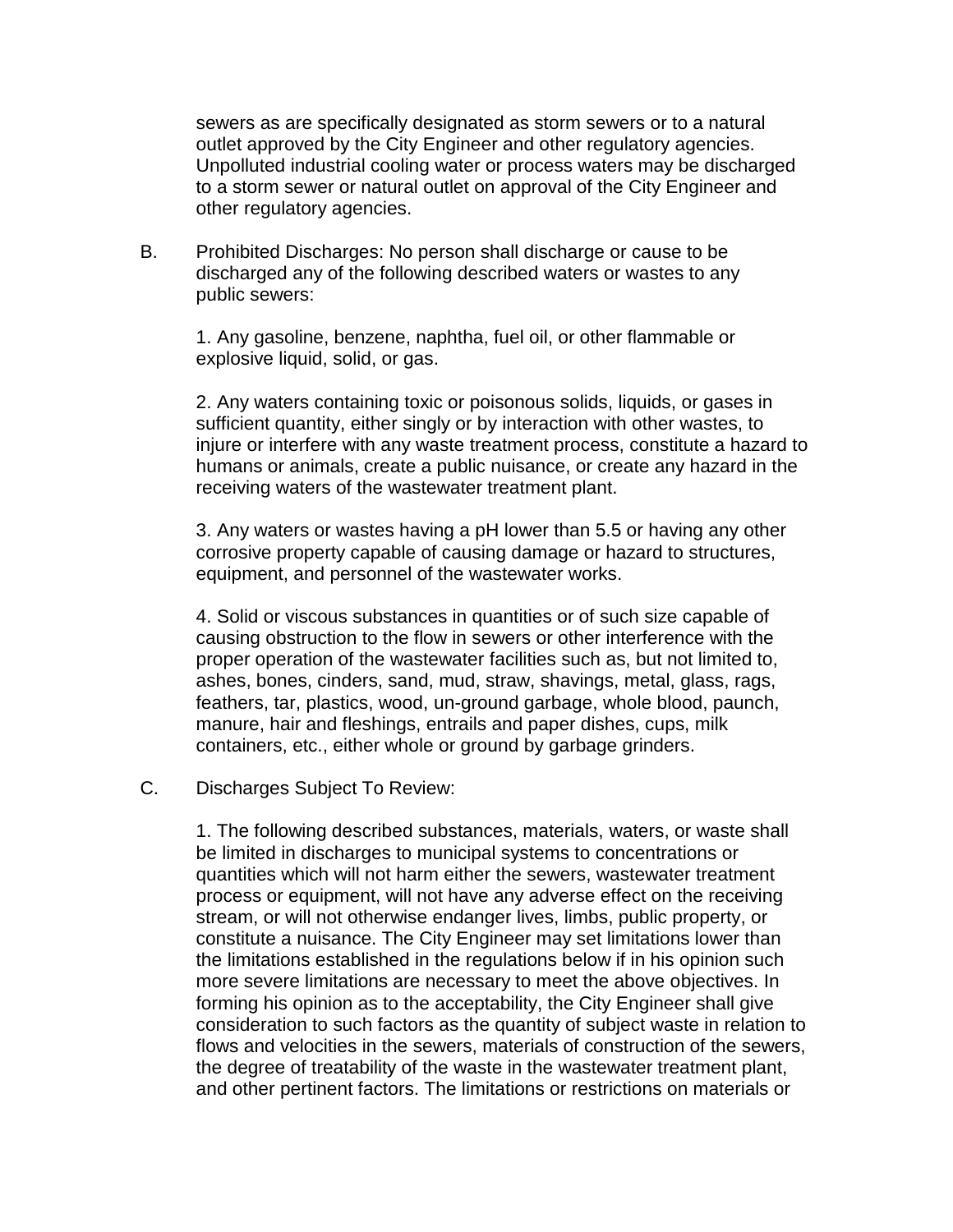characteristics of waste or wastewaters discharged to the sanitary sewer which shall not be violated without approval of the City Engineer are as follows: (Amended Ord. 32, 11-25-1975; amd. 2003 Code)

a. Wastewater having a temperature higher than one hundred fifty degrees Fahrenheit (150°F) (65° Celsius).

b. Wastewater containing more than twenty-five milligrams per liter (25 mg/l) of petroleum oil, non-biodegradable cutting oils, or product of mineral oil origin.

c. Wastewater from industrial plants containing floatable oils, fat, or grease.

d. Any garbage that has not been properly shredded. Garbage grinders may be connected to sanitary sewers from homes, hotels, institutions, restaurants, hospitals, catering establishments, or similar places where garbage originates from the preparation of food in kitchens for the purpose of consumption on the premises or when served by caterers.

e. Any waters or wastes containing iron, chromium, copper, zinc, and similar objectionable or toxic substances to such degree that any such material received in the composite wastewater at the wastewater treatment works exceeds the limits established by the Metropolitan Waste Control Commission for such materials.

f. Any waters or wastes containing odor-producing substances exceeding limits that may be established by the City Engineer.

g. Any radioactive wastes or isotopes of such half-life or concentration as may exceed limits established by the City Engineer in compliance with applicable state or federal regulations.

h. Quantities of flow, concentrations, or both which constitute a "slug" as defined in Section 10-2-1 of this chapter.

i. Waters or wastes containing substances which are not amenable to treatment only to such degree that the wastewater treatment plant effluent cannot meet the requirements of other agencies having jurisdiction over discharge to the receiving waters.

j. Any waters or wastes that, by interaction with other waters or wastes in the public sewer system, release obnoxious gases from suspended solids that interfere with the collection system or create a condition deleterious to structures and treatment processes.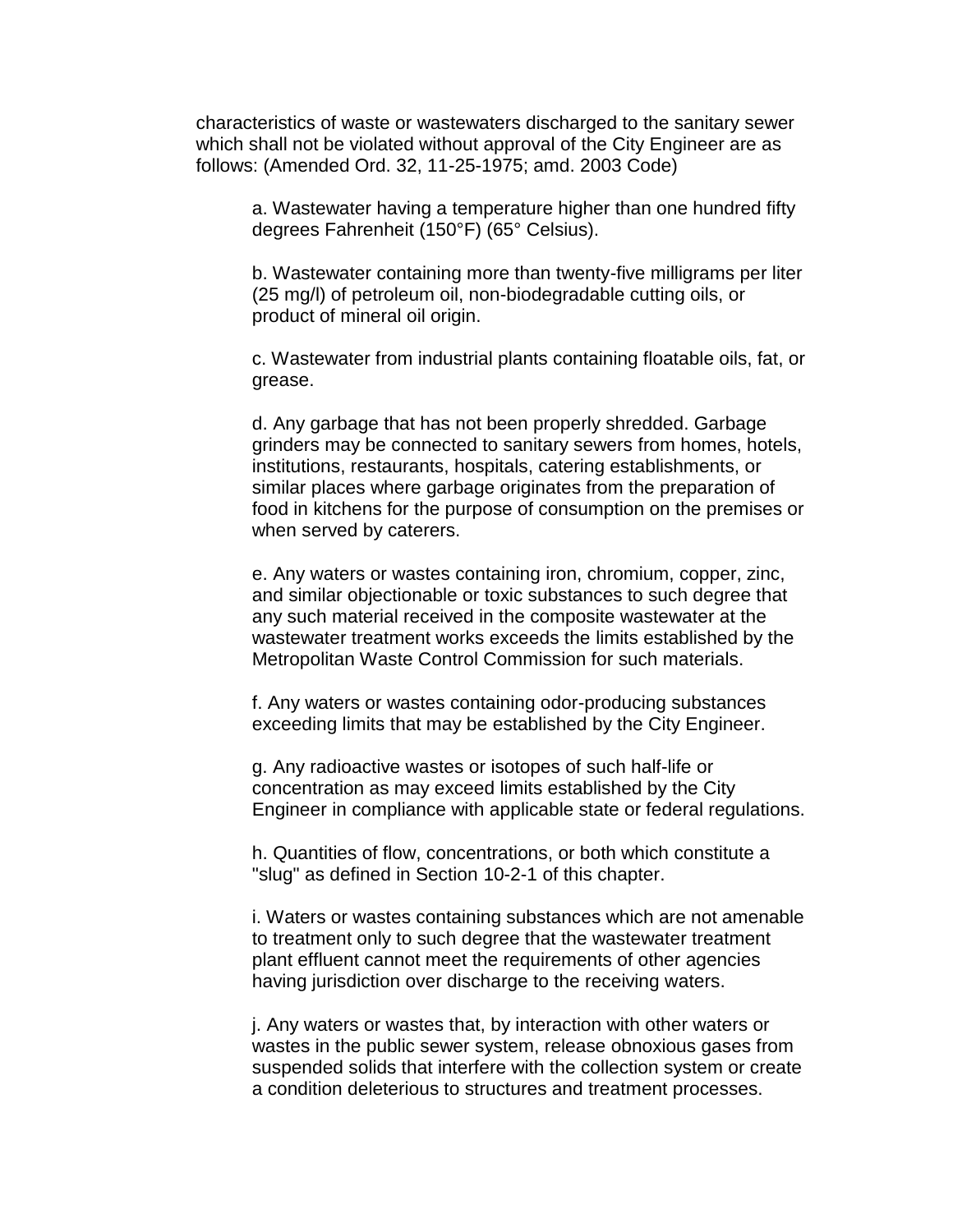2. If any waters or wastes are discharged or are proposed to be discharged to the public sewers, which waters contain the substances or possess the characteristics enumerated in Subsection C1 of this section and which, in the judgment of the City Engineer may have a deleterious effect upon the wastewater facilities, processes, equipment, or receiving waters, or which otherwise create a hazard to life or constitute a public nuisance, the city engineer may:

a. Reject the wastes;

b. Require pretreatment to an acceptable condition for discharge to the public sewers;

c. Require control over the quantities and rates of discharge; and/or

d. Require payment to cover added cost of handling and treating the wastes not covered by existing taxes or sewer charges under the provisions of Chapter 3 of this Title.

3. When considering the above alternatives, the Building Official shall give consideration to the economic impact of each alternative on the discharger. If the Building Official permits the pretreatment or equalization of waste flows, the design and installation of the plants and equipment shall be subject to the review and approval of the Building Official.

D. Sludge From Private Systems: Sludge from private sewage disposal systems can be discharged into the sanitary sewer system at a designated location established by the County. (Amended Ord. 32, 11-25-1975; amd. 2003 Code)

10-2-7: **INTERCEPTORS:** Grease, oil, and sand interceptors shall be provided when, in the opinion of the Building Official, they are necessary for the proper handling of liquid wastes containing floatable grease in excessive amounts, as specified in Subsection 10-2-6C1c of this chapter, or any flammable wastes, sand, or other harmful ingredients; except, that such interceptors shall not be required for private living quarters or dwelling units. All interceptors shall be of a type and capacity approved by the Building Official and shall be located as to be readily and easily accessible for cleaning and inspection. In the maintaining of these interceptors, the owner shall be responsible for the proper removal and disposal by appropriate means of the captured material and shall maintain records of the dates and means of disposal that are subject to review by the Building Official. Any removal and hauling of the collected materials not performed by owner personnel must be performed by waste disposal firms currently licensed by the city. (Amended Ord. 32, 11-25-1975)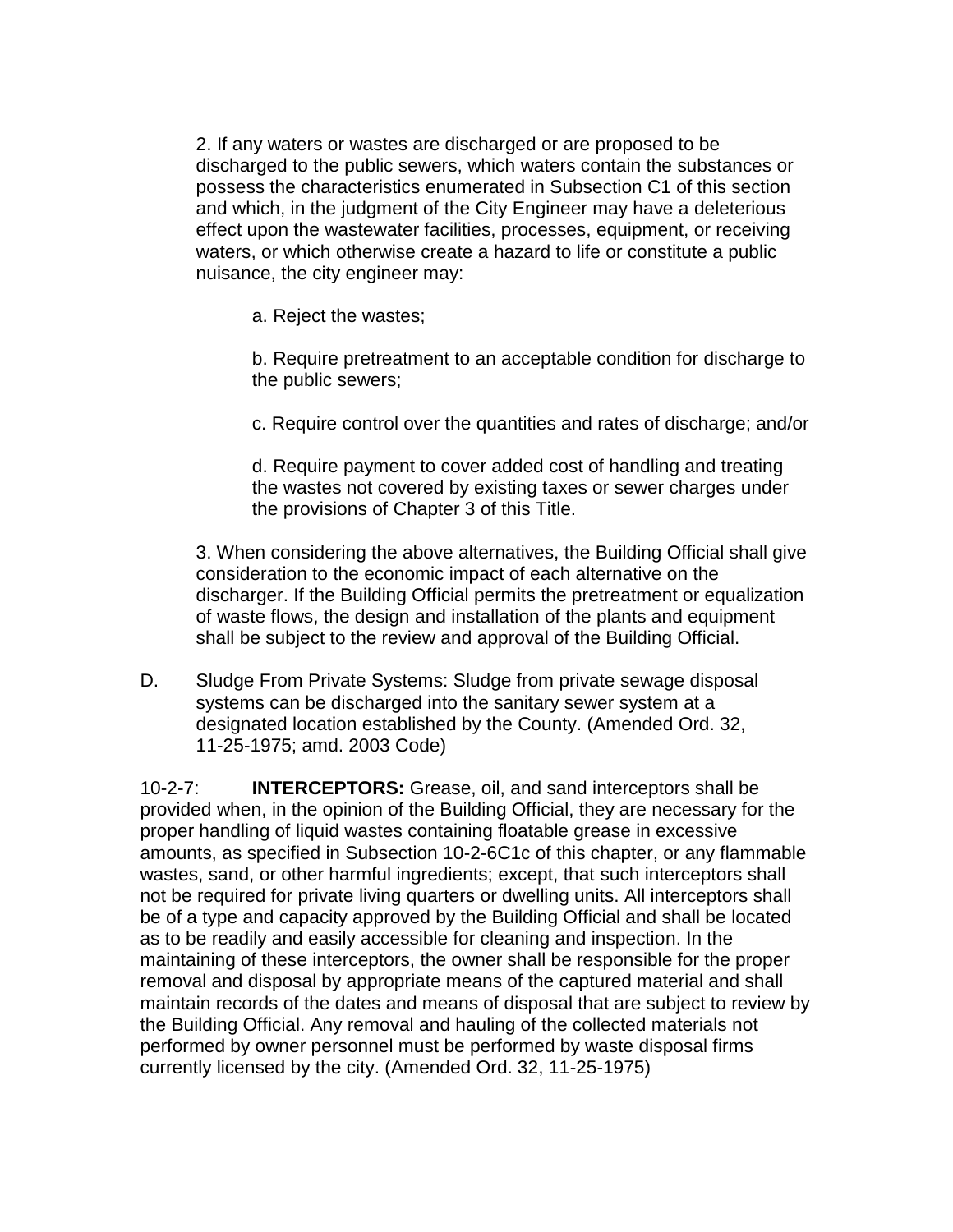10-2-8: **PRETREATMENT OR FLOW EQUALIZING FACILITIES:** Where pretreatment or flow equalizing facilities are provided or required for any waters or wastes, they shall be maintained continuously in satisfactory and effective operation by the owner at his expense. (Amended Ord. 32, 11-25-1975)

10-2-9: **INDUSTRIAL USERS:** When required by the Building Official, the owner of any property serviced by a building sewer carrying industrial wastes shall install a suitable structure together with such necessary meters and other appurtenances in the building sewer to facilitate observation, sampling, and measurement of the wastes. Such structure, when required, shall be constructed in accordance with plans approved by the Building Official. The structure shall be installed by the owner at his/her expense and shall be maintained by him/her so as to be safe and accessible at all times. (Amended Ord. 32, 11-25-1975)

10-2-10: **INFORMATION REQUIRED:** The Building Official may require a user of sewer services to provide information needed to determine compliance with this chapter. These requirements may include:

- A. Wastewater discharge peak rate and volume over a specified time period.
- B. Chemical analyses of wastewaters.
- C. Information on raw materials, processes, and products affecting wastewater volume and quality.
- D. Quantity and disposition of specific liquid, sludge, oil, solvent, or other materials important to sewer use control.
- E. A plot plan of sewers of the user's property showing sewer and pretreatment facility location.
- F. Details of wastewater pretreatment facilities.
- G. Details of systems to prevent and control the losses of materials through spills to the municipal sewer. (Amended Ord. 32, 11-25-1975)

10-2-11: **MEASUREMENTS, TESTS AND ANALYSES:** All measurements, tests, and analyses of the characteristics of waters and wastes to which reference is made in this chapter shall be determined in accordance with the latest edition of "Standard Methods For The Examination Of Water And Wastewater" published by the American Public Health Association. Sampling methods, location, times, durations, and frequencies are to be determined on an individual basis subject to approval by the Building Official. (Amended Ord. 32, 11-25-1975)

10-2-12: **SPECIAL AGREEMENTS:** No statement contained in this chapter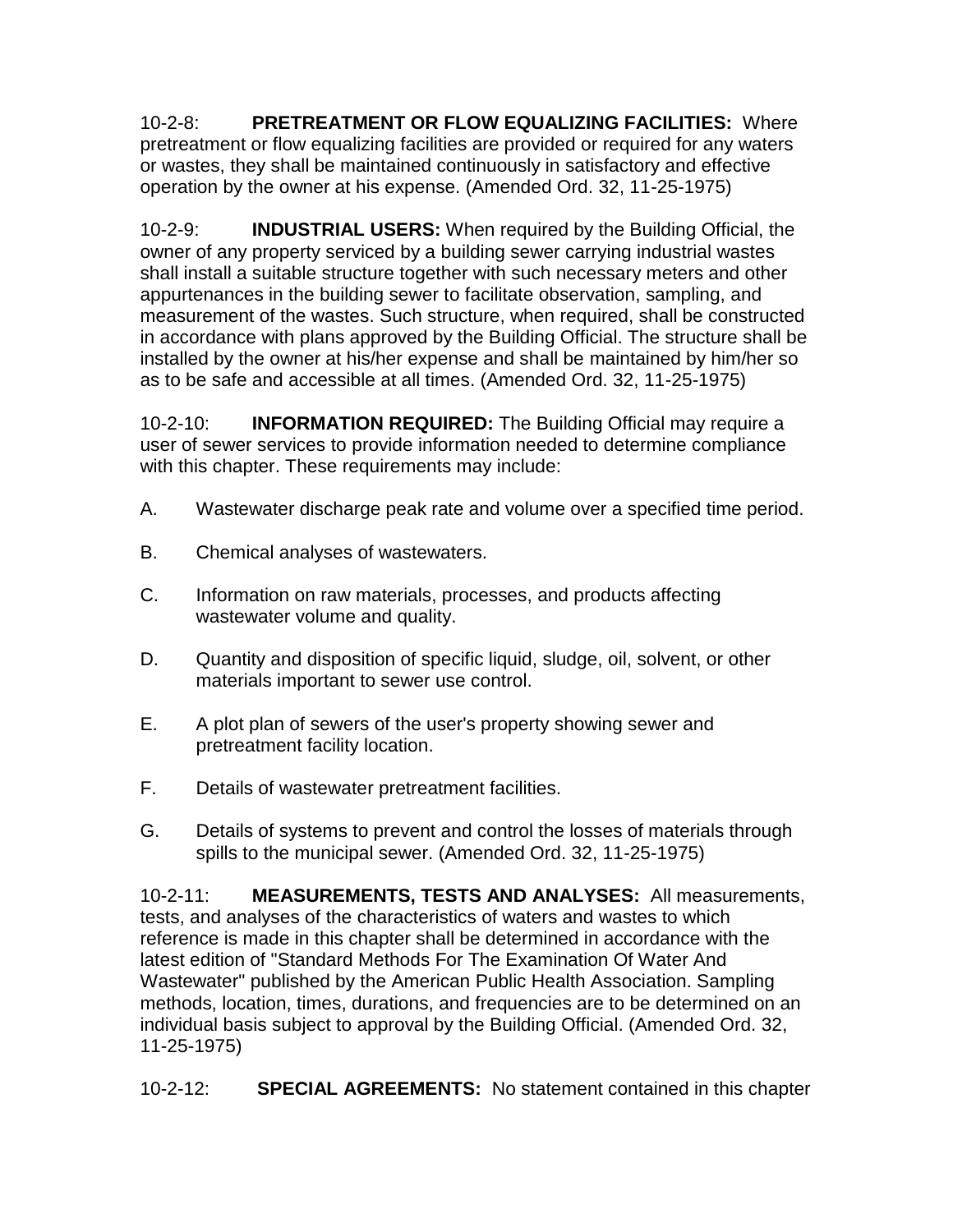shall be construed as preventing any special agreement between the city and any industrial concern whereby an industrial waste of unusual strength or character may be accepted by the city for treatment. Special agreements or arrangements and all parts of this chapter shall be in conformance with the Metropolitan Waste Control Commission rules and regulations. (Amended Ord. 32, 11-25-1975)

10-2-13: **POWER AND AUTHORITY OF INSPECTORS:** The Building Official and other duly authorized employees of the city, upon proper identification, shall be permitted to enter upon all properties for the purpose of inspections, observation, measurement, sampling and testing in accordance with the provisions of this chapter. (Amended Ord. 32, 11-25-1975)

## 10-2-14: **VIOLATION; PENALTIES:**

- A. Notice Of Violation: Any person found to be violating any provision of this chapter shall be served by the Building Official with written notice stating the nature of the violation and providing a reasonable time limit for the satisfactory correction thereof. The offender shall, within the period of time stated in such notice, permanently cease all violations.
- B. Violation; Penalty: Any person who shall continue any violation beyond the time provided for in the written notice shall be guilty of a misdemeanor and, upon conviction thereof, shall be punished according to prevailing state laws. Each day in which any such violation shall continue shall be deemed a separate offense.
- C. Liability For Violation: Any person violating any of the provisions of this chapter shall become liable to the city for any expense, loss or damage occasioned the city by reason of such violation. (Amended Ord. 32, 11- 25-1975)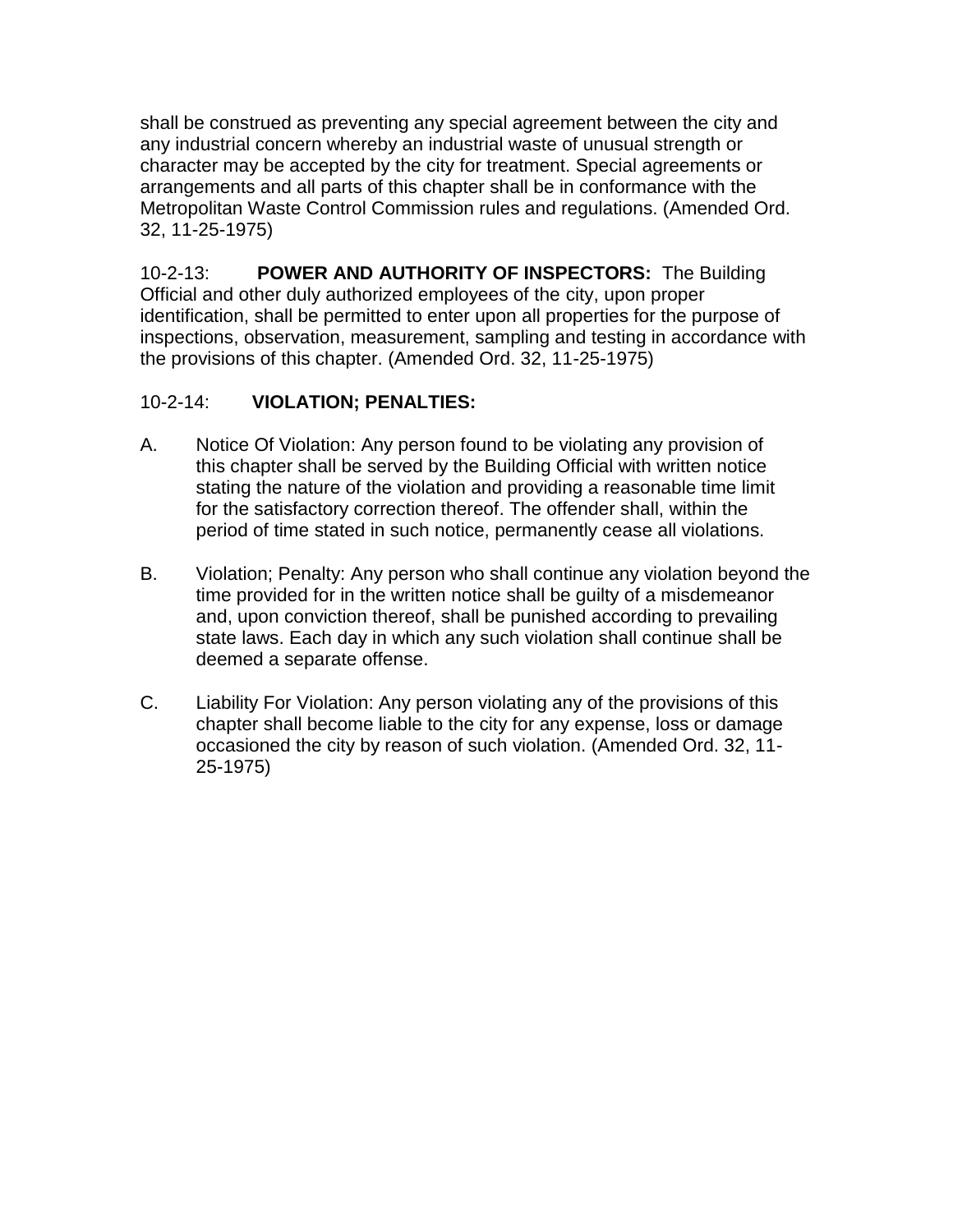## CHAPTER 3

## **SEWER SERVICE CHARGES**

### SECTION:

- 10-3-1: Metropolitan Waste Control Commission Service Availability And Connection Charge
- 10-3-2: Trunk Sanitary Sewer Connection Charge
- 10-3-3: Sewer Rental Charges
- 10-3-4: Industrial User Strength Charge
- 10-3-5: Violation; Penalties

#### 10-3-1: **METROPOLITAN WASTE CONTROL COMMISSION SERVICE AVAILABILITY AND CONNECTION CHARGE:**

- A. Narrative: The Metropolitan Waste Control Commission has determined to reserve unused capacity in the metropolitan disposal system each year, commencing in 1973, for local government units in which new buildings to be connected to the system and new connections to the system are connected during such year; and to allocate the debt service costs of such unused capacity for the year among such local government units as provided in Metropolitan Sewer Board Resolution 72-225 and Metropolitan Waste Control Commission Resolution 77-193. In order for the city to pay such costs allocated to it each year, it will be necessary to establish sewer service availability and connection charges for all buildings to be constructed or connected to the metropolitan disposal system on or after January 1, 1973.
- B. Charges Established:

1. For the purposes of paying costs of reserve capacity allocated to the city each year by the Metropolitan Waste Control Commission, there is hereby established a charge for:

a. The availability of treatment works and interceptors comprising the metropolitan disposal system; and

b. Connections, direct and indirect, to the metropolitan disposal system.

2. The charge is imposed on each building or structure in that portion of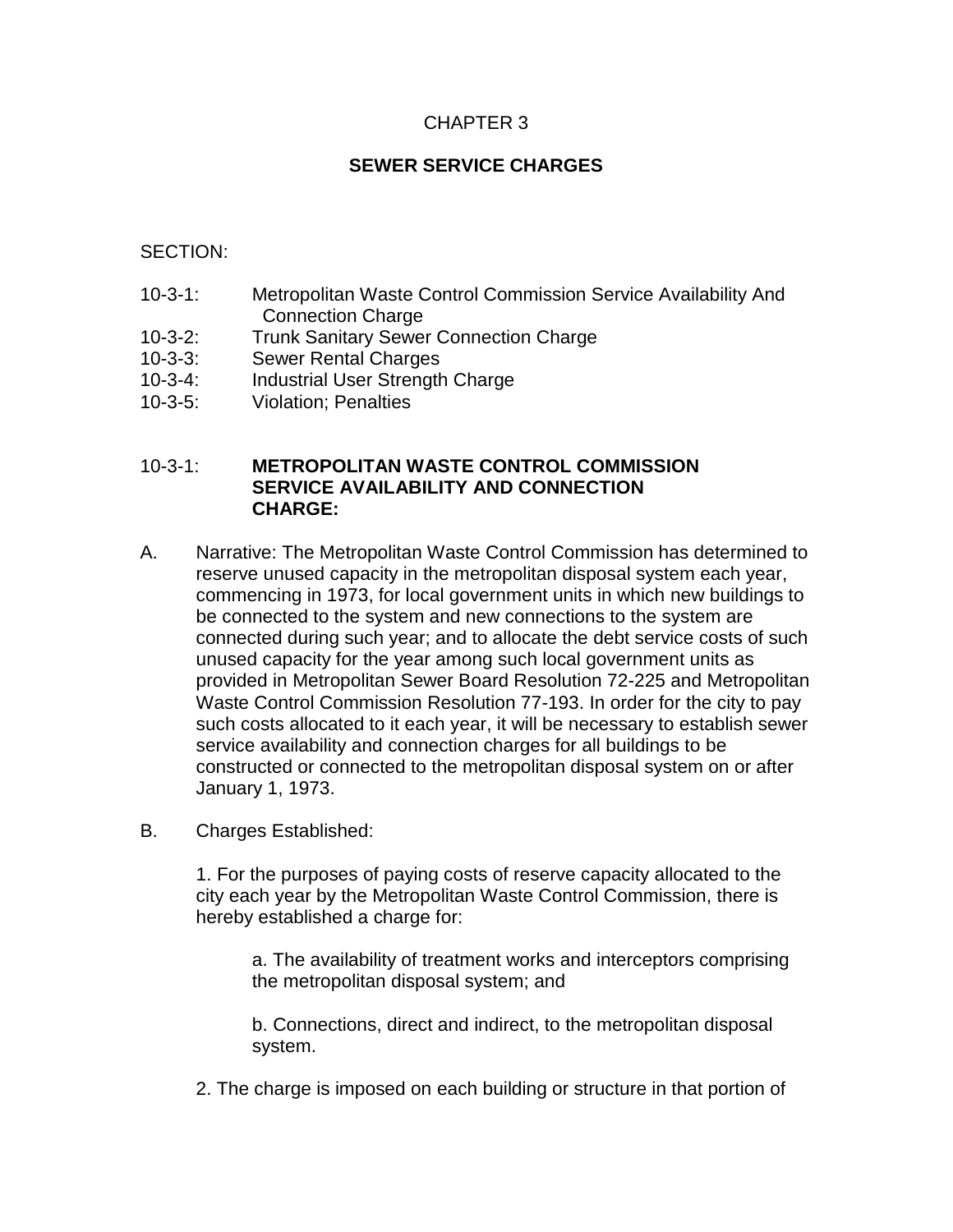the city lying within Metropolitan Waste Control Commission District Number 2 and each connection to the metropolitan disposal system directly or through the city's system, construction of which is commenced on or after January 1, 1973. The charge shall be payable upon the issuance of a building permit or a connection permit, whichever shall come first. (Amended Ord. 203, 2-18-1997)

3. The charge for each building or structure shall be equal to the number of units of sewage volume which it shall discharge multiplied by that amount as set forth by ordinance per the Metropolitan Waste Control Commission's directive.

4. A unit of sewage volume shall be one hundred thousand (100,000) gallons per year and shall be assigned as follows:

a. Single-family houses, townhouses, duplex units, condominiums and apartments shall each comprise one unit; (Amended Ord. 203, 2-18-1997; amd. 2003 Code)

b. Other buildings and structures shall be assigned one unit for each one hundred thousand (100,000) gallons of flow or part thereof that it is estimated they will discharge;

c. Public housing units and housing units subsidized under any federal program for low and moderate income housing shall be counted at seventy five percent (75%) of the unit equivalent for that type of housing;

d. Units existing or for which building permits were issued prior to January 1, 1973, shall be counted as one-half (1/2) the unit equivalent for that type of housing, if connected to the metropolitan disposal system prior to January 1, 1974, and shall be counted at the full rate thereafter.

e. Senior citizens, those sixty two (62) years of age or older, may be eligible for a fifty percent (50%) reduction on sewer rates based on annual income guidelines as determined by the City Council. (Amended Ord. 203, 2-18-1997)

f. Permanently disabled individuals may be eligible for a fifty percent (50%) reduction on sewer rates based on the following:

> (1) The individual has received an award letter from the Social Security Administration indicating the individual is one hundred percent (100%) disabled and entitled to Social Security benefits for such disability and meets the Andover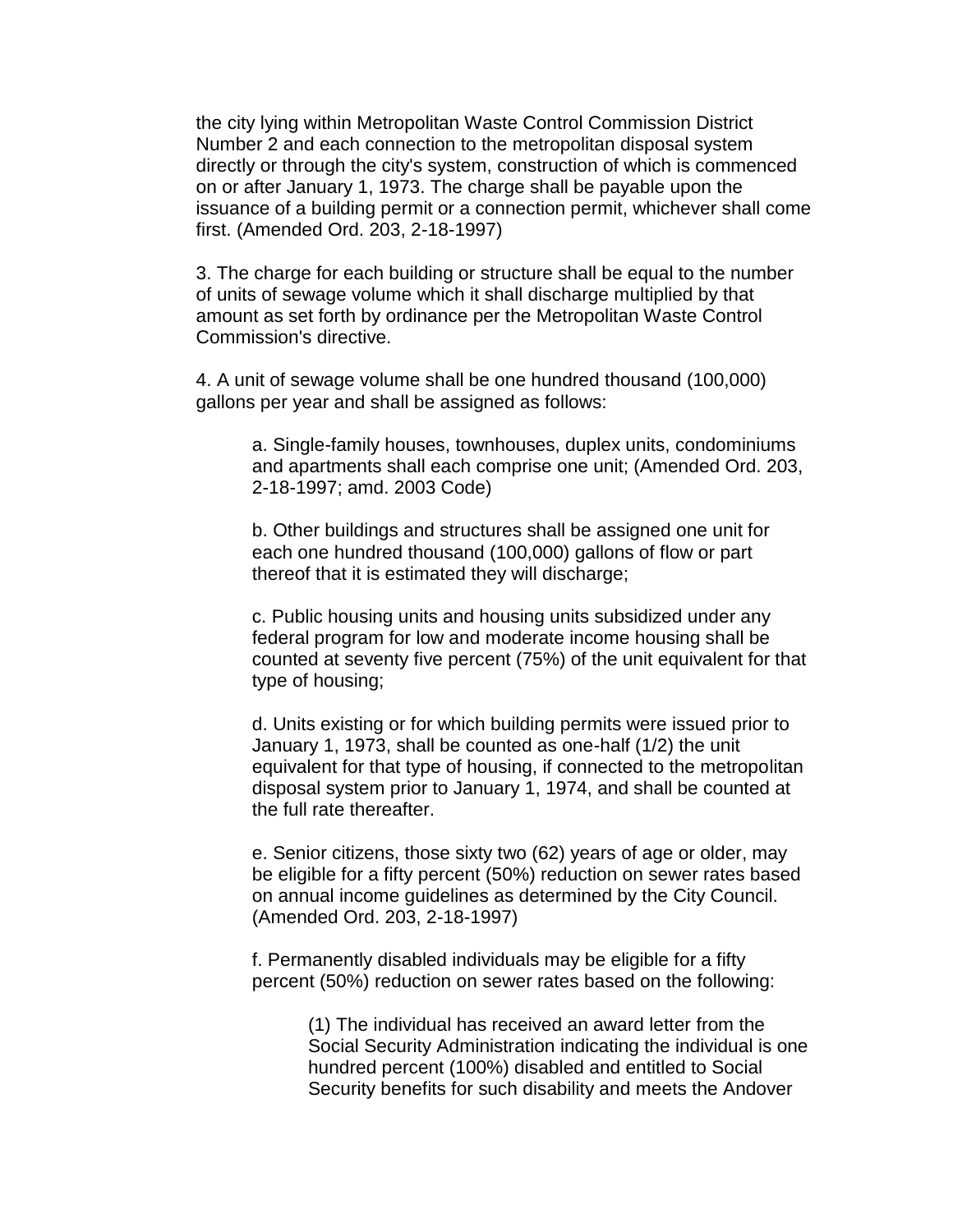annual income guidelines; or

(2) The individual has received an award letter and/or formal statement from any other pension administration indicating the individual is one hundred percent (100%) disabled and is entitled to benefits from the pension administration for such disability and meets the Andover annual income guidelines. (Ord. 291, 6-15-2004)

- C. Administration Of Provisions: The City Building Official or his/her designee shall prepare or revise building permit or sewage connection permit application forms to provide information necessary for the computation of the number of units assignable to the building or structure in question, and shall collect the applicable charge before issuance of a permit. The Building Official shall make such information available to the Metropolitan Waste Control Commission upon request. If, upon filing a report covering such permit with the Metropolitan Waste Control Commission, the commission determines that a greater number of units is assignable to the building or structure in question, any additional amount of cost allocated to the city as a result shall be paid by the person or company to whom the permit was granted. (Amended Ord. 203, 2-18-1997)
- D. Payment Of Charge Required:

1. The property owners that have not previously paid a Sewer Availability Charge (SAC) will pay this charge at the time of application for the building sewer permit. The SAC charge will be in accordance with the MWCC fee  $s$ chedule $1$ .

2. The schedule of equivalent SAC units shall be in accordance with those adopted by the MWCC as indicated in the list of standard city trunk connection charge units in Section 10-3-2 of this chapter. (Amended Ord. 32, 11-25-1975)

E. Violation; Penalty: Any person who violates any provision of this section, with the exception of subsection D, shall be guilty of a misdemeanor and shall be subject to applicable fines and imprisonment defined by state law. (Amended Ord. 203, 2-18-1997)

## 10-3-2: **TRUNK SANITARY SEWER CONNECTION CHARGE:**

A. For lots vacant as of the effective date of this chapter, there shall be the following requirement: before a permit is issued allowing a connection to a sewer line or main in the city, there shall be paid a trunk sanitary sewer connection charge for each Sewer Availability Charge (SAC) unit charged

<sup>&</sup>lt;sup>1</sup> See subsection 1-7-3J of this code.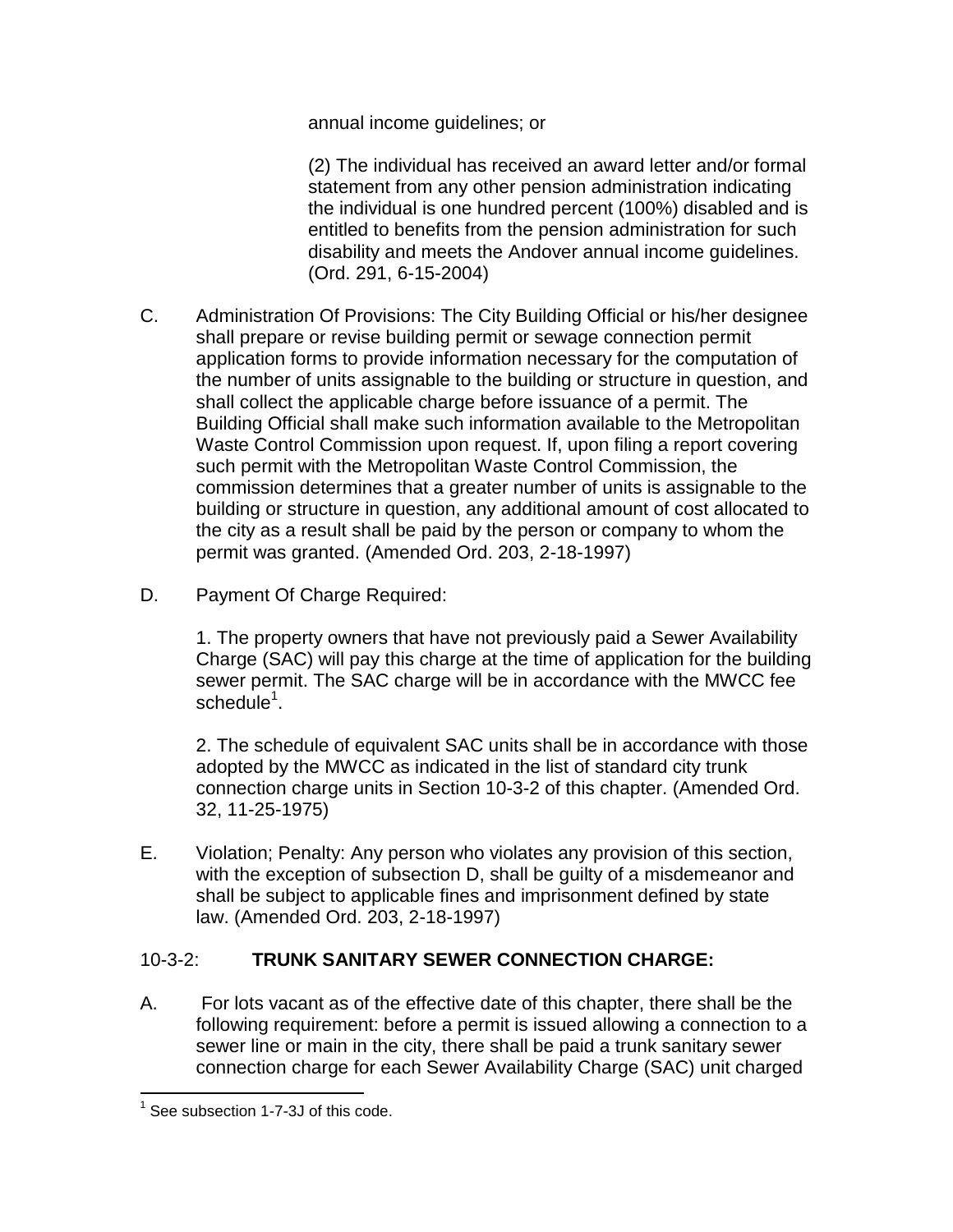to the connection. The connection charge is for the construction, reconstruction, repair, enlargement, improvement or other obtainment and the maintenance, operation and use of the sanitary sewer lines or mains, lift or pumping stations, and other sewerage treatment facilities of the city. Such charges shall be in addition to any and all connection or service charges that are required hereunder. (Amended Ord. 32, 11-25-1975)

B. For the purposes of this section, the city trunk sanitary sewer connection charge unit will be computed as follows:

1. Single-family houses, townhouses, and duplex units shall each comprise one unit.

2. Condominiums and apartments shall each comprise one unit.

3. Other buildings and structures shall be assigned one unit for each one hundred thousand (100,000) gallons of flow annually which is estimated they will discharge; and commercial and industrial structures shall be assigned a minimum of one unit.

Standard city trunk sanitary sewer connection charge unit for various commercial facilities shall be computed in accordance with current Metropolitan Waste Control Commission standards. (Amended Ord. 32, 11-25-1975; amd. 2003 Code)

- C. The City Council shall determine which type of facility and parameter shall apply for each sewer connection requested. The city trunk sewer connection charge for a facility not included in the above list will be determined by the City Council. A request for a trunk sewer connection charge unit determination should be made prior to the issuance of the building permit.
- D. Structures that contain two (2) or more facilities shall be charged a combined amount equal to the total sewer connection charge for each facility.
- E. The city trunk sewer connection charge unit shall be a whole number, with fractional portions resulting from calculations rounded to the nearest whole number.
- F. The trunk sewer connection fee shall be as set forth by ordinance<sup>1</sup>. (Amended Ord. 32, 11-25-1975; amd. 2003 Code)

 $\overline{a}$ <sup>1</sup> See subsection 1-7-3J of this code.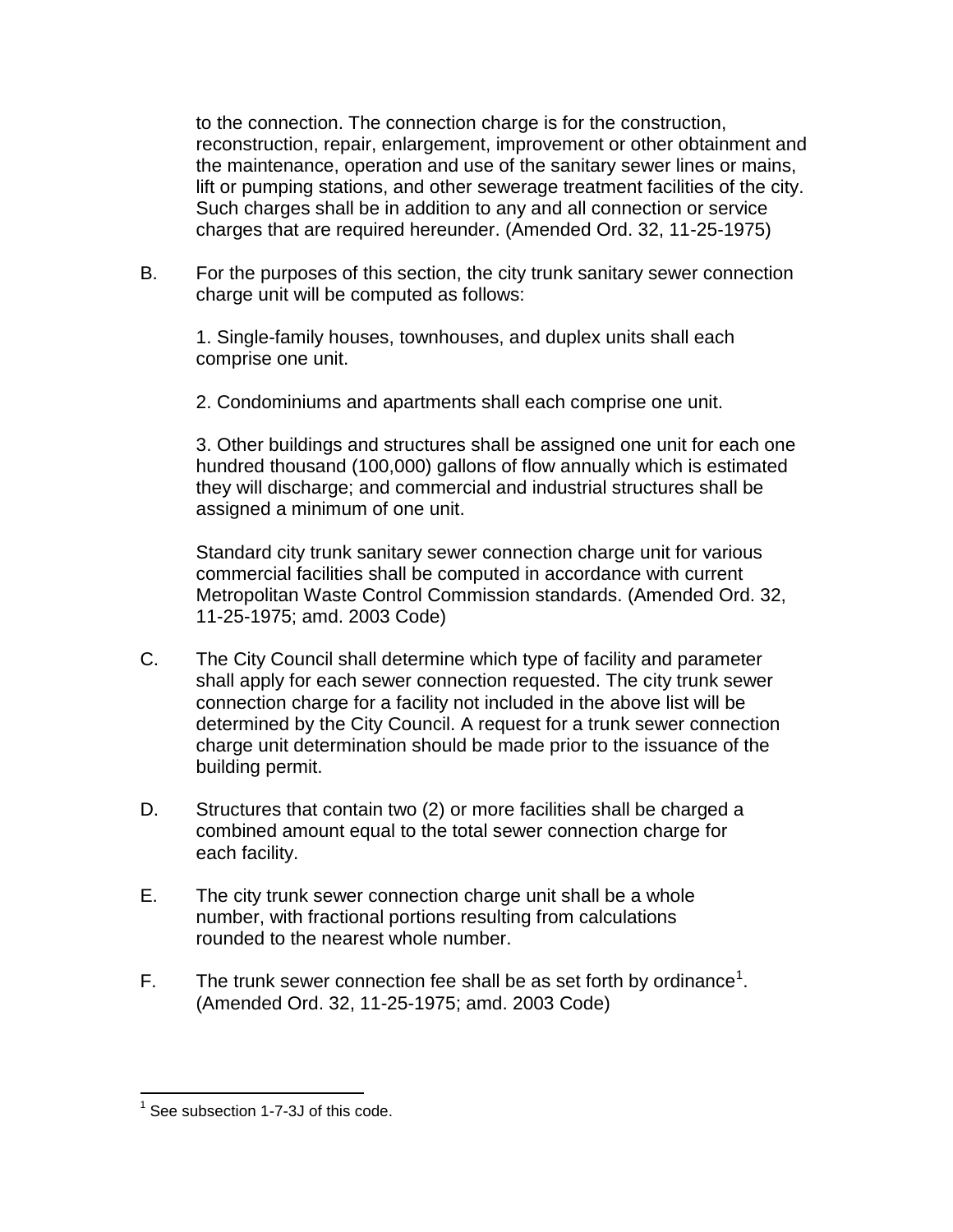# **10-3-3: SEWER RENTAL CHARGES<sup>1</sup> :**

- A. Rental Charge: All premises located within the corporate limits of the city served by the city sewer system shall pay a sewer rental fee to the city as set forth by ordinance, payable quarterly or monthly for each Sewer Availability Charge (SAC) unit.
- B. Schedule Of Charges: The sewer rental fee for residential dwellings with city water in place shall be based on the following schedule:

1. Residential Use: For each living unit, the sewer use charge shall be as set forth by ordinance, payable quarterly.

2. Nonresidential Use:

a. Charges for nonresidential sewer use shall be based upon the number of residential equivalent connections (RECs) computed for each building or structure receiving municipal sewage service. Such computations are to be done as follows: building Sewer Availability Charge units (SAC units) x 100,000 gal. per yr. divided by 87,000 equals no. RECs. The charge per REC shall be as set forth by ordinance, payable quarterly. The city may require a nonresidential building user to provide a water meter, approved by the Public Utilities Department, that will accurately measure all water supplied to the premises. In February of each year, the meter readings shall be reviewed and one REC assigned to each 73,000 gallons of water consumed in the pervious one year period. If the number of RECs computed by reference to water usage varies from RECs computed by the above formula, the charges for that calendar year shall be determined by reference to RECs computed by water usage. The city may change the per month charges and the figures used in computing the RECs by resolution.

b. Each nonresidential user shall be charged a minimum of one REC. Any fraction thereof of REC shall be adjusted to the next highest one-half (1/2) REC.

C. Payment Of Charges; Late Fee: The sewer rental charge shall be payable to the city. A penalty of ten percent (10%) shall be added to all bills not paid by the date affixed for final payment. (Amended Ord. 32, 11- 25-1975; amd. 2003 Code)

 $\overline{a}$  $1$  See subsection 1-7-3J of this code for specific amounts.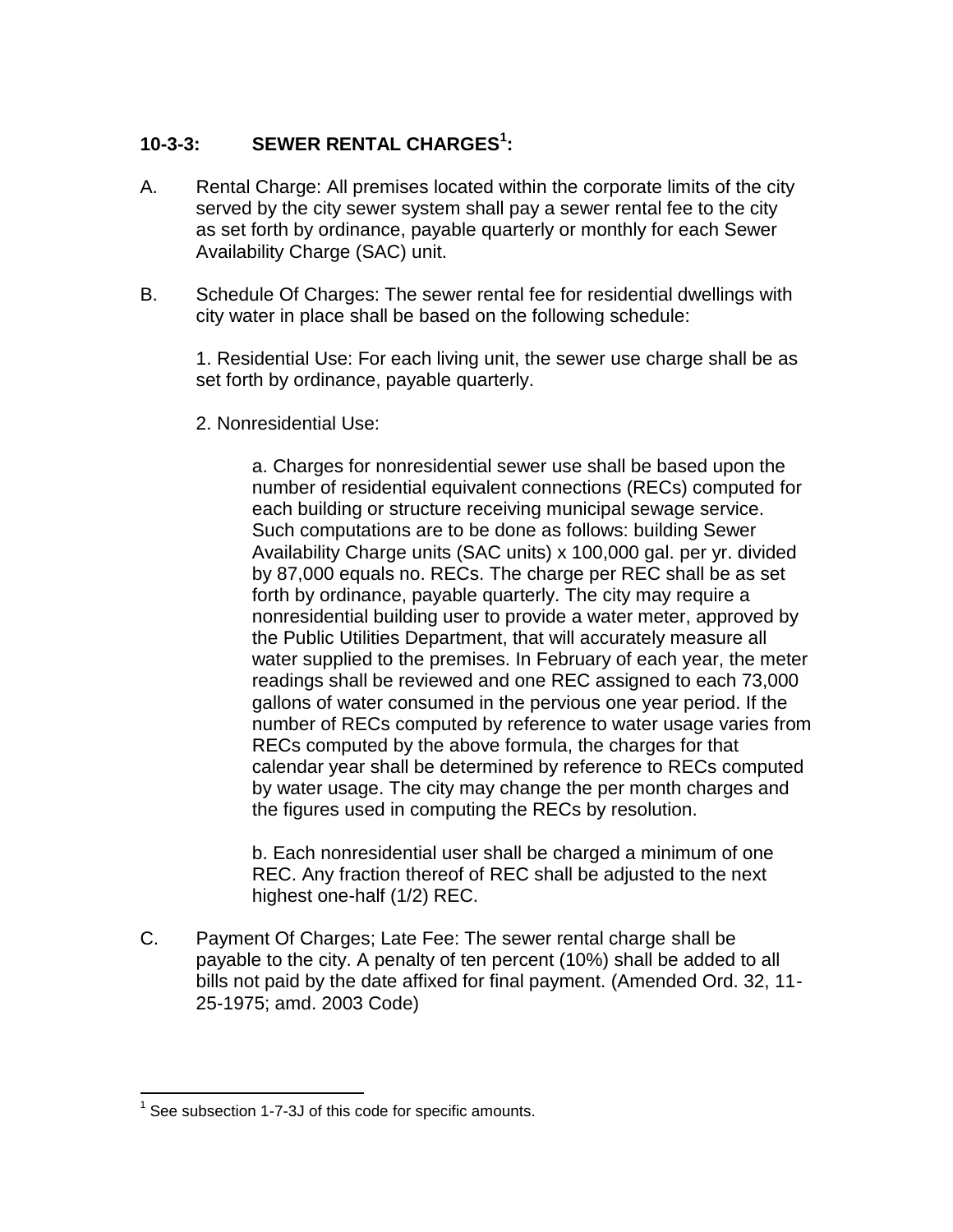D. Assessment Of Unpaid Charges: In the event that a user fails to pay his sewer rental fee within a reasonable time as determined by the city, said fee shall be certified by the City Clerk and assessed against the property connected to the sewer system and forwarded to the County Auditor for collection. (Amended Ord. 32, 11-25-1975)

### 10-3-4: **INDUSTRIAL USER STRENGTH CHARGE:**

- A. Purpose And Authority: The Metropolitan Waste Control Commission, a metropolitan commission organized and existing under the laws of the state (the "Commission"), in order to receive and retain grants in compliance with the Federal Water Pollution Control Act amendments of 1972 and regulations thereunder (the "act"), has determined to impose an industrial user sewer strength charge upon users in the metropolitan disposal system (as defined in Minnesota Statutes Section 473.121, Subdivision 24) to recover operation and maintenance costs of treatment works attributable to the strength of the discharge of industrial waste, such sewer strength charge being in addition to the charge based upon the volume of discharge. In order for the city to pay such costs based upon the strength of industrial discharge and allocated to it each year by the Commission, it is hereby found, determined and declared to be necessary to establish sewer strength charges and a formula for the computation thereof for all industrial users receiving waste treatment services within or served by the city. Furthermore, Minnesota Statutes Section 444.075, subdivision 3, empowers the city to make such sewer charge against the owner, lessee, occupant, or all of them and certify unpaid charges to the County Auditor as a tax lien against the property served.
- B. Charge Established: For the purpose of paying the costs allocated to the city each year by the Commission that are based upon the strength of discharge of all industrial users receiving waste treatment services within or served by the city, there is hereby approved, adopted and established, in addition to the sewer charge based upon the volume of discharge, a sewer charge upon each person, firm, or corporation receiving waste treatment services within or served by the city, based upon strength of industrial waste discharged into the sewer system in the city (the "strength charge"). (Ord. 224, 7-1-1997)
- C. Formula For Determining Charge: For the purpose of computation of the strength charge established in Subsection B of this section, there is hereby established, approved and adopted in compliance with the act, the same strength charge formula designated in Resolution 76-172 and Resolution 76-173 adopted by the Commission, such formula being based upon pollution qualities and difficulty of disposal of the sewage produced through an evaluation of pollution qualities and quantities in excess of an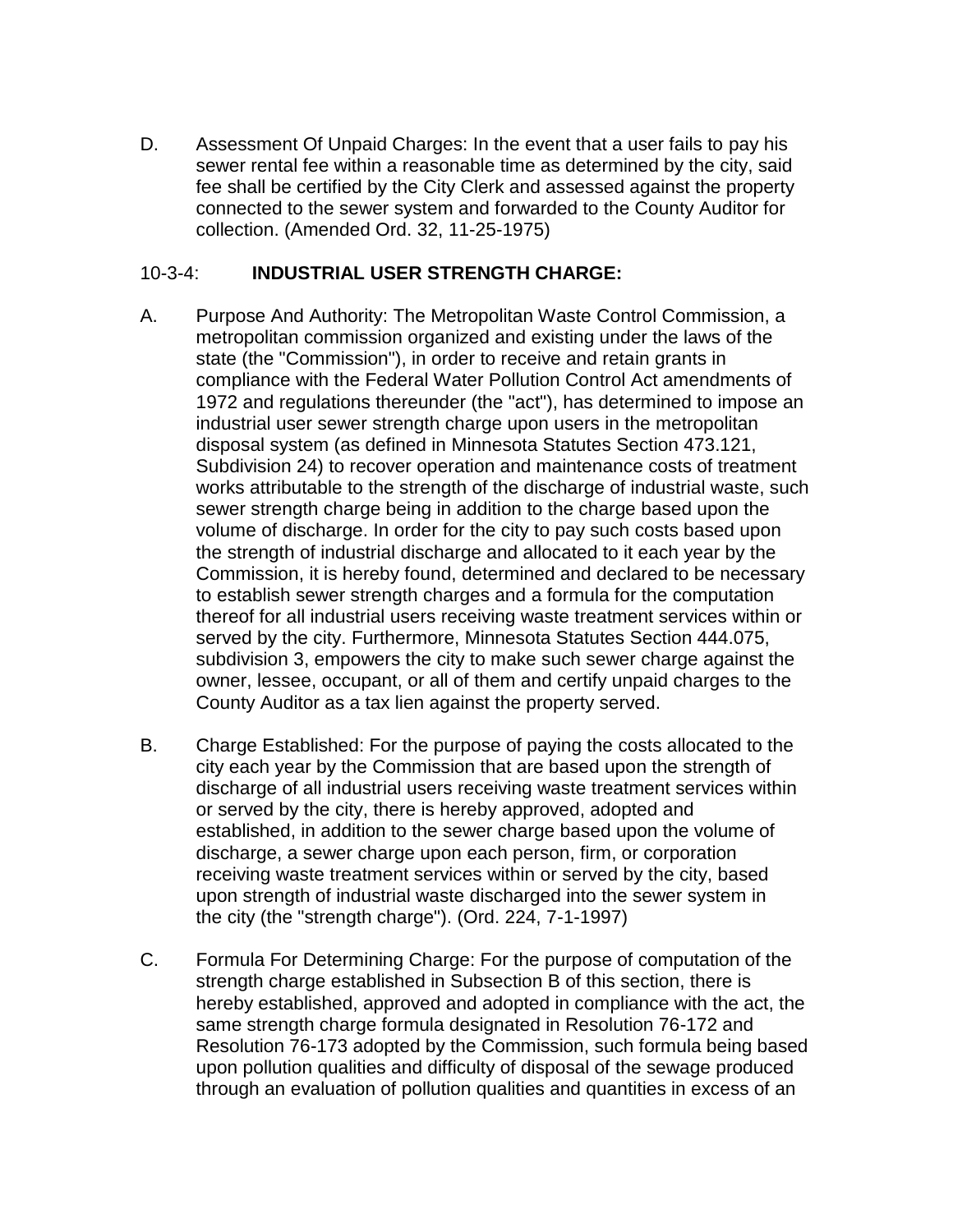annual average base and the proportionate costs of operation and maintenance of waste treatment services provided by the Commission. (Ord. 224, 7-1-1997; amd. 2003 Code)

- D. Payment Of Charge; Late Payments: It is hereby approved, adopted and established that the strength charge established in Subsection B of this section shall be paid by each industrial user receiving waste treatment services and subject thereto before the twentieth day succeeding the date of billing thereof to such user by or on behalf of the city, and such payment thereof shall be deemed to be delinquent if not so paid to the billing entity before such date. Furthermore, it is hereby established, approved and adopted that if such payment is not paid before such date, an industrial user shall pay interest compounded monthly at the rate of two-thirds of one percent (2/3%) per month on the unpaid balance due.
- E. Delinquent Charges A Lien: As provided by Minnesota Statutes Section 444.075, Subdivision 3, it is hereby approved, adopted and established that if payment of the strength charge established in Subsection B of this section is not paid before the sixtieth day next succeeding the date of billing thereof to the industrial user by or on behalf of the city, said delinquent sewer strength charge, plus accrued interest established pursuant to Subsection D of this section, shall be deemed to be a charge against the owner, lessee and occupant of the property served, and the city or its agents shall certify such unpaid delinquent balance to the County Auditor with taxes against the property served for collection as other taxes are collected; provided, however, that such certification shall not preclude the city or its agents from recovery of such delinquent sewer strength charge and interest thereon under any other available remedy. (Ord. 224, 7-1-1997)

### 10-3-5: **VIOLATION; PENALTIES:**

- A. Notice Of Violation: Any person found to be violating any provision of this chapter, with the exception of Subsections 10-3-1A, B, C and E and Section 10-3-4, shall be served by the Building Official with written notice stating the nature of the violation and providing a reasonable time limit for the satisfactory correction thereof. The offender shall, within the period of time stated in such notice, permanently cease all violations.
- B. Violation; Penalty: Any person who shall continue any violation beyond the time provided for in the written notice shall be guilty of a misdemeanor and, upon conviction thereof, shall be punished according to prevailing state laws. Each day in which any such violation shall continue shall be deemed a separate offense.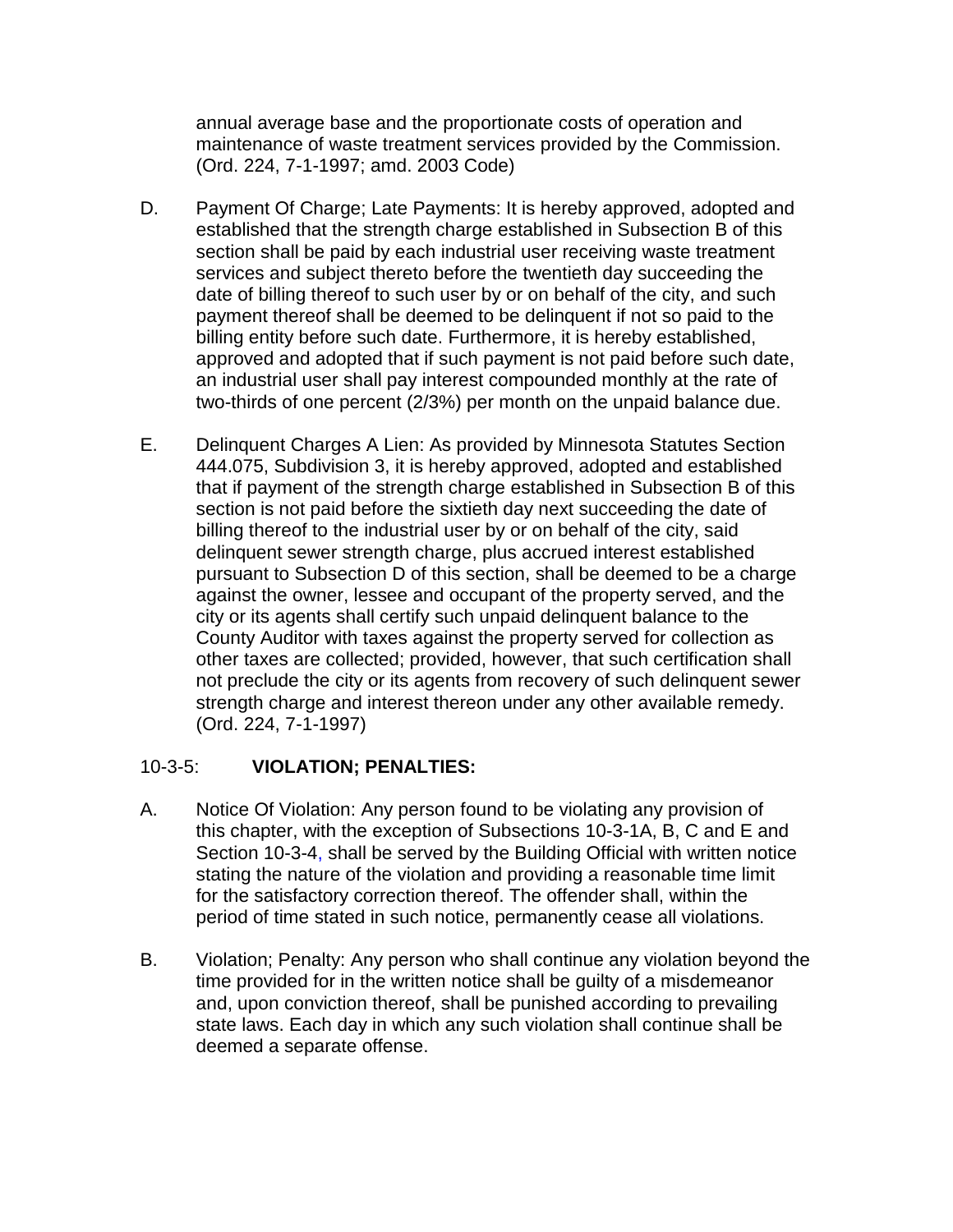C. Liability For Violation: Any person violating any of the provisions of this chapter shall become liable to the city for any expense, loss or damage occasioned the city by reason of such violation. (Amended Ord. 32, 11- 25-1975)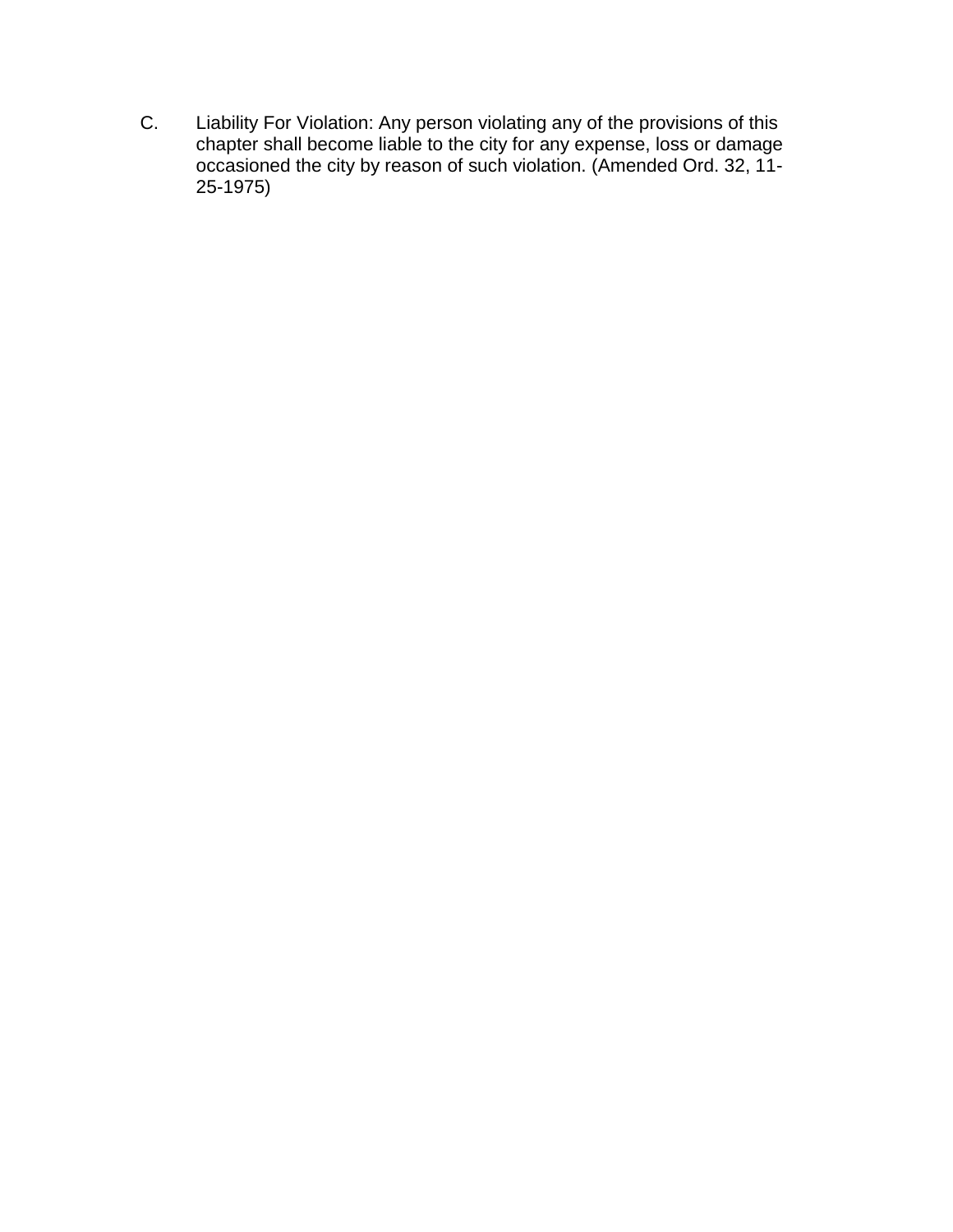## **CHAPTER 4**

### **INDIVIDUAL SEWAGE TREATMENT SYSTEMS<sup>1</sup>**

#### SECTION:

- 10-4-1: Purpose, Applicability, and Authority
- 10-4-2: General Provisions
- 10-4-3: Standards Adopted
- 10-4-4: Permits
- 10-4-5: Violations and Penalties

### 10-4-1: **PURPOSE, APPLICABILITY, AND AUTHORITY:**

- A. Purpose. It is the purpose and intent of this ordinance to establish standards for the design, location, construction, operation, and maintenance of Subsurface Sewage Treatment Systems (SSTS).
- B. Applicability. This ordinance shall apply to those sites or facilities which are licensed, permitted, or otherwise regulated by City ordinance. The sewer provisions of this ordinance shall also apply to any premises in the City that are not served by a sewage treatment system permitted by the Minnesota Pollution Control Agency or are located in a city or township which has not adopted a subsurface sewage treatment system ordinance.
- C. Authority. This ordinance is adopted pursuant to the authorization and requirements contained in Minnesota Statutes §145A.05, 115.55 and Minnesota Administrative Rules Chapter 7082. *(Ord. 221, 5-6-1997; amd. 2003 Code; amd. 1-2-07, Ord. 338; Ord. 432)*

### 10-4-2: **GENERAL PROVISIONS:**

 $\overline{a}$ 

A. Treatment Required. All sewage generated, in unsewered areas shall be treated and dispersed by an approved SSTS or a system permitted by the Minnesota Pollution Control Agency.

 $1$  See also sections 3-3-5, 10-2-3, and 13-4-6H2 of this code.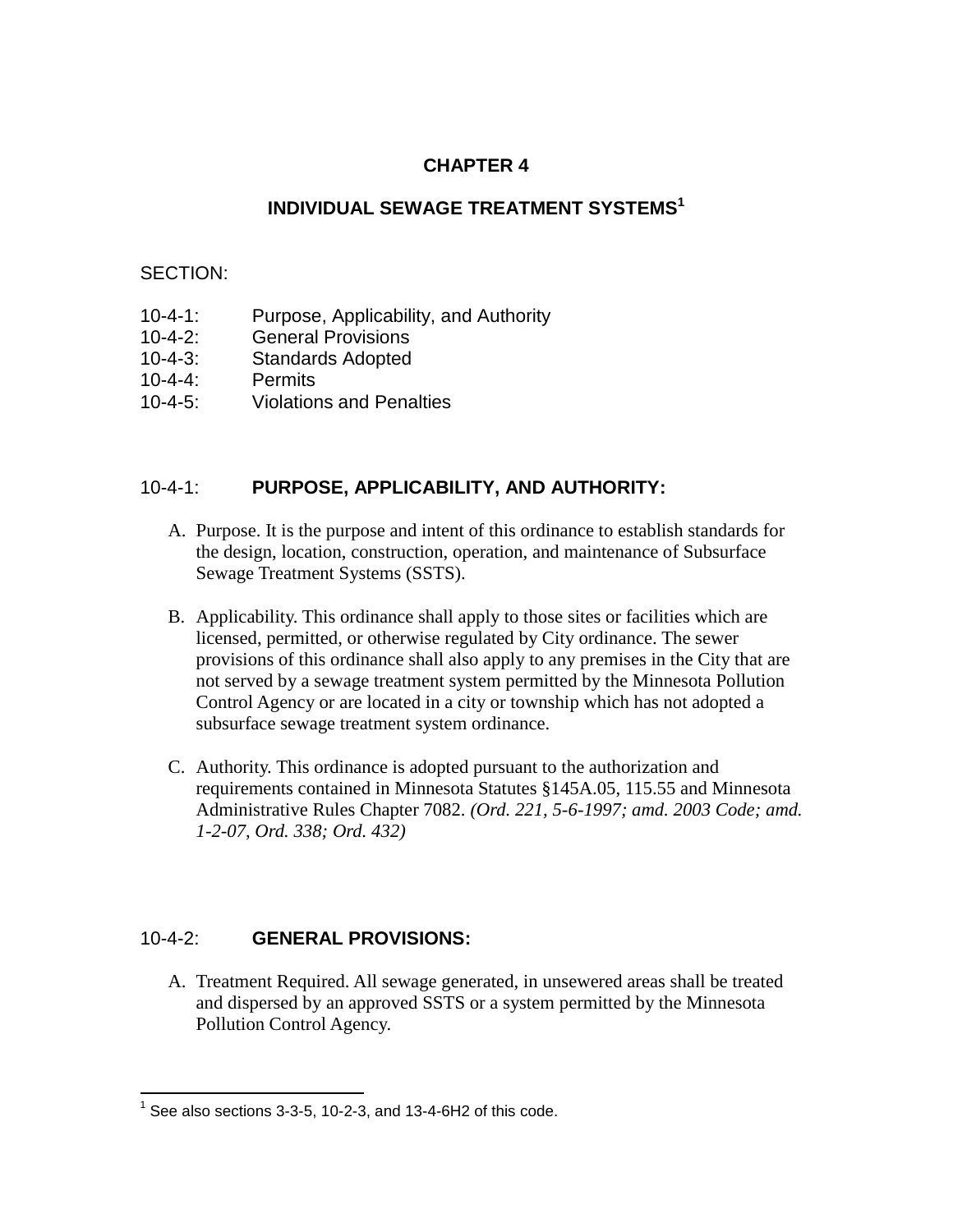- B. Administrative Policy and Procedures. The provisions of the Andover City Ordinance, Title 1, apply to the administration and enforcement of this Ordinance, unless otherwise expressly provided for in this Ordinance.
- C. Administration. This Ordinance shall be administered by the Andover City Building Inspections Department. The term "Department," where used in this ordinance and the Administrative Procedures Ordinance, shall mean the Andover City Building Inspections Department.
- D. Compliance. No person shall cause or permit the location, construction, alteration, extension, conversion, operation, or maintenance of a subsurface sewage treatment system, except in full compliance with the provisions of this ordinance.
- E. Conditions. Violation of any condition imposed by the City on a license, permit, or variance, shall be deemed a violation of this ordinance and subject to the penalty provisions set forth in this ordinance.
- F. Site Evaluation, System Design, Construction, Inspection, and Servicing. Site evaluation, and system design, construction, inspection and system servicing shall be performed by Minnesota Pollution Control Agency licensed SSTS businesses or qualified employees of local governments or persons exempt from licensing in Minn. R. 7083.0700. For lots platted after April 1, 1996, a design shall evaluate and locate space for a second soil treatment area.
- G. Inspection. No part of an individual sewage treatment system shall be covered until it has been inspected and approved by the Department. If any part of the system is covered before being inspected and approved as herein provided, it shall be uncovered upon the direction of the Department. The Department shall cause such inspections as are necessary to determine compliance with this ordinance. It shall be the responsibility of the permittee to notify the Department that the system is ready for inspection. If the integrity of the system is threatened by adverse weather if left open and the Department is unable to conduct an inspection, the permittee may, after receiving permission from the Department document compliance with the ordinance by photographic means that show said compliance and submit that evidence to the Department prior to final approval being sought.
- H. Compliance Inspection Required. A SSTS compliance inspection is required:
	- 1. For a new or replacement SSTS.
	- 2. When altering an existing structure to add a bedroom.
	- 3. When a parcel having an existing system undergoes development, subdivision, or split.
- I. Imminent Public Health and Safety Threat; Failing System; and Surface Discharge.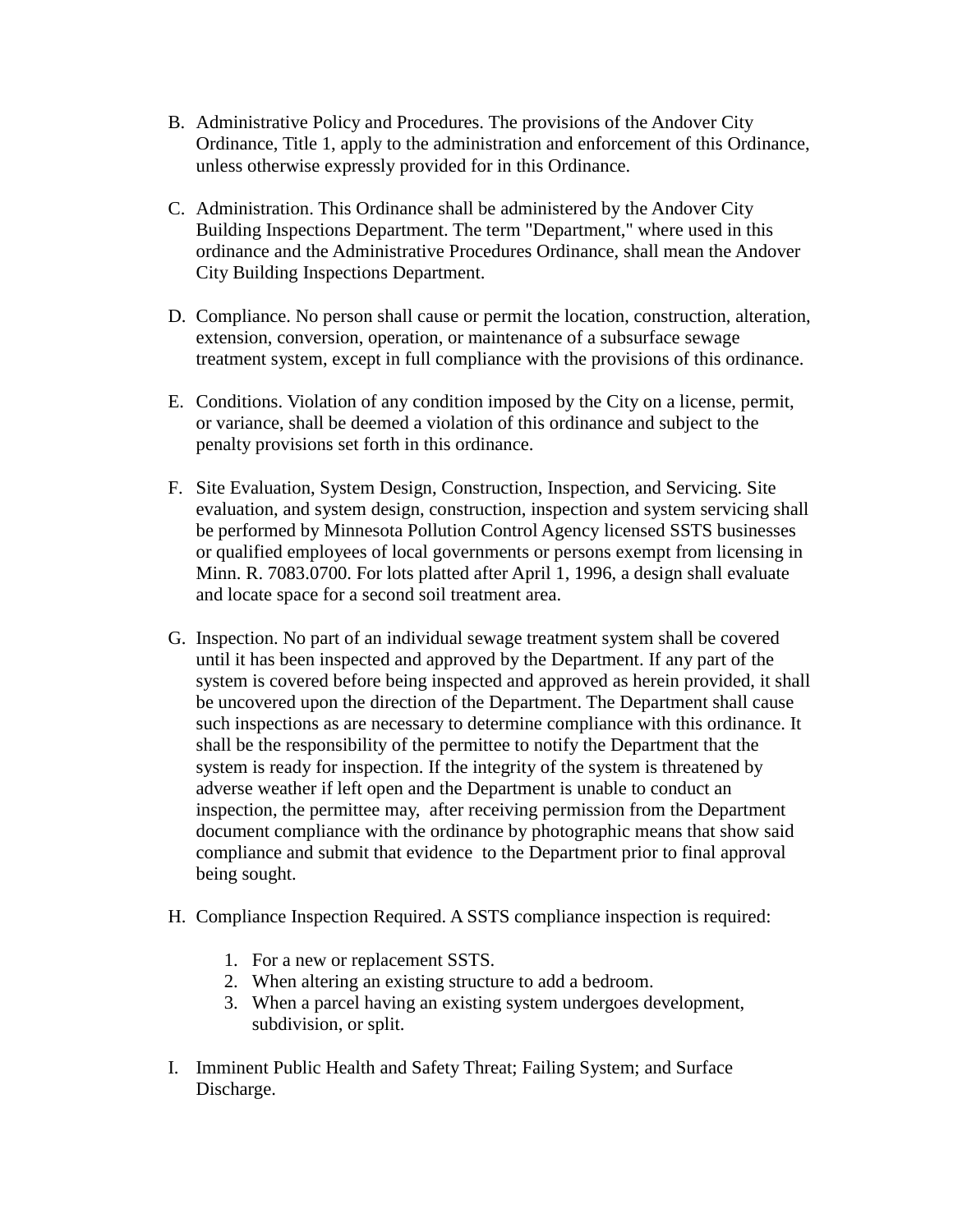- 1. A subsurface sewage treatment system which poses an imminent threat to public health and safety shall immediately abate the threat according to instructions by the Department and be brought into compliance with this ordinance in accordance with a schedule established by the Department, which schedule will not exceed ten  $(10)$  months.
- 2. A failing system, an SSTS that is not protective of groundwater, shall be brought into compliance within twenty-four months after receiving notice from the Department.
- 3. An SSTS discharging raw or partially treated wastewater to ground surface or surface water is prohibited unless permitted under the National Pollution Discharge Elimination System.
- J. Conflict Resolution. For SSTS systems regulated under this Ordinance, conflicts and other technical disputes over new construction, replacement and existing systems will be managed in accordance with the Andover City Administrative Procedures Ordinance, Title 1.
- K. Septic Tank Maintenance. The owner of a sewage tank, or tanks, shall regularly, but not less frequently than every three years (unless otherwise approved by the Department due to limited use), inspect the tank(s) and measure the accumulations of sludge, and scum. If the system is pumped, measurement is not needed. The owner shall remove and sanitarily dispose of septage whenever the top of the sludge layer is less than 12 inches below the bottom of the outlet baffle or the bottom of the scum layer is less than 3 inches above the bottom of the outlet baffle. Removal of septage shall include complete removal of scum and sludge.
- L. Non-Complying Systems. Existing systems which are non-complying, but not an imminent health or safety threat, failing, or discharging to surface, may continue in use so long as the use is not changed or expanded. If the use changes or is expanded, the non-complying elements of the existing system must be brought into compliance.
- M. Non-Complying Work. New individual sewage treatment system construction that is non-compliant, or other work on a system that is non-complying, must be brought into compliance with this ordinance in accordance with a schedule established by the Department, which schedule will not exceed seven days unless the Department finds extenuating circumstances.
- N. Change In Use. A Certificate of Compliance may be voided if, subsequent to the issuance of the certificate, the use of the premises or condition of the system has changed or been altered.
- O. Setback Reduction. Where conditions prevent the construction, alteration, and/or repair of an individual sewage treatment system on an existing developed parcel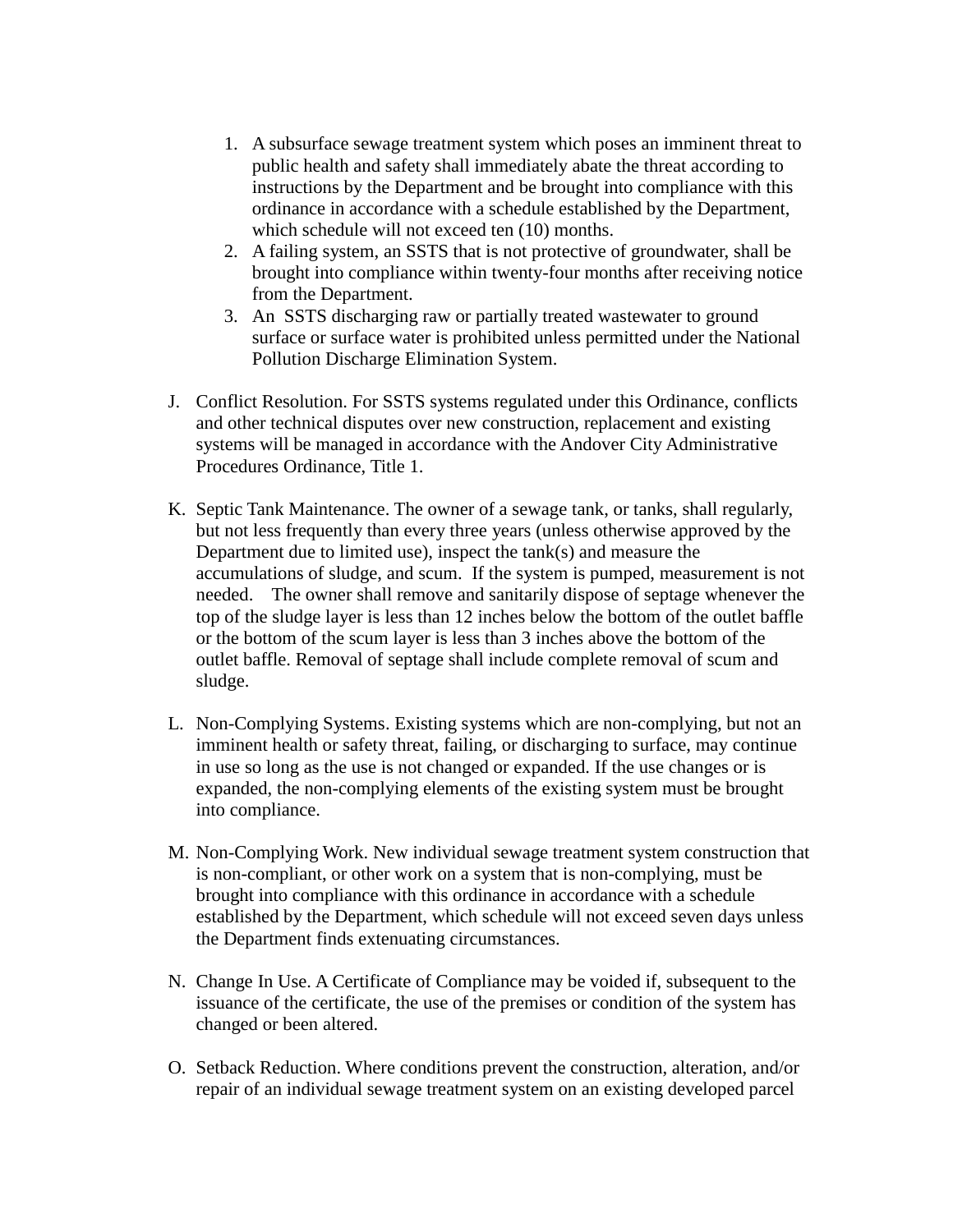of real property, the Department may reduce property line and building setbacks and system sizing requirements provided said reduction does not endanger or unreasonably infringe on adjacent properties and with the concurrence of the affected properties.

- P. Floodplain. An SSTS shall not be located in a floodway or floodplain. Location within the flood fringe is permitted provided that the design complies with this ordinance and all of the rules and statutes incorporated by reference.
- Q. Class V Injection Wells. All owners of new or replacement SSTS that are considered to be Class V injection wells, as defined in the Code of Federal Regulations, title 40, part 144, are required by the Federal Government to submit SSTS inventory information to the Environmental Protection Agency. *(Amd. 1/2/07, Ord. 338; Amd. 1/2/07, Ord. 338; Amd. 1/2/07, Ord. 338; Ord. 221, 5-6- 1997; amd. 2003 Code; Amd. 1/2/07, Ord. 338)*

### 10-4-3 **STANDARDS ADOPTED**

- A. Minnesota Rules Adopted. Minnesota Rules, Chapters 7080 and 7081, that are in effect on the date of passage of this ordinance, relating to subsurface sewage treatment systems, are hereby adopted by reference and made a part of this ordinance as if fully set forth herein.
- B. Rules Amended. The rules, adopted in Section 3.01 are amended as follows:
	- 1. Compliance Inspection 15 Percent Vertical Separation Reduction. MR 7080.1500 Subp. 4D is amended to allow 15 percent reduction of vertical separation (separation distance no less than 30.6 inches) may be determined to be compliant for existing systems to account for settling and variable interpretation of soil characteristics.
- C. Holding Tanks. Holding tanks may be allowed for the following applications; as replacement to a failing existing system, an SSTS that poses an imminent threat to public health and safety, or for an existing lot in which a SSTS cannot feasibly be installed and the Department finds extenuating circumstances.
- D. System Abandonment. An SSTS, or component thereof, that is no longer intended to be used must be abandoned in accordance with the adopted standards of this Ordinance. *(Ord. 432, 11/19/13)*

### 10-4-4 **PERMITS**

A. Permit Required. No person shall cause or allow the location, construction, alteration, extension, conversion, or modification of any subsurface sewage treatment system without first obtaining a permit for such work from the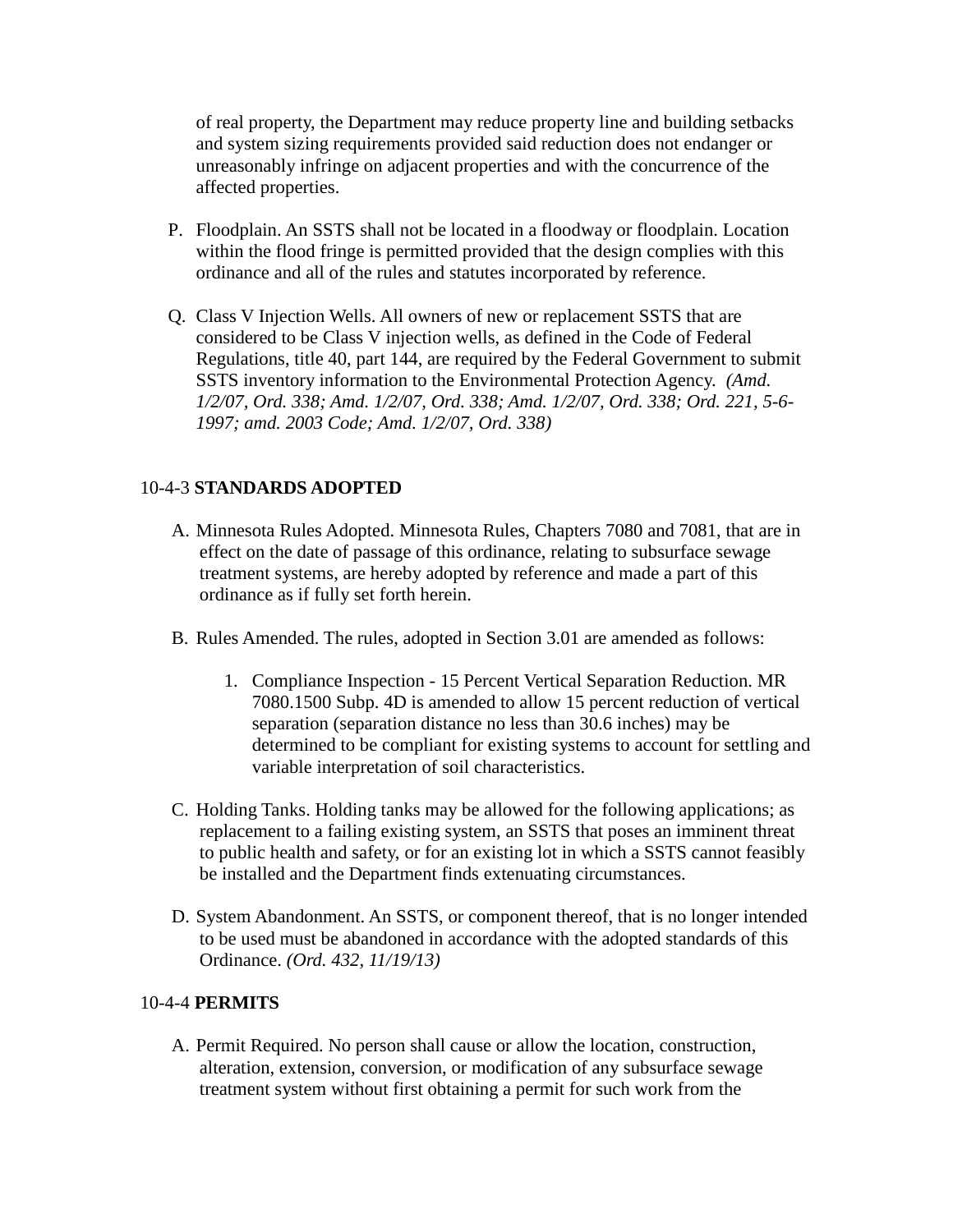Department. No person shall construct, alter, extend, convert, or modify any structure which is or will utilize subsurface sewage treatment system without first obtaining a permit.

- 1. All work performed on an SSTS shall be done by an appropriately licensed business, qualified employees or persons exempt from licensing.**<sup>1</sup>** Permit applications shall be submitted by the person doing the individual subsurface sewage treatment system construction on forms provided by the Department and accompanied by required site and design data, and permit fees.
- 2. Permits shall only be issued to the person doing the individual sewage treatment system construction.
- 3. Permit applications for new and replacement SSTS shall include a management plan for the owner that includes a schedule for septic tank maintenance.
- 4. A permit is not required for minor repairs or replacement of damaged or deteriorated components that do not alter the original function, change the treatment capacity, change the location of system components or otherwise change the original system's design, layout, or function.
- B. Operating Permit. An operating permit shall be required of all owners of new holding tanks, Type IV and V systems; MSTS and other SSTS that the Department has determined requires operational oversight.
	- 1. Application. Application for an operating permit shall be made on a form provided by the Department.
	- 2. Holding Tanks. The owner of holding tanks installed after the effective date of this Ordinance shall provide the Department with a copy of a contract with a licensed sewage maintenance business for monitoring and removal of holding tank contents. *(Ord. 432, 11/19/13)*

**<sup>1</sup>** See also sections 10-1-7 and 10-2-5 of this Title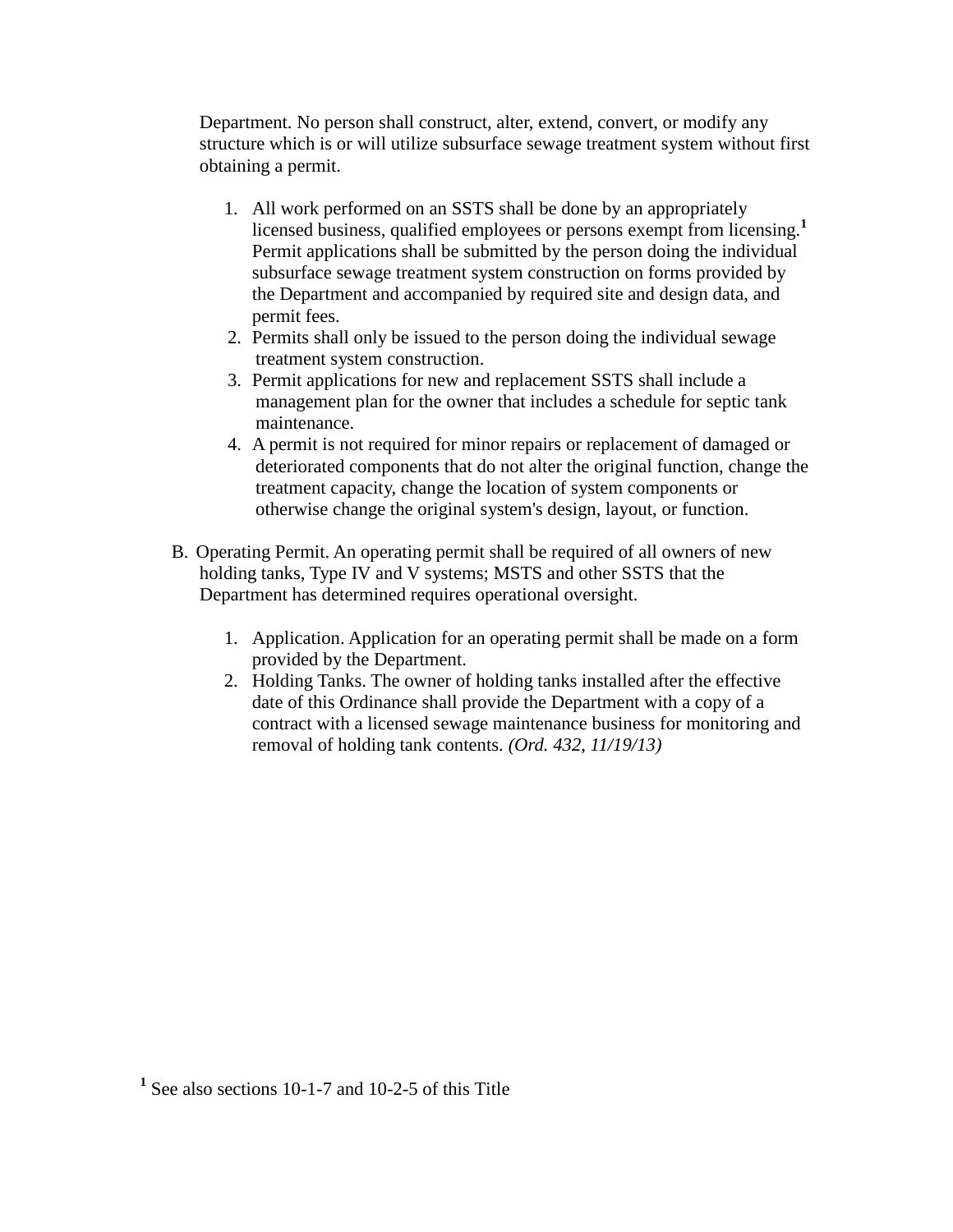#### 10-4-5 **VIOLATIONS AND PENALTIES**

- A. Misdemeanor. Any person who fails to comply with the provisions of this ordinance may be charged with a misdemeanor and upon conviction thereof, shall be punished therefore, as provided by law. A separate offense shall be deemed committed upon each day during or on which a violation occurs or continues.
- B. Injunctive Relief. In the event of a violation or a threat of violation of this ordinance, the Department may institute appropriate actions or proceedings to include injunctive relief to prevent, restrain, correct or abate such violations or threatened violations; and the City Attorney may institute a civil action.
- C. Civil Action. In the event of a violation of this ordinance, the City may institute appropriate actions or proceedings to include injunctive relief to prevent, restrain, correct, or abate such violations, or threatened violations, and the City Attorney may institute such action. (*Ord. 432, 11/19/13)*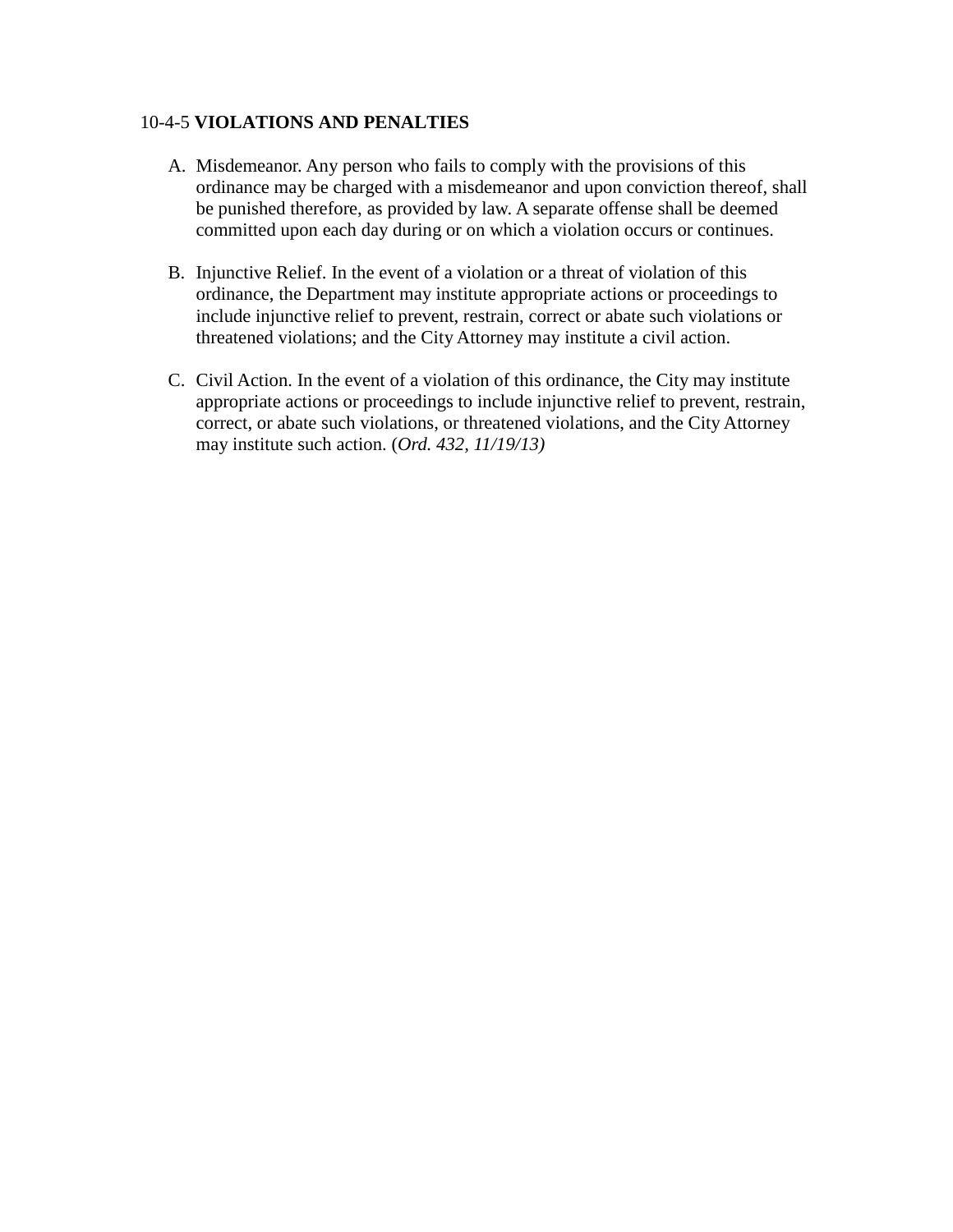### CHAPTER 5

### **STORM WATER MANAGEMENT**

#### SECTION:

- 10-5-1: Findings
- 10-5-2: Storm Water Utility Established
- 10-5-3: Definitions
- 10-5-4: Storm Water Drainage Fee
- 10-5-5: Credits
- 10-5-6: Exceptions
- 10-5-7: Payment Of Fee
- 10-5-8: Recalculation Of Fees
- 10-5-9: Penalty For Late Payment
- 10-5-10: Collection Of Delinquent Fees

10-5-1: **FINDINGS:** The City Council of the City of Andover recognizes that the control and regulation of storm water drainage is necessary to protect the environment and the public health, safety and welfare. The Council further recognizes the state and federal regulations intended to protect the nation's lakes and waterways will place a significant burden on the city's finances. The Council therefore finds that it is in the best interest of the city and its citizens for all contributors to the city's storm water drainage system to pay a proportionate share of the city's cost in complying with those regulations and maintaining an effective storm water drainage system. (Ord. 271, 6-17-2003)

10-5-2: **STORM WATER UTILITY ESTABLISHED:** Pursuant to Minnesota Statutes Section 444.075 the city's storm water drainage system will be operated as a public utility from which revenues will be derived subject to the provisions of this chapter and Minnesota State Statutes. The storm water drainage utility will be a part of the Engineering Department and under the administration of the City Engineer. (Ord. 271, 6-17-2003)

10-5-3: **DEFINITIONS:** For purposes of this chapter, the following definitions will apply:

RESIDENTIAL EQUIVALENT

FACTOR (Hereafter REF): The ratio of the average volume of runoff generated by one acre of a given land use to the average amount of runoff generated by one acre of "single-family urban" land use during a standard rainfall event.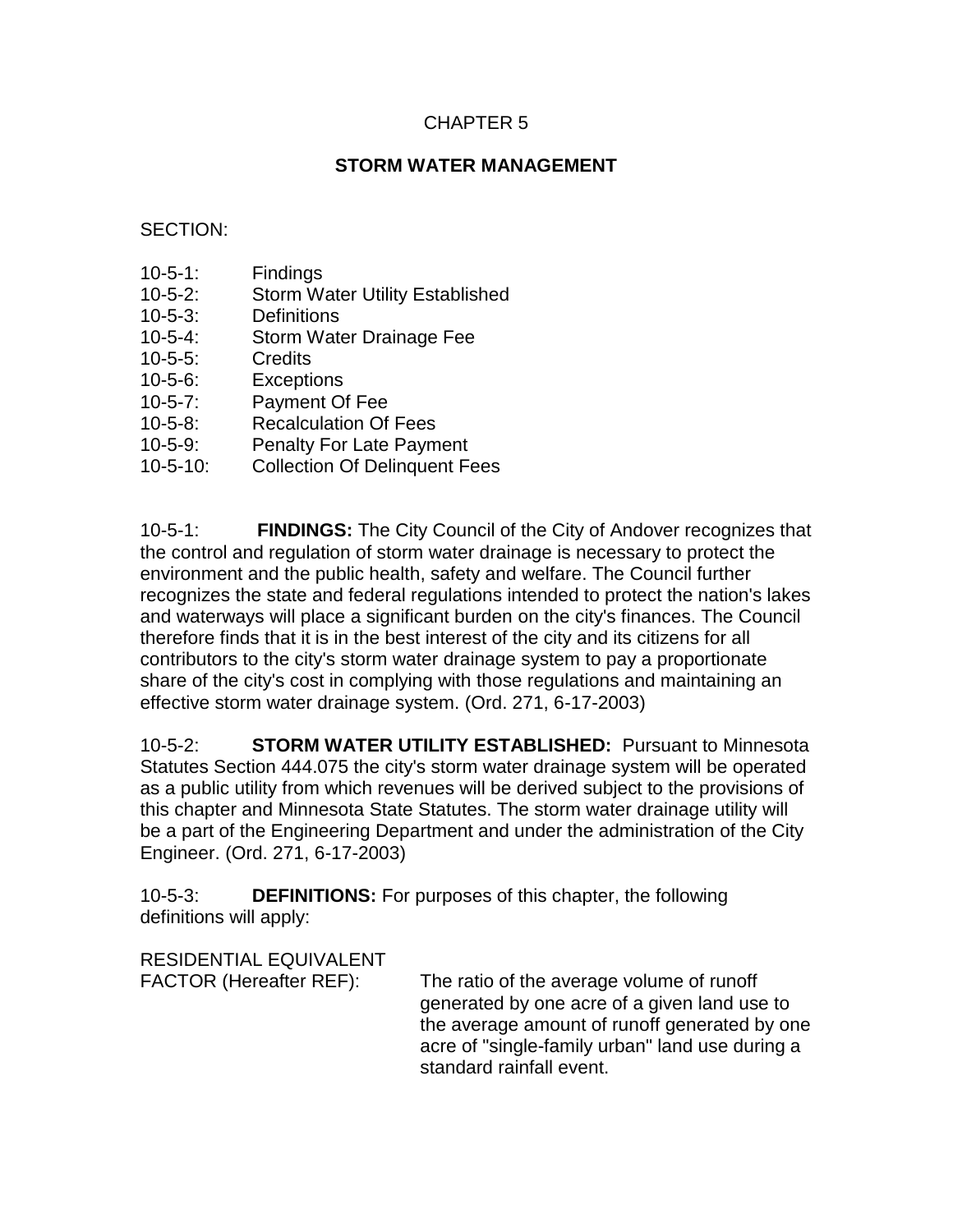DRAINAGE FEE: The quarterly charge developed for each parcel of land pursuant to established city policies and regulations. (Ord. 271, 6-17-2003)

10-5-4: **STORM WATER DRAINAGE FEE:** A storm water drainage fee for each parcel of land within each category shall be as follows:

| <b>Land Use Category</b>                            | REF |
|-----------------------------------------------------|-----|
| Business, commercial, industrial and public         | 2.1 |
| Churches                                            | 1.0 |
| Developed parks                                     | 0.5 |
| Elementary and middle schools                       | 1.0 |
| High schools                                        | 1.0 |
| Manufactured housing                                | 1.2 |
| Multiple housing                                    | 1.1 |
| Single-family rural, estate, suburban and farmstead | 0.5 |
| Single-family urban                                 | 1.0 |

For the purpose of calculating the storm water drainage fee, all developed single-family urban parcels will be considered to have an acreage of one-half (1/2) acre.

The storm water drainage rate will be established from time to time by fee schedule by resolution of the City Council. (Ord. 271, 6-17-2003)

10-5-5: **CREDITS:** The City Council may, by resolution, adopt policies recommended by the City Engineer, for the adjustment of the storm water drainage fee for certain parcels upon which hydrologic data, supplied by the owner of the parcel, demonstrates a hydrologic response substantially different from the adopted standards. Such adjustments of storm water drainage fees will not be made retroactively. (Ord. 271, 6-17-2003)

10-5-6: **EXCEPTIONS:** The following land uses are exempt from storm water drainage fees:

- A. Public rights-of-way.
- B. Vacant, unimproved land with ground cover.
- C. Lakes, wetlands, creeks, rivers, and similar bodies of water. (Ord. 271, 6- 17-2003)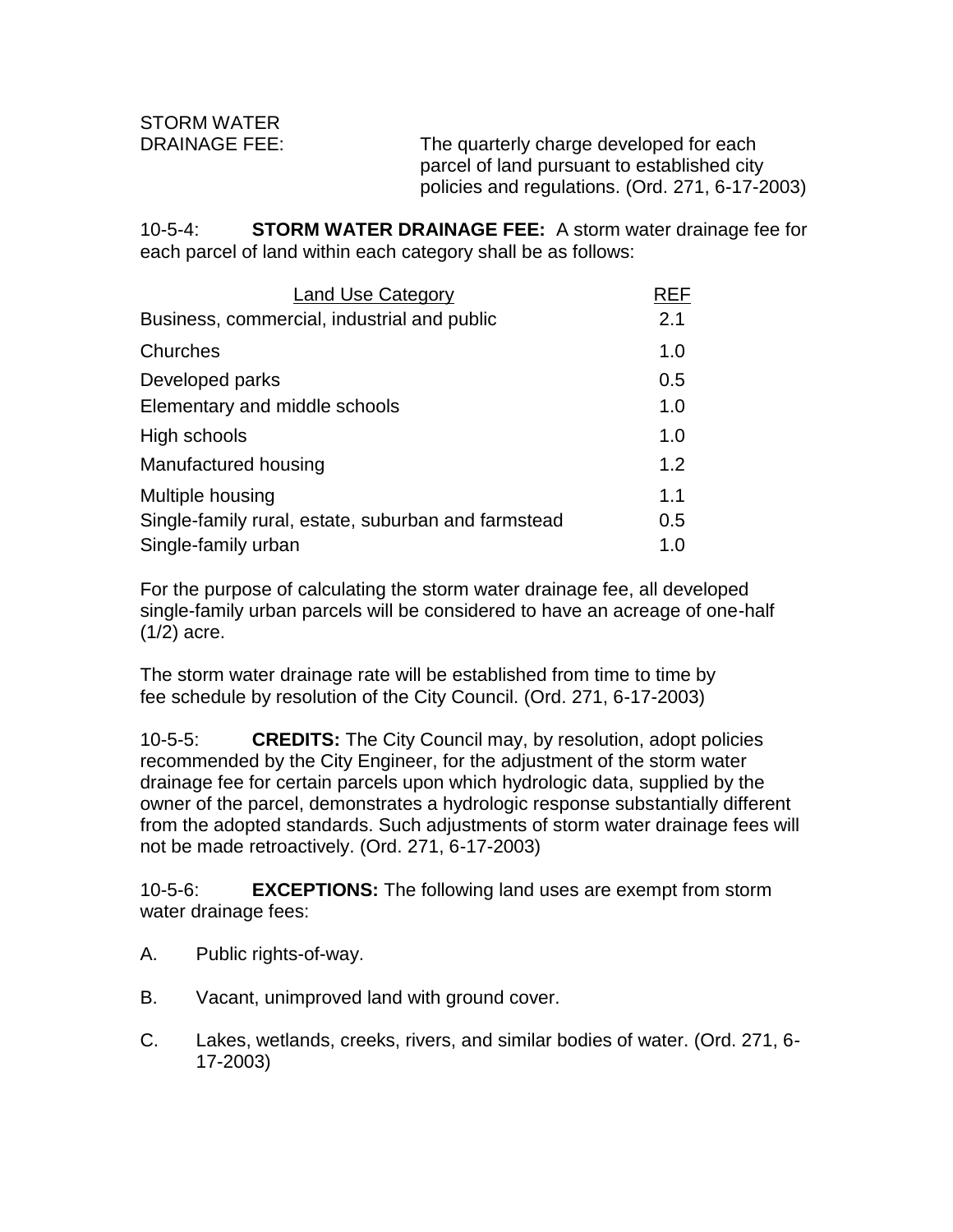10-5-7: **PAYMENT OF FEE:** The storm water drainage fee will be computed quarterly and invoiced through the city's contracted billing service. The fee will be due and payable with that statement. The property owner will be the party ultimately responsible for payment of the fee whether or not the owner occupies the premises. Any prepayment or overpayment of the fee will be retained by the city and applied against subsequent quarterly fees. (Ord. 271, 6- 17-2003)

10-5-8: **RECALCULATION OF FEES:** Any property owner or party responsible for the payment of the storm water drainage fee may, in writing addressed to the City Engineer, request the city to re-determine or recalculate a particular invoice for the fee. The city must receive such request within three (3) months of the mailing of the invoice by the city. (Ord. 271, 6-17-2003)

10-5-9: **PENALTY FOR LATE PAYMENT:** Each quarterly statement for the storm water drainage fee which is not paid when due will incur a penalty of ten percent (10%) of the past due amount. (Ord. 271, 6-17-2003)

## 10-5-10: **COLLECTION OF DELINQUENT FEES:**

In the event a user fails to pay his storm water drainage fee within a reasonable time, said fee shall be certified by the City Clerk and assessed against the property on which the charges have incurred, and forwarded to the county auditor for collection. (Ord. 271, 6-17-2003)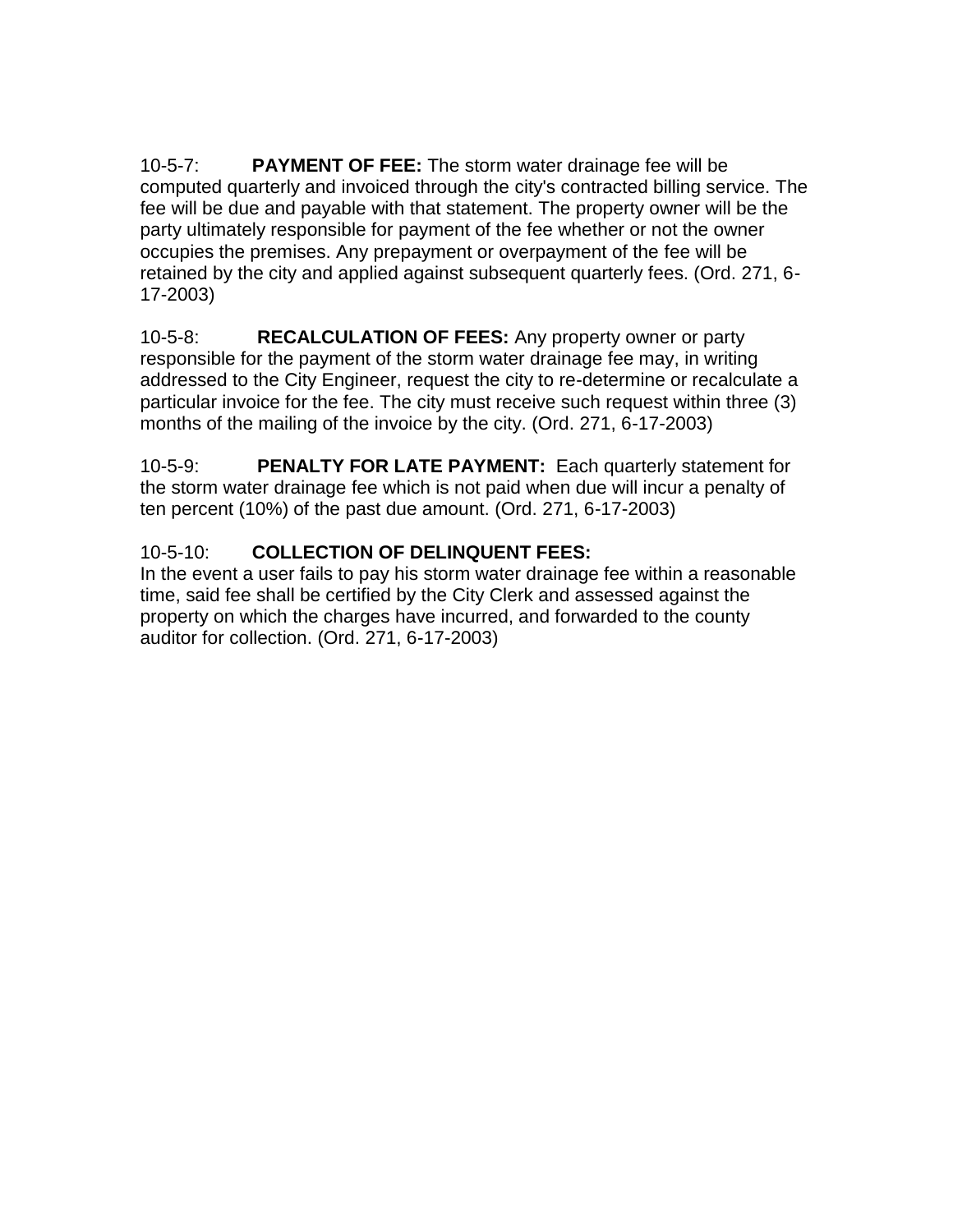## CHAPTER 6

## **CONSTRUCTION SITE EROSION AND WASTE CONTROL**

SECTION:

- 10-6-1: Declaration of Policy
- 10-6-2: Definitions
- 10-6-3: Application and SWPPP Requirements for Contractor
- 10-6-4: Right of Entry Provision
- 10-6-5: Onsite Activity Requirements
- 10-6-6: Erosion Control and Site Stabilization
- 10-6-7: Inspections and Investigations
- 10-6-8: Sanctions for Compliance

10-6-1: **DECLARATION OF POLICY:** During the construction process, soil and debris is highly vulnerable to erosion by wind and water. Eroded soil and debris endangers water resources by reducing water quality and causing the siltation of aquatic habitat or fish and other desirable species. Eroded soil and debris also necessitates cleaning sewers and ditches.

The purpose of this ordinance is to safeguard persons, protect property and prevent damage to the environment in the City. It is intended to also promote the public welfare by guiding, regulating and controlling the design, construction, use and maintenance of any development or other activity that disturbs or breaks the topsoil or results in the movement of earth on land and generates debris.

The information in this ordinance is supplemental to language in other ordinances, plans, policies, guidelines and contracts included but not limited to the following:

- 1. City of Andover Water Resource Management Plan (WRMP);
- 2. Building Rules and Guidelines; and
- 3. Development contracts.

### 10-6-2: **DEFINITIONS:**

BEST MANAGEMENT PRACTICES (BMP'S): Technique or series of techniques, which are proven to be effective in controlling runoff, erosion, sedimentation and construction debris confinement.

CITY: City of Andover.

CITY ENGINEER: Andover City Engineer or other designated authority charged with the administration and enforcement of this chapter.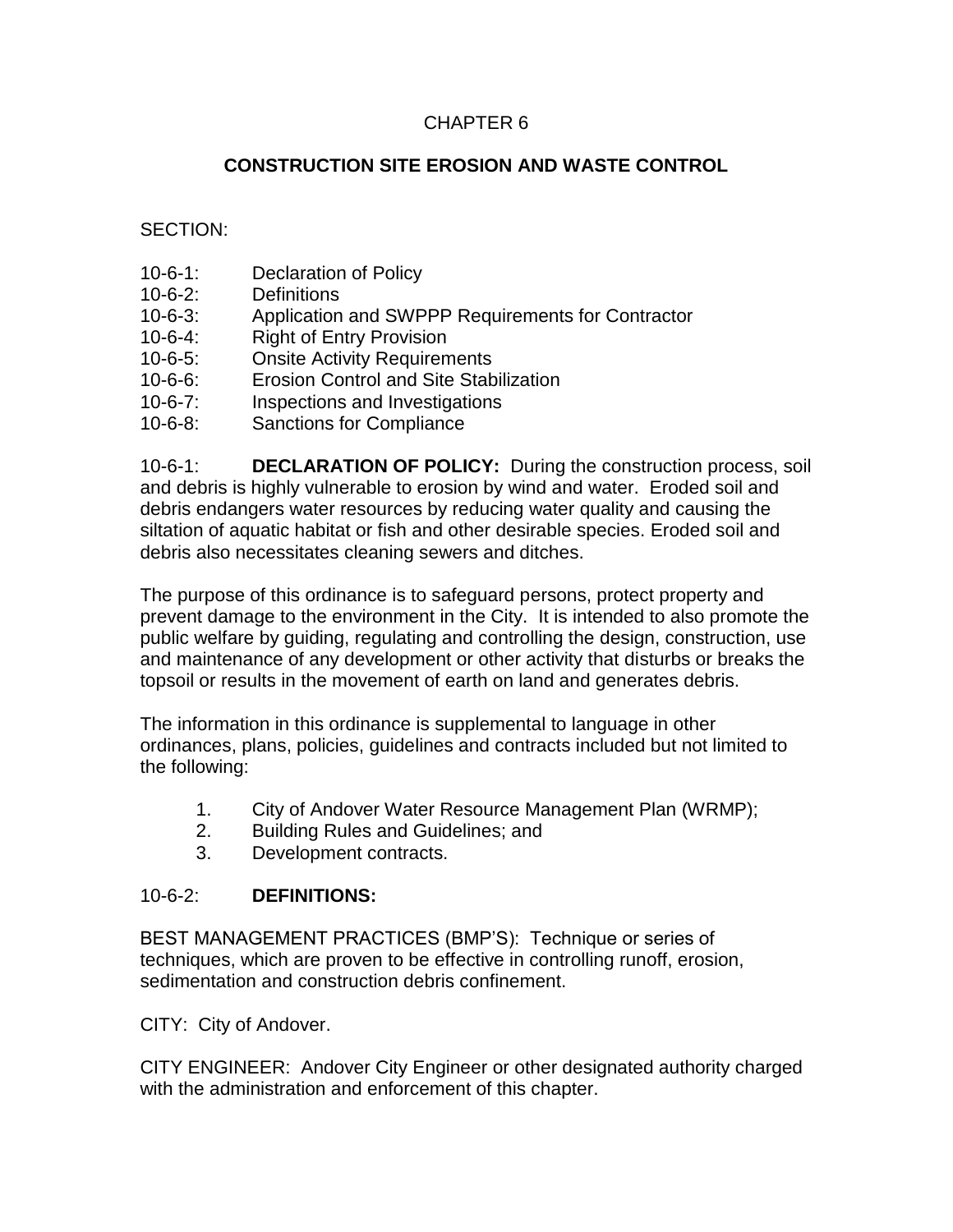CONSTRUCTION DEBRIS: Any waste generated as a result of construction including but not limited to discarded building materials, concrete truck washout, chemicals, litter or refuse and sanitary waste.

CONTRACTOR: Any person who's responsible for abiding by the applicable requirements set forth in this ordinance.

DNR: Minnesota Department of Natural Resources.

EROSION: The wearing away of the ground surface as a result of the movement of wind, water, ice and/or land disturbance activities.

EROSION CONTROL: A measure that prevents erosion.

ESTABLISHED YARD: A yard that has permanent ground cover established suitable for long-term erosion control including but not limited to seed, sod, native plants, shrubbery, trees, rock or mulch.

GRADING, DRAINAGE AND EROSION CONTROL PLAN: A city and local watershed approved plan required prior to commencement of any site grading, which details grading requirements, drainage characteristics and erosion control methods.

LOCAL WATERSHED: The local regulating authority for watershed management; the two servicing Andover include the Coon Creek Watershed District (CCWD) and Lower Rum River Watershed Management Organization (LRRWMO) respectively.

MPCA: Minnesota Pollution Control Agency.

PERSON: Any individual, firm, company, association, society, corporation or group.

ROUGH GRADE: The stage at which the grade approximately conforms to the approved plan.

SITE: Any real property upon which improvements are to be made.

SITE GRADING: Excavation or fill of material, including the resulting conditions thereof.

STORM DRAIN/STORM SEWER: A drain or sewer for conveying storm water runoff, ground water, subsurface water or unpolluted water from any source.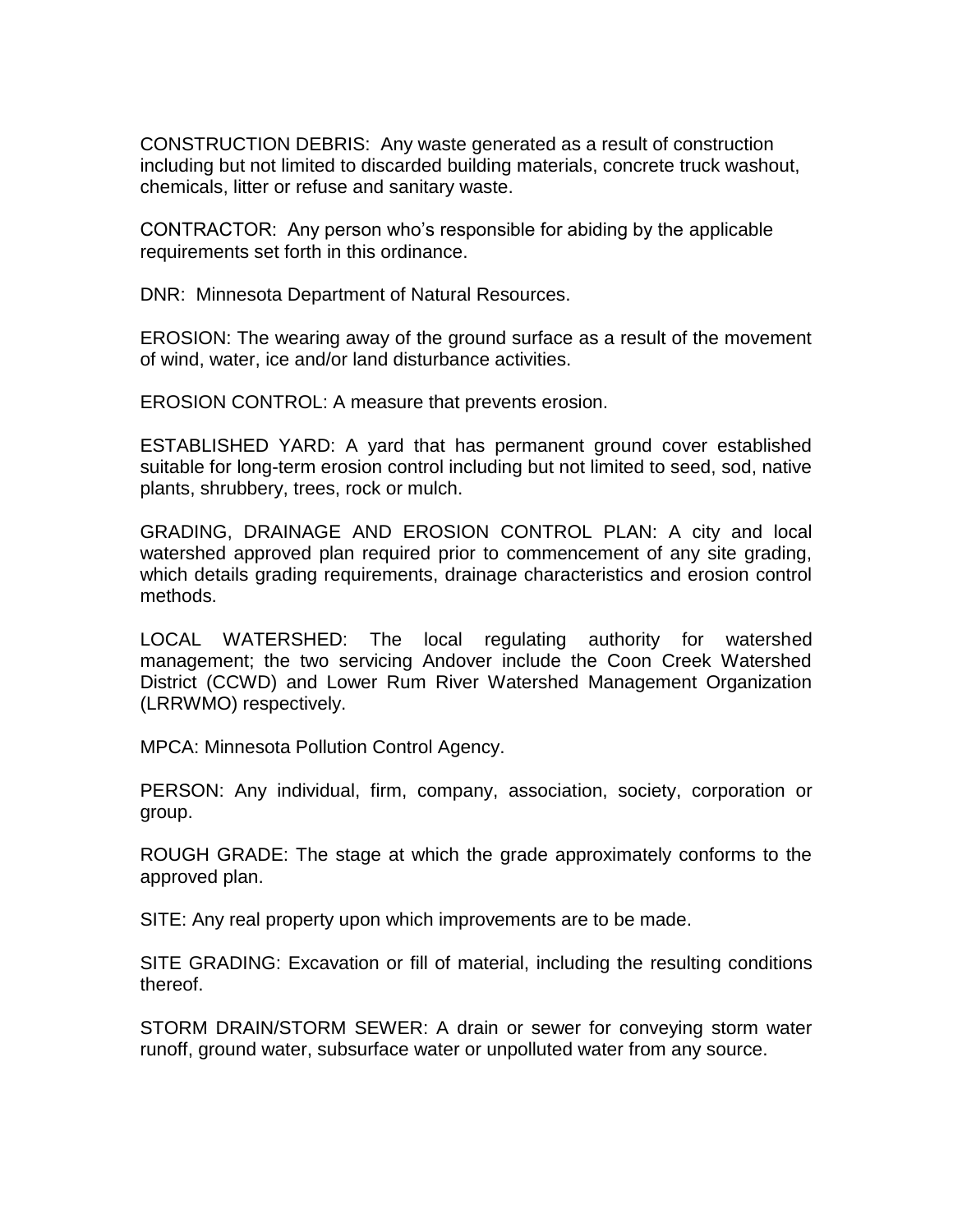SUSPENDED SOLIDS: Total suspended matter that either floats on the surface of, or is in suspension in water and/or other liquids.

# 10-6-3: **APPLICATION AND SWPPP REQUIREMENTS FOR**

**CONTRACTOR:** It is the responsibility of the Contractor to obtain all the necessary permits from the MPCA and abide by all the requirements set forth in the General Stormwater Permit for Construction Activity (Permit Number: MN R 100001).

## 10-6-4: **RIGHT OF ENTRY PROVISION:**

Every licensee shall allow any peace officer, health officer, or properly designated officer or employee of the City to enter, inspect, and search the grounds of the licensee at reasonable hours without a warrant.

## 10-6-5: **ONSITE ACTIVITY REQUIREMENTS:**

**Debris Storage:** All construction debris shall be kept in an enclosed building or properly contained in a covered container designed for such purposes throughout the construction process.

**Waste Disposal:** It shall be the responsibility of the Contractor to dispose of all construction debris in a manner approved by the City.

**Construction Entrance Criteria:** The Contractor shall take all the necessary measures to prevent sediment from entering the City streets during the construction process. Such practices shall occur in the manner as prescribed in section 8.2 of this chapter.

**Site Dewatering:** Water pumped from the site shall be treated prior to entering a wetland, lake, river or stream to meet requirements set forth by DNR, MPCA and local watershed rules and regulations.

## 10-6-6: **EROSION CONTROL AND SITE STABILIZATION:**

**Erosion Control Placement Requirements:** Silt fence shall be installed on individual lots to protect the following:

- 1. Wetlands;
- 2. Sedimentation ponds, basins or drainage swales;
- 3. Established yards;
- 4. Valuable pieces of natural lands; and
- 5. Special circumstances determined by the City Engineer or designee.

**Silt Fence Installation Procedures:** Silt fence shall be installed to meet the City of Andover standard details per Standard Drawing No. 601.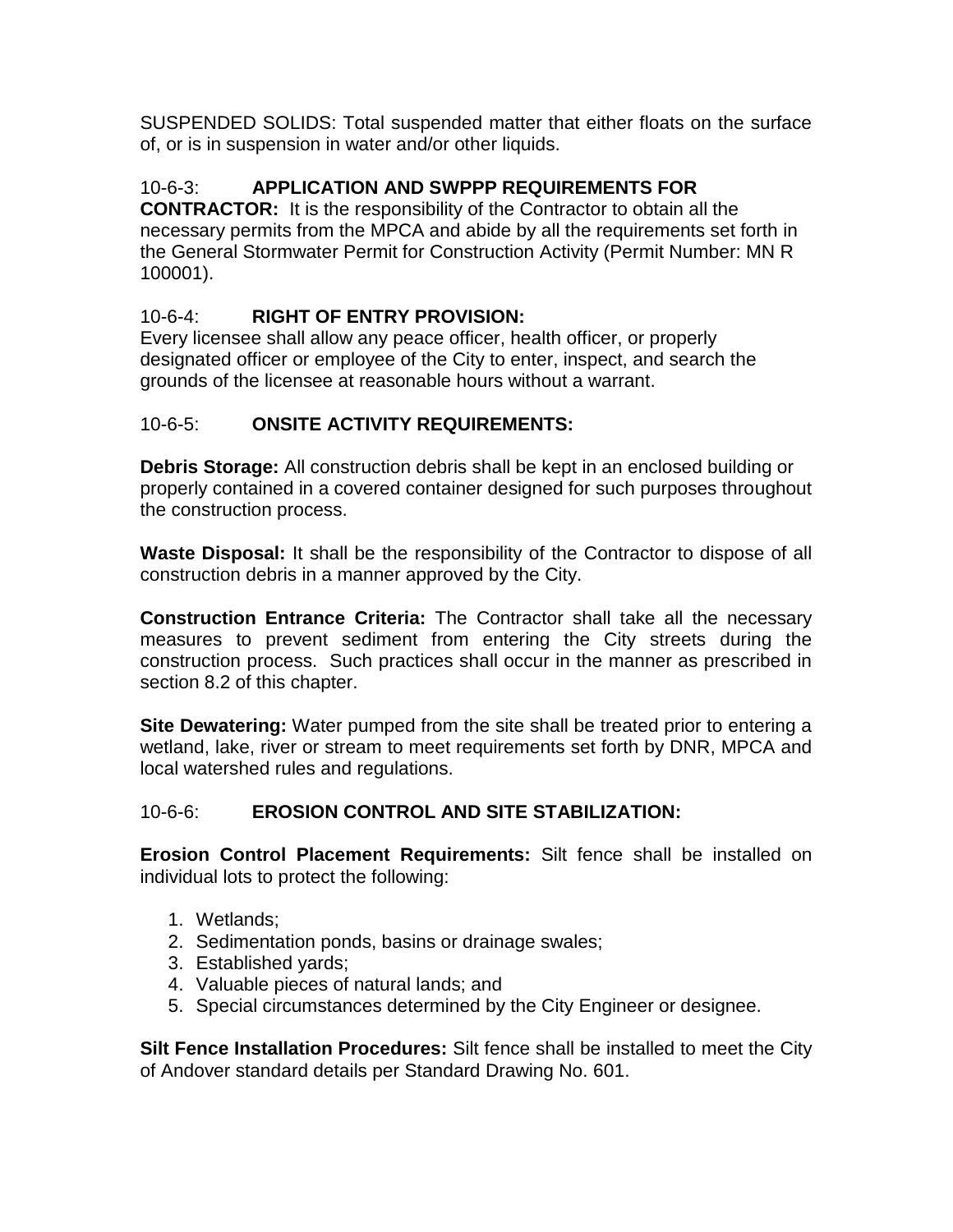**Site Erosion Control Timelines for Compliance:** Silt fence shall be installed in all the locations of the site per the Grading, Drainage and Erosion Control Plan. No grading shall take place until verbal authorization is given by the City Engineer or designee.

Silt fence shall be installed in the locations as prescribed in section 6.1 of this chapter prior to the release of a building permit to the builder for each individual lot. No permit shall be issued until the City Engineer or designee signs the Building Permit Application.

**Temporary Site Stabilization:** Sites that are to be left with barren soils exposed for more than two weeks following the completion of rough grading due to weather conditions, time of season, construction phase or other reason shall be temporarily stabilized by establishing adequate ground cover with City or watershed approved measures, which may include but is not limited to one or more of the following:

- 1. Straw fiber blanket;
- 2. Mulch;
- 3. Hay;
- 4. Seed or sod; or
- 5. Tarping

### 10-6-7: **INSPECTIONS AND INVESTIGATIONS:**

The City shall do periodic inspections to ensure that proper erosion control and construction debris containment measures are met.

### 10-6-8: **SANCTIONS FOR COMPLIANCE:**

**Violations Declared:** A case where a BMP has failed, was removed, was not properly installed, was not installed or was not managed properly, which increases the potential for pollutants to waters of the state includes but is not limited to the following:

- 1. Silt fence failure or improper installation;
- 2. Non-storm water discharges on impervious surfaces;
- 3. Garbage, refuse, construction debris; and
- 4. The presence of barren soils for an extended period of time.

**Corrective Measures:** The following are corrective measures that shall be taken, as directed by the City:

- 1. Repairing and/or adding silt fence;
- 2. Removing pollutants from impervious surfaces including streets and gutters not limited to sand or other sediment, brush, garbage, refuse, construction debris, oils and concrete washout by an effective means;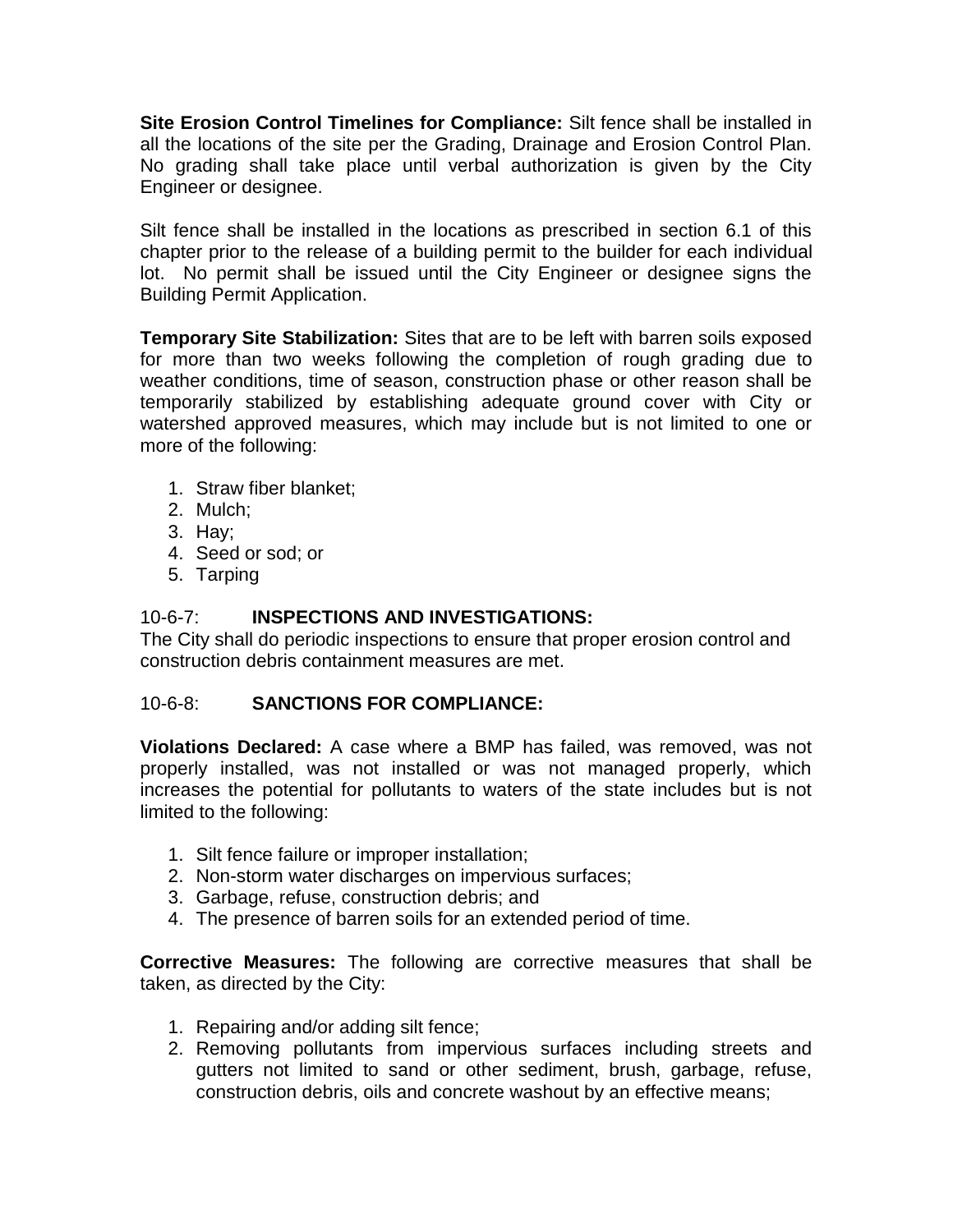- 3. Picking up garbage, refuse or construction debris in and amongst the grounds of the development and/or adjacent properties; and
- 4. Stabilizing the site by furnishing adequate ground cover to lessen wind and water erosion as prescribed in section 6.4 of this chapter.

**Procedure for Correction:** Upon the determination of a violation, a deadline for correction shall be given with notification of penalties for failing to comply.

The Contractor shall be notified both orally and in writing, and will be given a reasonable timeframe for correcting the violation.

**Penalties for Non-compliance:** Failure to meet the deadline will result in one or more of the following penalties:

- 1. The City performing the necessary work or contracting for the completion of the work and billing the contractor for said services and/or using escrow funds;
- 2. Discontinuing the issuance of any permits or Certificate of Occupancies (CO's) in the development or for the individual lot;
- 3. Stop work orders; and
- 4. Discontinuing scheduled inspections.

**Violation; Misdemeanor:** Any person who is found to violate any section of this Ordinance shall be charged with a misdemeanor and, upon conviction thereof, shall be subject to a misdemeanor penalty as then defined by Minnesota law. Additionally, the City may exercise any civil remedy available under Minnesota law for the enforcement of this Ordinance including civil action, mandamus, injunctive relief, declaratory action, or the levying of assessments. (Ord. 346 / 6- 19-07)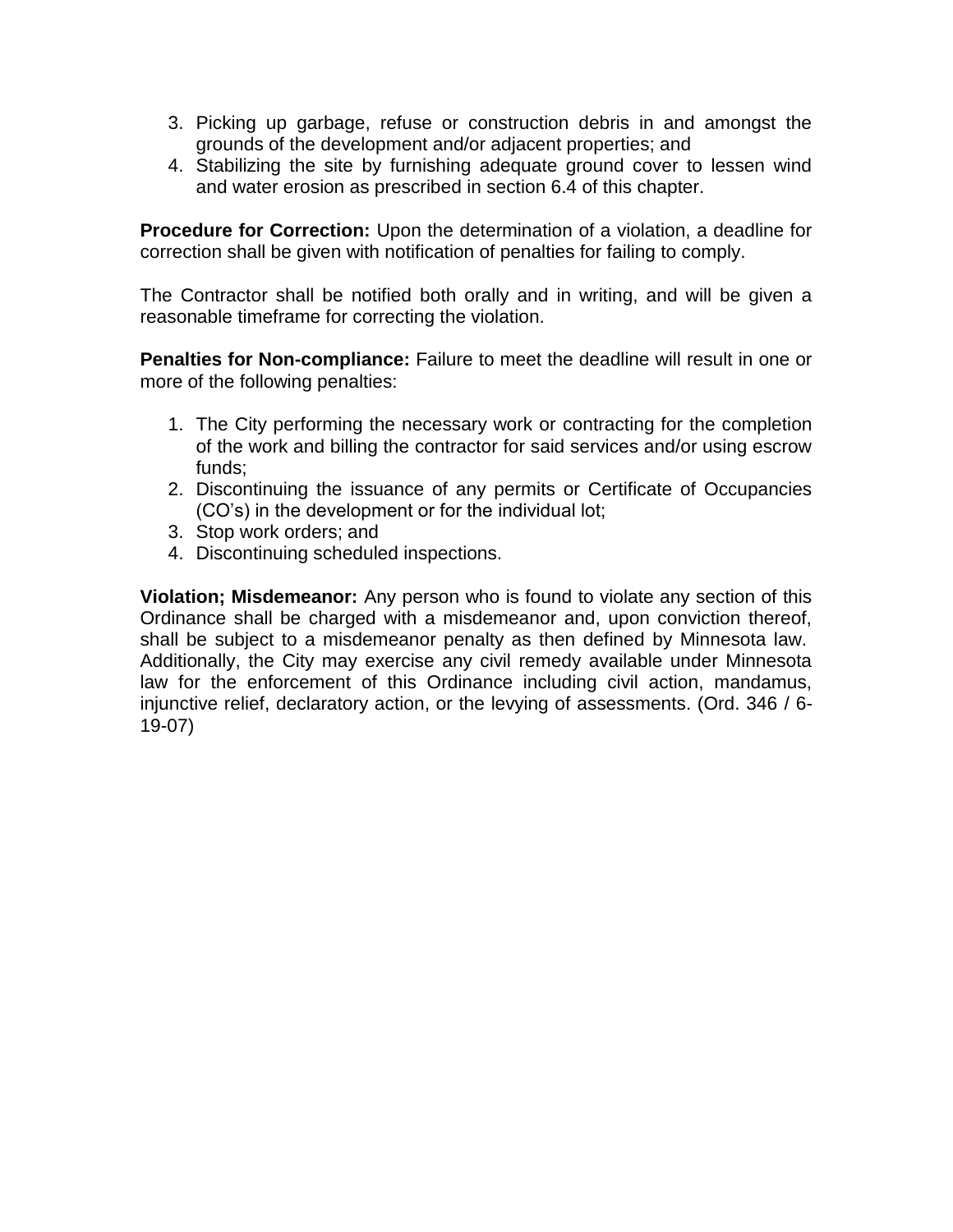### CHAPTER 7

### **ILLICIT DISCHARGE DETECTION AND ENFORCEMENT**

10-7-1: **PURPOSE/INTENT:** The purpose of this chapter is to provide for the health, safety, and general welfare of the citizens of the City through the regulation of non-storm water discharges to the Municipal Separate Storm Sewer System (MS4), as required by federal and state law, and to establish inspection and monitoring procedures for this purpose.

### 10-7-2: **DEFINITIONS:**

BEST MANAGEMENT PRACTICES (BMP'S): Management practices or techniques to prevent or reduce the discharge of pollutants to the MS4.

CLEAN WATER ACT: The federal Water Pollution Control Act (33 U.S.C. § 1251 et seq.), and any subsequent amendments.

CONSTRUCTION ACTIVITY: Activities subject to NPDES Construction Permits.

FACILITY: A commercial, industrial or institutional building.

ILLICIT DISCHARGE: Any non-storm water discharge to the MS4 that will contribute to pollution. Exceptions include water line flushing, landscape irrigation, diverted stream flows, rising ground waters, uncontaminated ground water infiltration, uncontaminated pumped ground water, discharges from potable water sources, foundation drains, air conditioning condensation, springs, water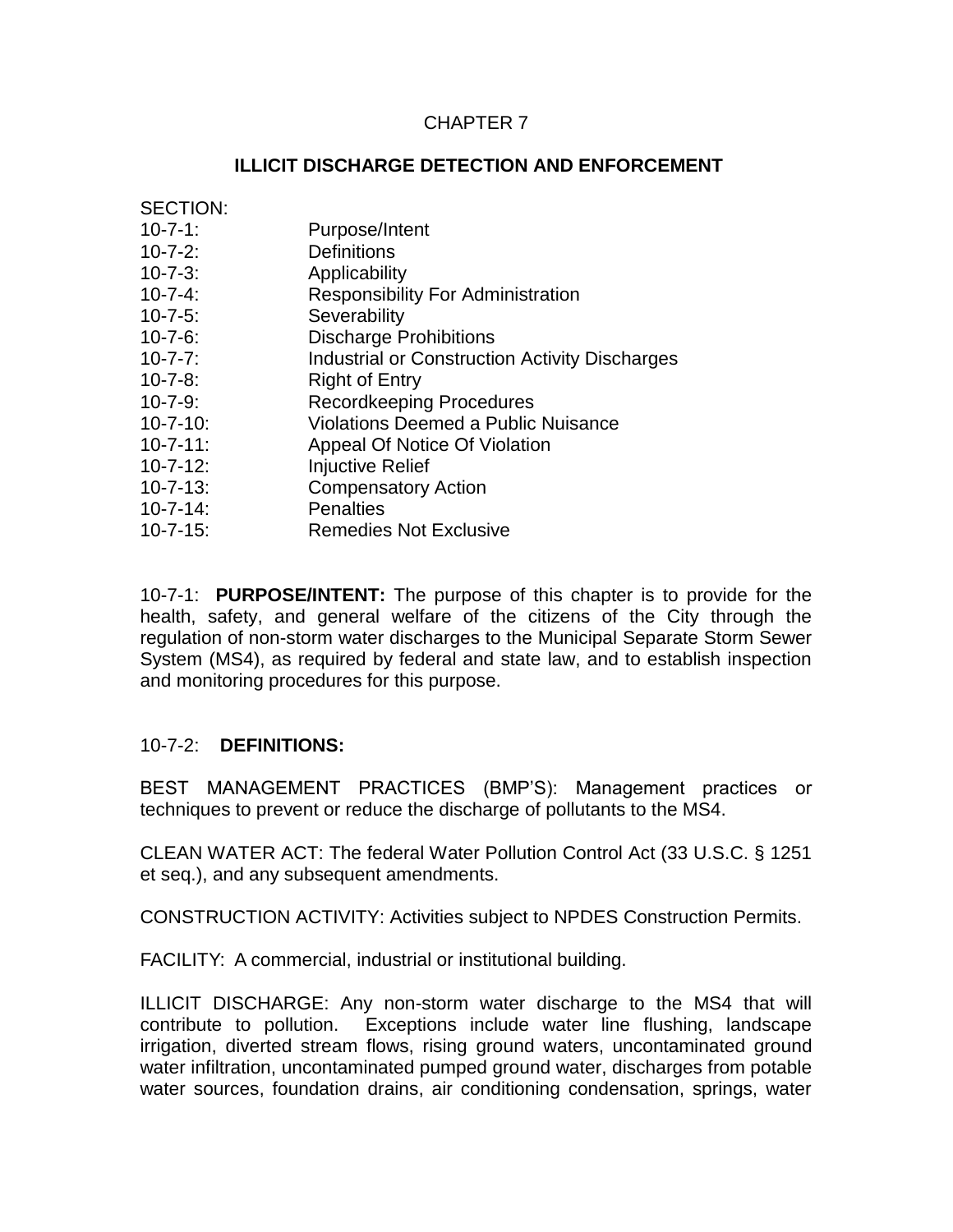from crawl space pumps, footing drains, individual residential car washing, flows from riparian habitats and wetlands, dechlorinated swimming pool discharges, street wash water and discharges from fire fighting activities.

INDUSTRIAL ACTIVITY: Activities subject to NPDES Industrial Permits as defined in 40 CFR, Section 122.26 (b)(14).

MS4: Municipal Separate Storm Sewer System.

MUNICIPAL SEPARATE STORM SEWER SYSTEM: A conveyance or system of conveyances, owned or operated by the City, which discharges to a water of the state and is designed or used for collecting or conveying storm water and which is not a combined sewer.

NATIONAL POLLUTANT DISCHARGE ELIMINATION SYSTEM (NPDES) STORM WATER DISCHARGE PERMIT: A permit issued by EPA (or by a State under authority delegated pursuant to 33 USC § 1342(b)).

PREMISES: A building, lot, parcel of land, or portion of land.

10-7-3: **APPLICABILITY:** This chapter shall apply to all water entering the MS4 unless explicitly exempted by the City.

10-7-4: **RESPONSIBILITY FOR ADMINISTRATION:** The City, or its designee, shall administer, implement, and enforce the provisions of this chapter.

A. Inspections and Investigations: The City may perform inspections to ensure compliance with this chapter.

10-7-5: **SEVERABILITY:** The provisions of this chapter are hereby declared to be severable.

## 10-7-6: **DISCHARGE PROHIBITIONS:**

- A. Prohibition of Illicit Discharges: No person shall discharge or cause to be discharged into the MS4 any illicit discharges.
- B. Exemptions: The commencement, conduct or continuance of any illicit discharge to the MS4 is prohibited, except the following exemptions:
	- 1. Any water source not containing pollutants.
	- 2. Discharges specified in writing by the City as being necessary to protect public health and safety.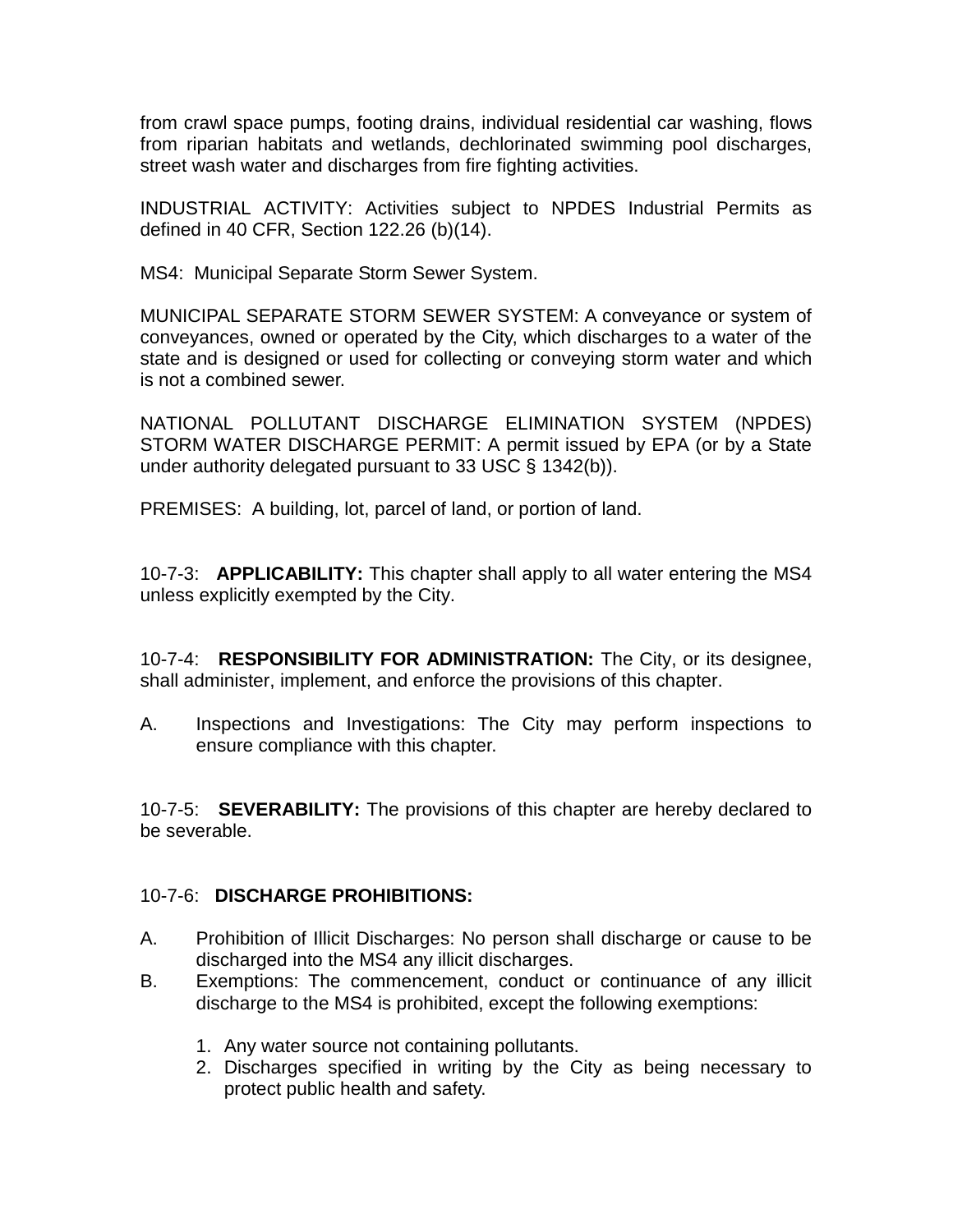10-7-7: **INDUSTRIAL OR CONSTRUCTION ACTIVITY DISCHARGES:** Any person subject to an industrial or construction activity NPDES storm water discharge permit shall comply with all provisions of such permit. Proof of compliance with said permit may be required in a form acceptable to the City prior to the allowing of discharges to the MS4.

10-7-8: **RIGHT OF ENTRY:** The City shall be permitted to enter and inspect commercial, industrial or institutional facilities subject to regulation to determine compliance with this chapter.

10-7-9: **RECORDKEEPING PROCEDURES:** The City shall keep adequate records of all correspondence related to the contents of this chapter for no less than six (6) years.

10-7-10: **VIOLATIONS DEEMED A PUBLIC NUISANCE:** Any condition caused or permitted to exist in violation of this chapter is declared and deemed a nuisance which may be summarily abated or restored at the violator's expense, as set forth in City Code 4-1-4, and/or for which a civil action to abate, enjoin, or otherwise compel the cessation of such nuisance may be taken.

10-7-11: **APPEAL OF NOTICE OF VIOLATION:** Any person receiving a Notice of Violation may appeal the determination of the City. The notice of appeal must be received within fourteen (14) days from the date of the Notice of Violation. Hearing on the appeal before the City Council shall take place within fifteen (15) days from the date of receipt of the notice of appeal.

10-7-12: **INJUNCTIVE RELIEF:** If a person has violated or continues to violate the provisions of this chapter, the City may petition for a preliminary or permanent injunction restraining the person from activities which would create further violations or compel the person to perform abatement or remediation of the violation.

10-7-13: **COMPENSATORY ACTION:** In lieu of enforcement proceedings, penalties, and remedies authorized by this chapter, the City may impose alternative compensatory actions.